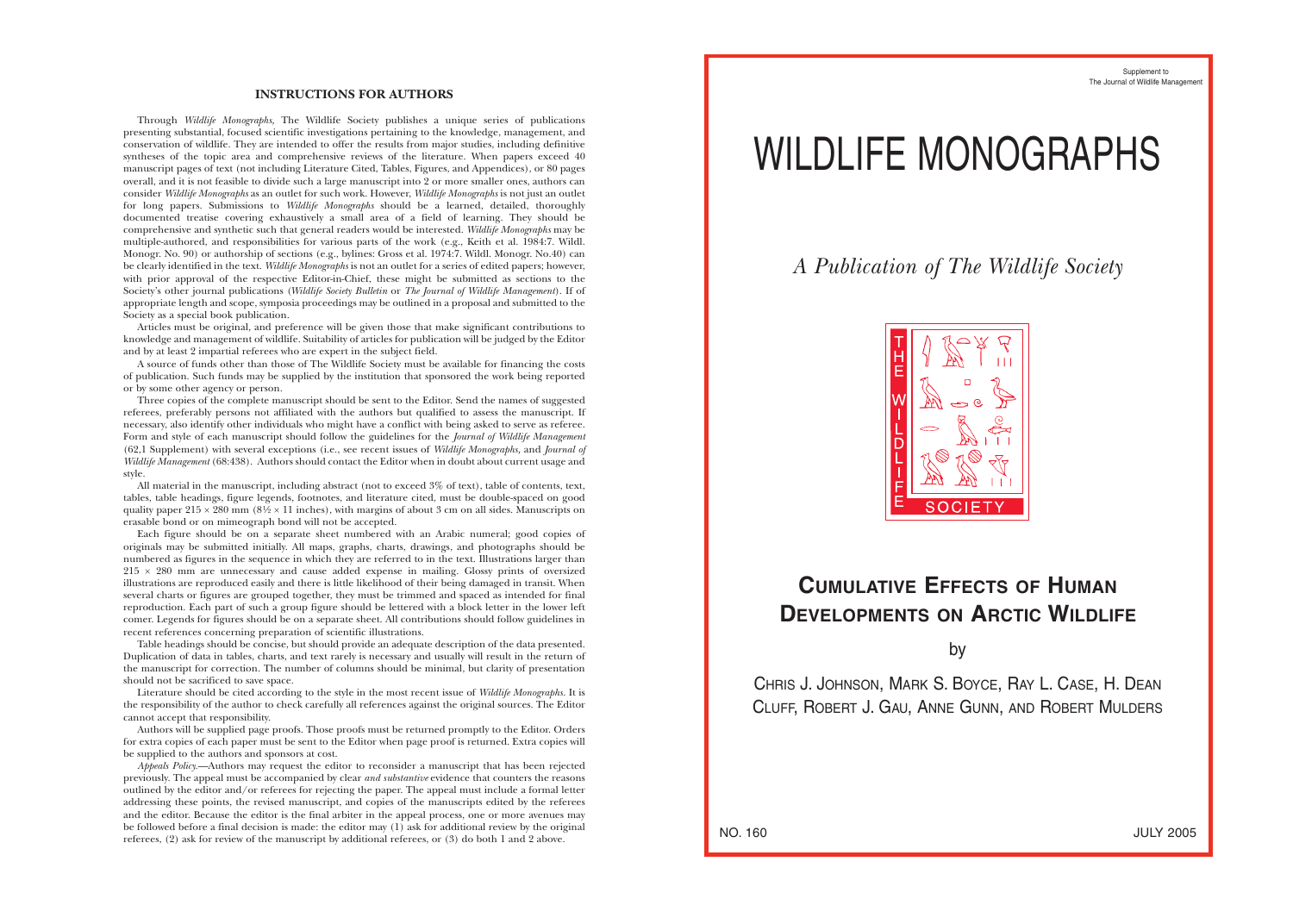## This research was funded by the

# NATURAL SCIENCES AND ENGINEERING RESEARCH COUNCIL OF CANADA

and the

## CANADIAN ENVIRONMENTAL ASSESSMENT AGENCY.

The

# WEST KITIKMEOT SLAVE STUDY, BHP BILLITON DIAMONDS INC., DIAVIK DIAMOND MINES INC.

and the

# GOVERNMENT OF THE NORTHWEST TERRITORIES

funded or provided support for initial data collection and analysis.

Publication costs were provided by the

# GOVERNMENT OF THE NORTHWEST TERRITORIES, DEPARTMENT OF ENVIRONMENT AND NATURL RESOURCES

and the

DEPARTMENT OF BIOLOGICAL SCIENCES, UNIVERSITY OF ALBERTA.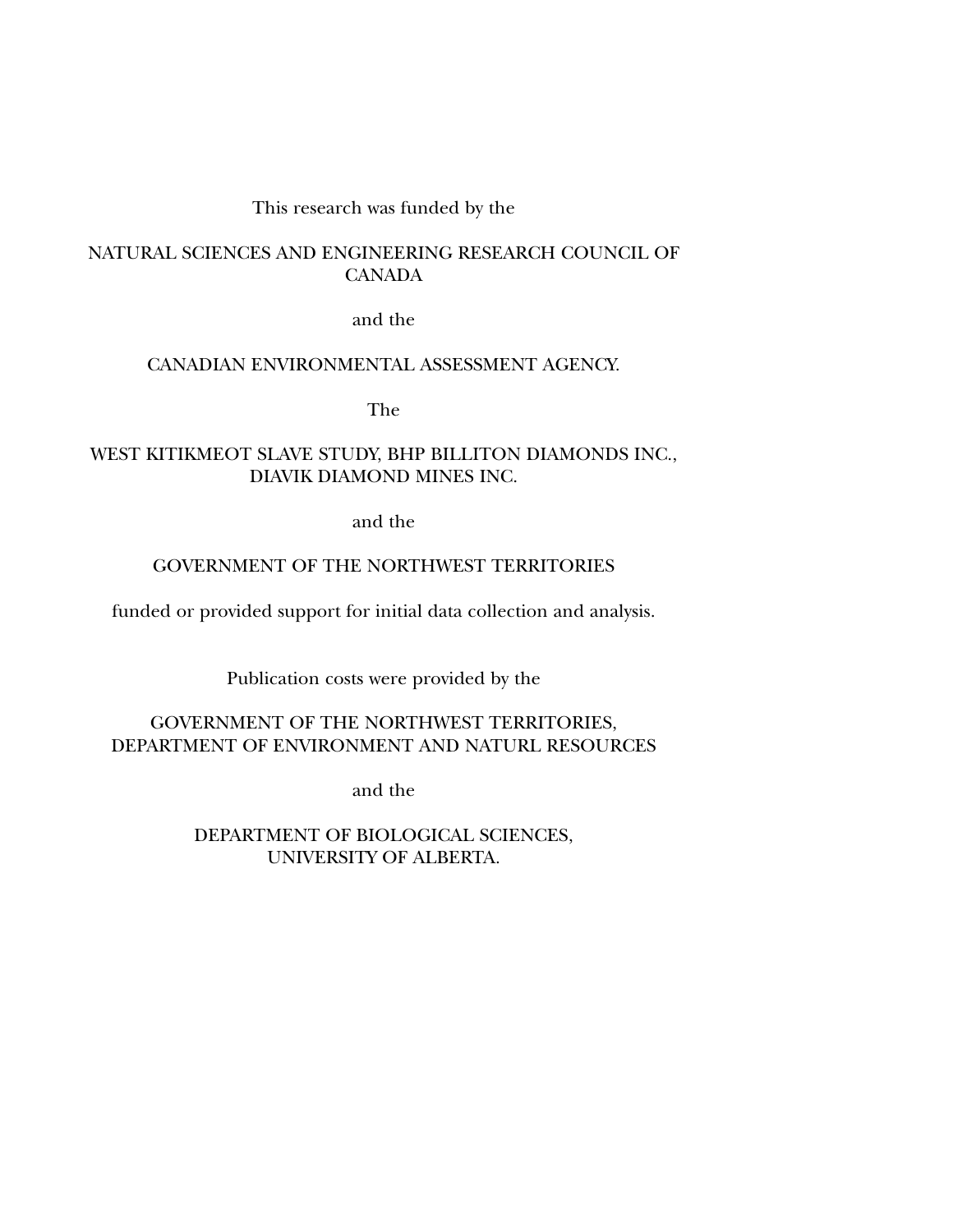### **WILDLIFE MONOGRAPHS**

#### **Paul R. Krausman, Editor**

**Wildlife and Fisheries Program, School of Natural Resources 325 Biological Sciences East Building University of Arizona, Tucson, AZ 85721**

**Consulting Editors**

**for this Issue: Dr. Lowell H. Suring USDA Forest Service Forest Sciences Laboratory 316 East Myrtle Street Boise, ID 83702 USA**

> **Dr. WInston P. Smith USDA Forest Service Forest Sciences Laboratory 2770 Sherwood Lane 2A Juneau, AK 99801 USA**

**Technical Editor: Ms. Heather Johnson Production Editor: Mr. Gene Pozniak**

The Wildlife Society believes that increased awareness and appreciation of wildlife values is an important objective. Society publications are one means of doing this.

*Wildlife Monographs* was begun in 1957 to provide for longer papers than those normally accepted for *The Journal of Wildlife Management.* There is no set schedule for publication. Individual issues of *Wildlife Monographs* will be published as suitable manuscripts are accepted and processed and when financing has been arranged.

Each *Monograph* is sponsored financially by organizations or institutions interested in publication of the information contained therein. Usually, the sponsor is the organization that conducted the original research, but others interested in disseminating the information may assist in defraying *Monograph* costs. The sponsors pay for printing and distribution of each *Monograph,* and The Wildlife Society provides skilled editors to assist *Monograph* authors and assures wide distribution through its worldwide mailing list to a select group of knowledgeable wildlife scientists, libraries, and others, and to members and subscribers who receive *The Journal of Wildlife Management.*

There is a perpetual need for additional funds to sponsor publication of worthwhile manuscripts in *Wildlife Monographs.* Any contribution will be accepted with gratitude by The Wildlife Society. Memorial funds collected to honor and perpetuate the names of deceased members of the profession probably could be put to no better use.

© The Wildlife Society, Inc. 2005

∞ **This paper meets the requirements of ANSI/NISO Z39.48-1992 (Permanence of Paper).**

PRINTED IN U.S.A.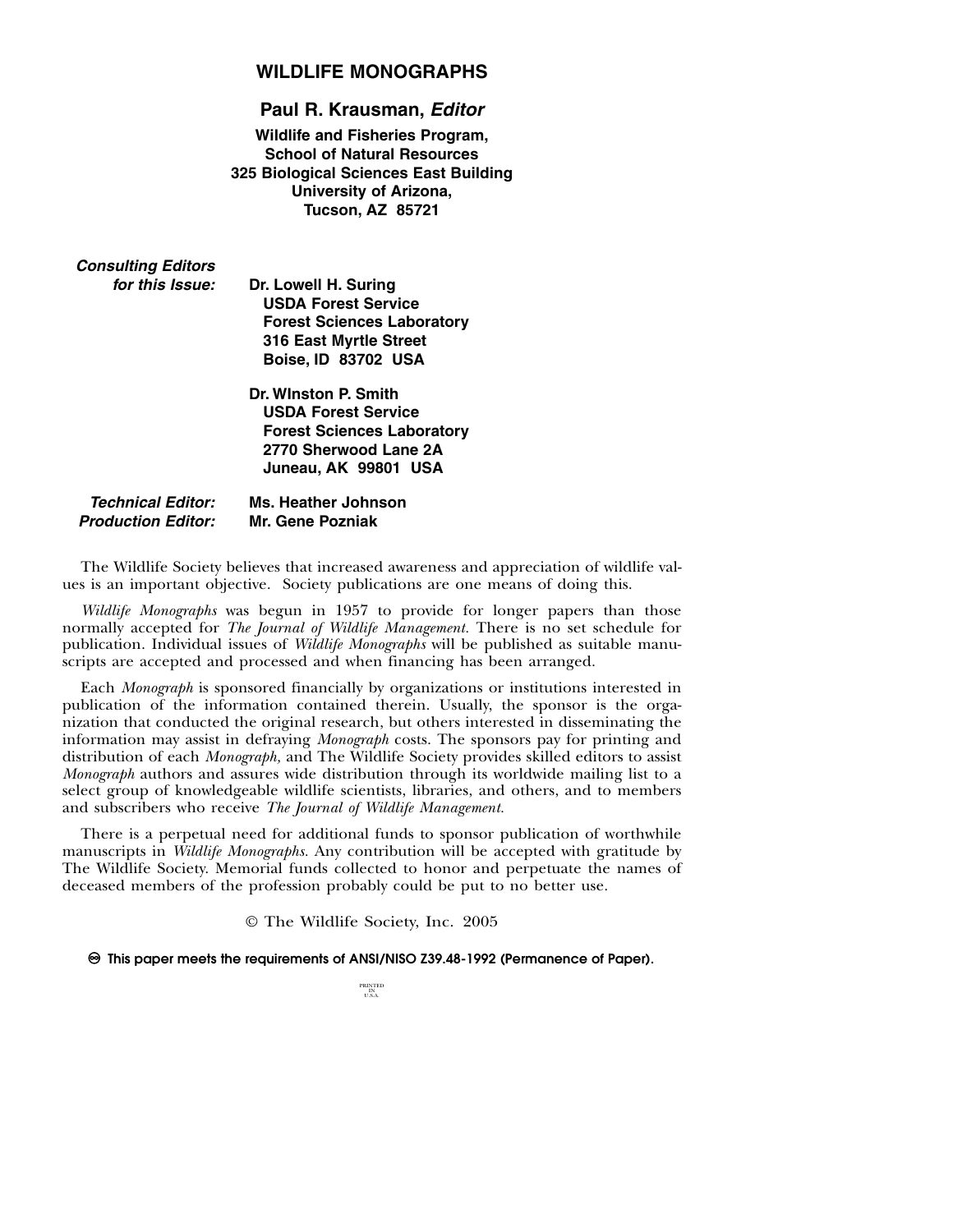Supplement to The Journal of Wildlife Management

# WILDLIFE MONOGRAPHS

*A Publication of The Wildlife Society*



# **CUMULATIVE EFFECTS OF HUMAN DEVELOPMENTS ON ARCTIC WILDLIFE**

by

CHRIS J. JOHNSON, MARK S. BOYCE, RAY L. CASE, H. DEAN CLUFF, ROBERT J. GAU, ANNE GUNN, AND ROBERT MULDERS

NO. 160 JULY 2005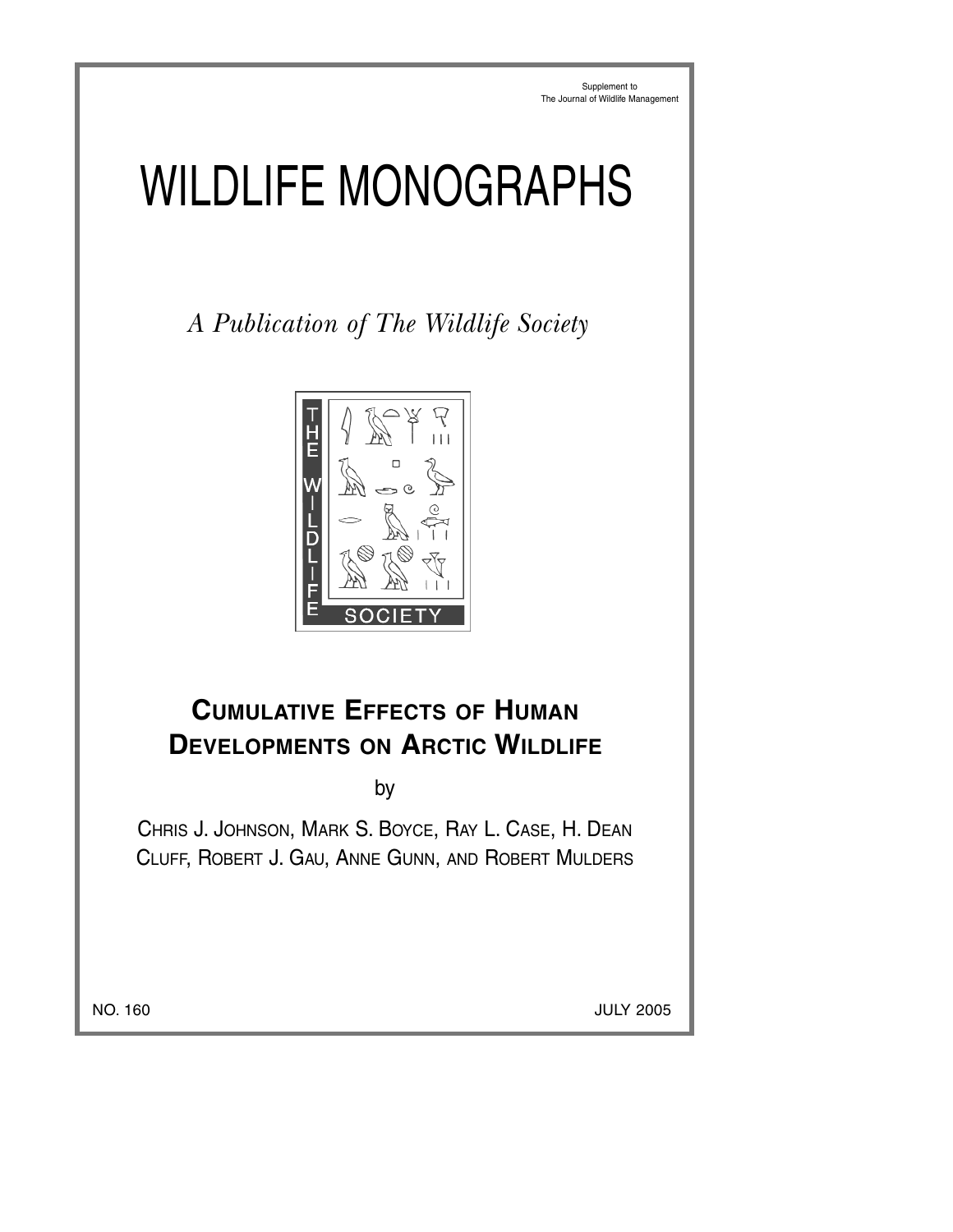

FRONTISPIECE. Barren-ground caribou of the Bathurst herd photographed near a service road for the Ekati diamond mine located in the Canadian central Arctic. Photograph courtesy of BHP Billiton Diamonds Inc.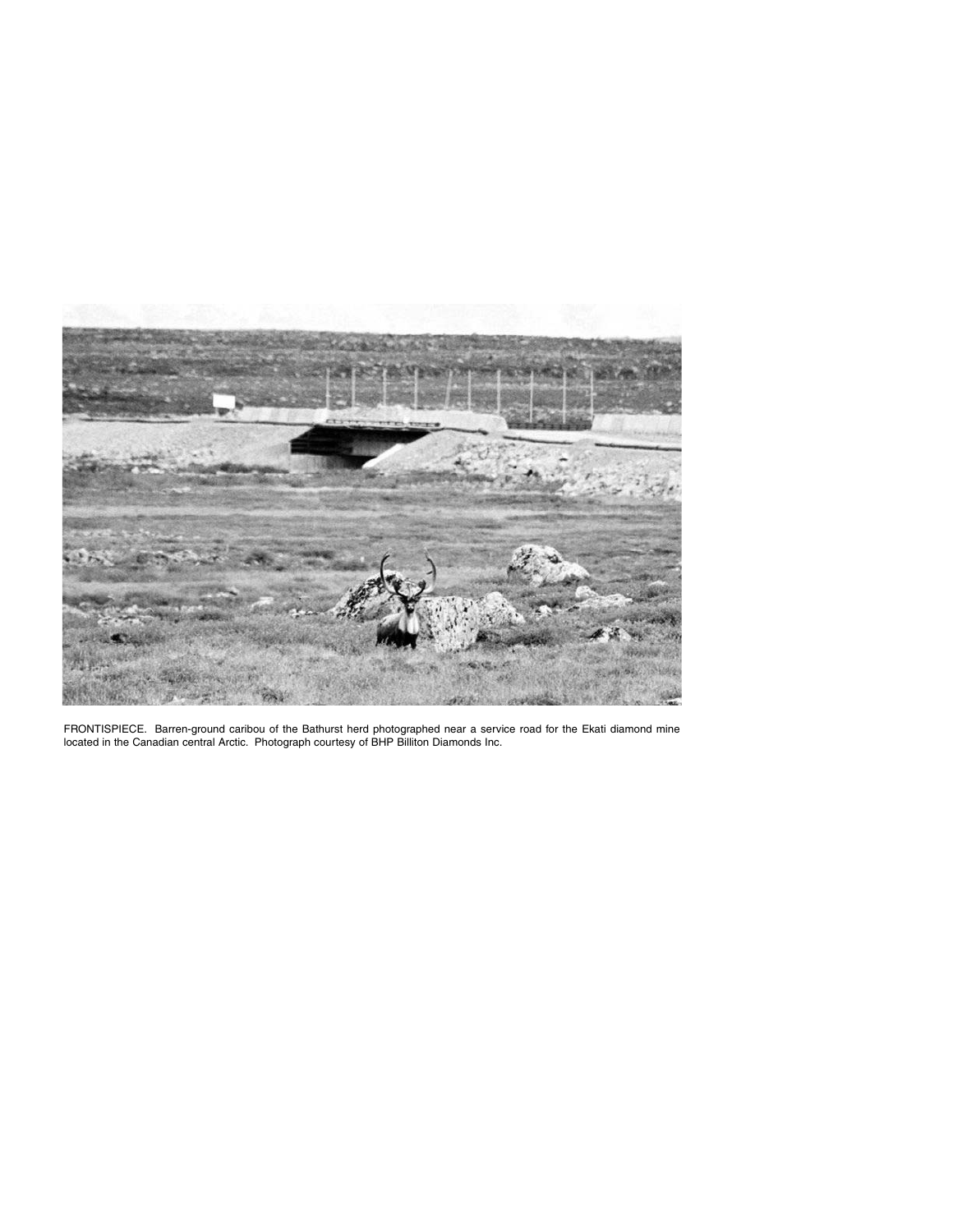# **CUMULATIVE EFFECTS OF HUMAN DEVELOPMENTS ON ARCTIC WILDLIFE**

#### **CHRIS J. JOHNSON 1, 2**

Department of Biological Sciences, Z 907 Biological Sciences Building, University of Alberta, Edmonton, Alberta, T6G 2E9, Canada

#### **MARK S. BOYCE**

Department of Biological Sciences, Z 907 Biological Sciences Building, University of Alberta, Edmonton, Alberta, T6G 2E9, Canada

#### **RAY L. CASE**

Government of Northwest Territories, Department of Environment and Natural Resources, No. 600 5102-50th Avenue, Yellowknife, Northwest Territories, X1A 2P9, Canada

#### **H. DEAN CLUFF**

Government of Northwest Territories, Department of Environment and Natural Resources, No. 600 5102-50th Avenue, Yellowknife, Northwest Territories, X1A 2P9, Canada

#### **ROBERT J. GAU**

Government of Northwest Territories, Department of Environment and Natural Resources, No. 600 5102-50th Avenue, Yellowknife, Northwest Territories, X1A 2P9, Canada

#### **ANNE GUNN**

Government of Northwest Territories, Department of Environment and Natural Resources, No. 600 5102-50th Avenue, Yellowknife, Northwest Territories, X1A 2P9, Canada

#### **ROBERT MULDERS**

Department of Environment and Natural Resources, No. 600 5102-50th Avenue, Yellowknife, Northwest Territories, X1A 2P9, Canada

*Abstract***:** Recent discoveries of diamondiferous kimberlite deposits in the Canadian central Arctic led to unprecedented levels of mineral exploration and development. The cumulative effects of such activities are an issue of concern for government regulatory agencies, regional and international conservation organizations, wildlife managers, and indigenous peoples. We investigated the impacts of human activities and associated infrastructure on the distribution of Arctic wildlife in 190,000  $km^2$  of the Taiga Shield and Southern Arctic ecozones 400 km northeast of Yellowknife, Northwest Territories, Canada.

We used covariates for vegetation, interspecific interactions, and human disturbance features to develop seasonal resource-selection models for barren-ground caribou (*Rangifer tarandus groenlandicus*), gray wolves (*Canis lupus*), grizzly bears (*Ursus arctos*), and wolverines (*Gulo gulo*). We used an information-theoretic approach to select 11 seasonal models for the 4 species. Nine models were good predictors of species occurrence and vegetation covariates were important components of all models. Mines and other major developments had the largest negative affect on species occurrence, followed by exploration activities, and outfitter camps. We did not, however, record strong avoidance responses by all species during all seasons to each disturbance type (i.e., major developments, mineral exploration sites, outfitter camps) and for some models carnivores selected for disturbance features (i.e., occurred closer to sites than comparison random locations). We used a geographic information system (GIS) to extrapolate each seasonal resource-selection model to the study area and quantified the reduction in habitat effectiveness as a function of modeled and hypothetical disturbance coefficients. Across all models, grizzly bears and wolves demonstrated the strongest negative response to disturbance and corresponding reduction in habitat effectiveness, fol-

<sup>1</sup> Present address: Ecosystem Science and Management Program, University of Northern British Columbia, 3333 University Way, Prince George, British Columbia, V2N 4Z9, Canada.

<sup>2</sup> E-mail: johnsoch@unbc.ca.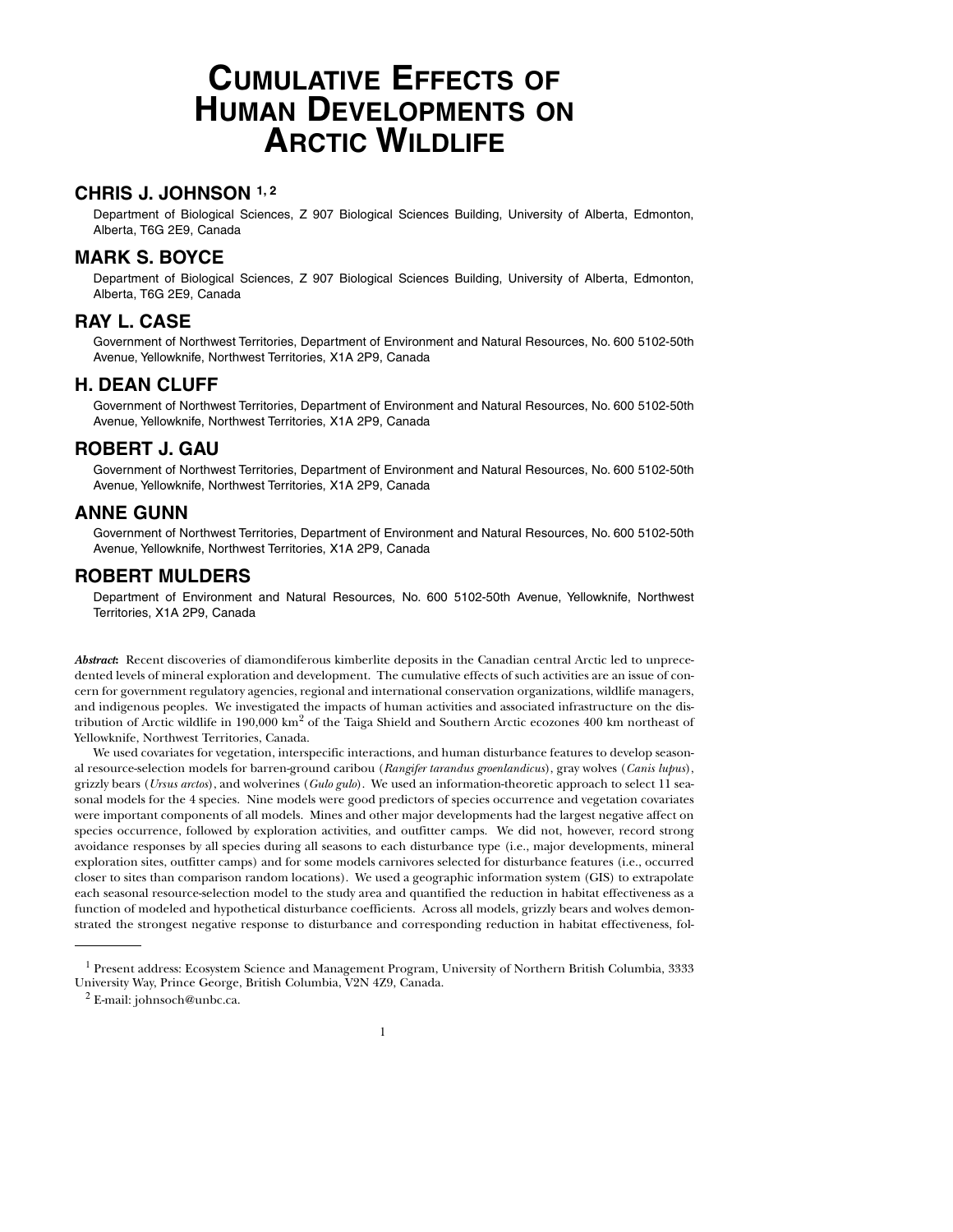lowed by caribou and wolverines. The largest seasonal effect was recorded for caribou during the post-calving period, where model coefficients suggested a 37% reduction in the area of the highest quality habitats and an 84% increase in the area of the lowest quality habitats.

This is the first study to demonstrate the cumulative effects of multiple sources of human disturbance for caribou, wolves, bears, and wolverines found across the Canadian central Arctic. Resource selection models and corresponding maps of important habitats can be used to guide and evaluate future development proposals and can serve as a component of a regional environmental assessment. However, inferences from large-scale modeling efforts should be carefully evaluated when making detailed prescriptive recommendations. Study design, sample size, reliability of GIS data, and accuracy of model predictions are important considerations when evaluating the strength and scale of inference of correlative resource selection studies such as this. We recommend that regional cumulative effects analyses serve as the coarsest framework for understanding the impacts of human developments on wide-ranging animals. Monitoring and research should be conducted at various behavioral scales leading to a body of knowledge that fully describes the range and strength of impacts resulting from cumulative effects.

#### **WILDLIFE MONOGRAPHS 160:1–36**

*Key words***:** Arctic, barren-ground caribou, *Canis lupus*, cumulative effects, gray wolf, grizzly bear, *Gulo gulo*, human disturbance, *Rangifer tarandus groenlandicus*, resource selection function, *Ursus arctos*, wolverine

#### **EL EFECTO CUMULATIVO DEL DESARROLLO HUMANO SOBRE FAUNA DE LAS ZONAS ÁRTICAS**

*Resumen:* Los descubrimientos recientes de depósitos de kimberlite diamondiferous en el Ártico Central Canadiense, han llevado a niveles de exploración mineral y desarrollo sin precedentes. El efecto acumulativo de tales actividades son un motivo de preocupación para las agencias regulatorias del gobierno, las organizaciones de conservación regional e internacional, los administradores de la vida salvaje y los indígenas. Nosotros investigamos los impactos de las actividades humanas y de la infraestructura asociada en la distribución de la vida salvaje en el Ártico en 190.000 km2 del escudo de la Taiga y el Ártico del Sur eco-zonas a 400 km. al Noreste de Yellowknife, Territorios al Noroccidente de Canadá.

Nosotros usamos covariantes para vegetación, interacciones interespecificas y características de la alteración humana para desarrollar modelos de estación en la selección de recursos para el caribú de las tierras áridas (*Rangifer tarandus groenlandicus*), lobos grises (*Canis lupus*), osos grizzli (*Ursus arctos*) y carcayús (*Gulo gulo*). Nosotros usamos un acercamiento informático-teórico para seleccionar 11 modelos de temporada para las cuatro especies. Nueve modelos fueron buenos predictores de la presencia de las especies y las covariantes de vegetación fueron componentes importantes de todos los modelos. Minas y otros desarrollos importantes tuvieron el mayor efecto negativo en las ocurrencias de las especies, seguido por actividades de exploración y campamentos de Guia de excursionistas. Nosotros no registramos, sin embargo la fuerte respuesta esquiva de todas las especias durante todas las estaciones hacia todo tipo de disturbios. Por ejemplo, construcciones mayores, sitios de exploraciones minerales y campamentos guia de excursionistas, ni tampoco por algunos modelos carnívoros seleccionados por las características de disturbios (Lo que ocurre mas cerca a los sitios comprado con las ubicaciones o locaciones al azar). Nosotros usamos un sistema de información geográfica (SEG) para extrapolar cada modelo de recurso-selección para el estudio del área y cuantificamos la reducción en la efectividad del hábitat como una función de coeficiente de disturbio modelado e hipotético. A través de todos los modelos los osos grizzli y los lobos demostraron la respuesta negativa más fuerte hacia el disturbio y la correspondiente reducción en la efectividad del hábitat, seguido por el caribú y los carcayús. El caribú registró el efecto estacional mayor después del periodo de posternero donde los coeficientes modelos sugieran un 37% de reducción en el área del hábitat de mayor calidad y 84% de incremento en el área del hábitat de mas baja calidad.

Este es el primer estudio para demostrar el efecto cumulativo de las múltiples fuentes de disturbio humano para el caribú, el lobo, el oso y los carcayús encontrado a través del ártico-central canadiense. Modelos de la selección de recursos y los mapas correspondientes de los hábitats pueden ser usados para guiar y evaluar propuestas para futuro desarrollo y pueden servir como un componente de evaluación del medio ambiente regional. Sin embargo, inferencias de esfuerzos de modelos de larga escala deben ser cuidadosamente evaluadas cuando esta haciendo una recomendación prescriptiva detallada. El diseño del estudio, el tamaño de la muestra, la confiabilidad de los datos de SEG. y la exactitud de los modelos de preedición son consideraciones importantes cuando se evalúa la fuerza y el grado de inferencia de estudio de selección de recursos correlativos tal como este. Nosotros recomendamos que los análisis de los efectos acumulativos regionales sirvan como un andamio básico para el entendimiento del impacto del desarrollo humano en un amplio rango de animales. El monitoreo y las investigaciones deben ser conducidas en varios escalas de comportamiento llevando a un cuerpo de conocimiento que describa completamente el rango y la importancia del impacto resultante de los efectos cumulativos.

#### **EFFETS CUMULATIFS DU DÉVELOPPEMENT ANTHROPIQUE SUR LA FAUNE ARCTIQUE**

*Résumé***:** Les découvertes récentes de dépôts de kimberlite diamantifère au centre de l'Arctique canadien ont engendré l'essor sans précédent de l'exploitation et de la prospection minières. Or, les effets cumulatifs de telles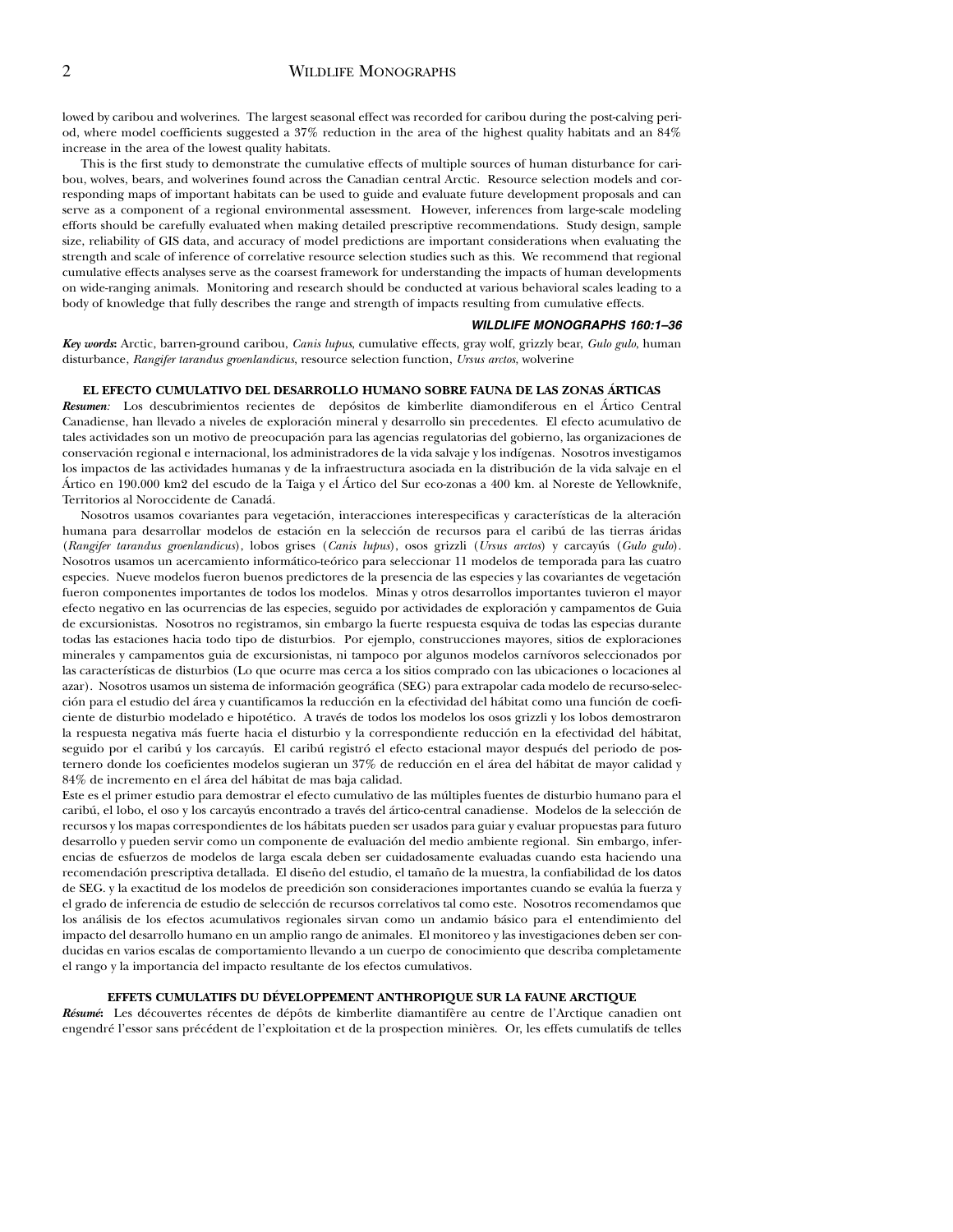activités préoccupent les agences de réglementation gouvernementales, les organismes de conservation tant au niveau régional qu'international, les aménagistes fauniques et les populations autochtones. Nous avons étudié l'impact de l'activité humaine et des infrastructures qui y sont reliées sur la répartition de la faune arctique sur un territoire de 190,000 km² situé dans les écozones de la taïga et du sud de l'Arctique, à 400 km au nord-est de Yellowknife (Territoires du Nord-Ouest, Canada).

Pour cela, nous avons utilisé des covariables caractérisant la végétation, les interactions interspécifiques et les perturbations humaines afin de développer des modèles saisonniers de la sélection des ressources pour le caribou (*Rangifer tarandus groenlandicus*), le loup (*Canis lupus*), le grizzli (*Ursus arctos*), le carcajou (*Gulo gulo*). Nous avons sélectionné 11 modèles saisonniers pour ces 4 espèces en s'appuyant sur une approche basée sur la théorie de l'information. Neuf modèles étaient de bons prédicteurs de la présence de l'espèce et les covariables de végétation étaient importantes pour tous les modèles. Les mines et les autres développements majeurs affectaient davantage la présence de ces espèces que les activités de prospection et celles des pourvoiries.

Cependant, pour chacune des espèces, nous n'avons pas détecté de fortes réponses d'évitement durant toutes les saisons pour chaque type de perturbation (i.e., les développements majeurs, l'exploitation minière, les pourvoiries). Selon quelques modèles, les carnivores ont sélectionné les sites perturbés (i.e., présence plus importante près des sites comparativement à des localisations aléatoires). Nous avons utilisé un système d'information géographique (SIG) pour extrapoler les prédictions de chaque modèle saisonnier de sélection des ressources à l'ensemble de l'aire d'étude et nous avons quantifié la réduction de la qualité de l'habitat en fonction de coefficients de perturbations modélisés et hypothétiques. Parmi tous les modèles, les grizzlis et les loups étaient ceux qui répondaient le plus négativement aux perturbations et à la réduction de l'habitat résultante**,** venaient ensuite les caribous et les carcajous. L'effet saisonnier le plus important a été détecté pour le caribou après la mise bas. Les modèles suggèrent alors une réduction de 37% de la superficie des meilleurs habitats et une augmentation de 84% de la surface couverte par les habitats de plus mauvaise qualité.

Notre étude est la première qui montre les effets cumulatifs de plusieurs sources de perturbations humaines pour les caribous, les loups, les ours et les carcajous établis à travers la région centrale de l'Arctique canadien. Les modèles de sélection des ressources et les cartes des habitats importants qui en découlent peuvent être utilisés pour guider et évaluer des propositions de développement et servir dans le cadre d'une évaluation environnementale régionale. Cependant, l'inférence à partir des efforts de modélisation à grande échelle devrait être considérée avec prudence lors de la formulation de recommandations détaillées. Le plan expérimental, l'effort d'échantillonnage, la fiabilité des données SIG et l'exactitude des prédictions des modèles sont importants à considérer pour évaluer la puissance et l'échelle d'inférence lors d'études de sélection des ressources basées sur des corrélations, comme celles présentées ici. Nous recommandons que les analyses sur les effets cumulatifs servent de cadre général pour comprendre l'impact du développement anthropique sur les groupes d'animaux dont la répartition est associée à de grandes échelles spatiales. Le suivi des espèces et les recherches devraient s'appuyer sur diverses échelles comportementales afin d'acquérir des connaissances permettant de décrire toute l'étendue et l'intensité des impacts résultants d'effets cumulatifs.

#### **CONTENTS**

| Resource and Human Disturbance Variables9      |  |
|------------------------------------------------|--|
|                                                |  |
|                                                |  |
|                                                |  |
| Statistical Definition of Resource Selection10 |  |
|                                                |  |
|                                                |  |

| Spatial Representation of Resource Selection   |  |
|------------------------------------------------|--|
| and Measured Disturbance 14                    |  |
| Quantifying Changes in Habitat Effectiveness14 |  |
|                                                |  |
|                                                |  |
|                                                |  |
|                                                |  |
|                                                |  |
|                                                |  |
|                                                |  |
| CONSERVATION AND MANAGEMENT                    |  |
|                                                |  |
|                                                |  |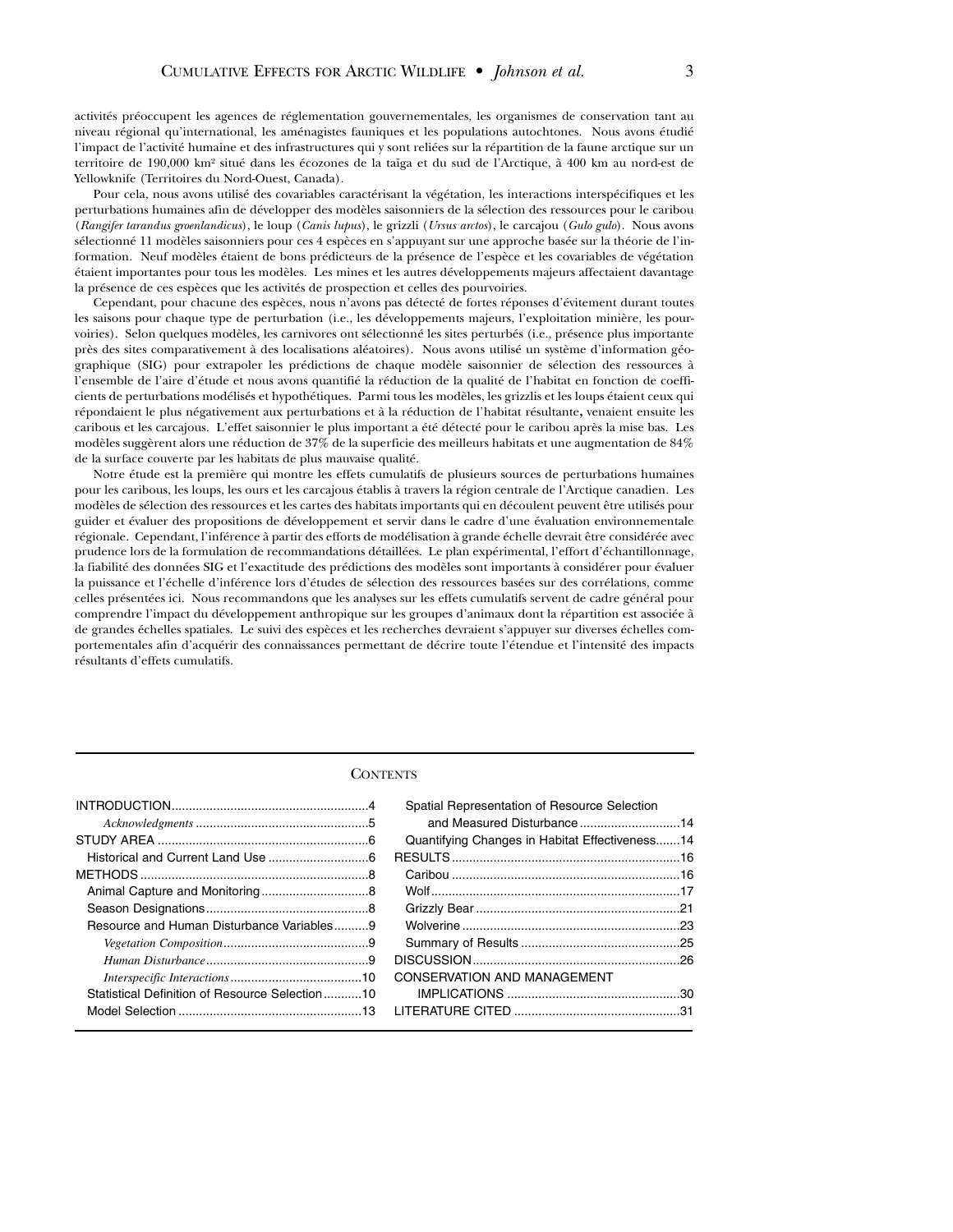#### **INTRODUCTION**

Human impacts pervade most North American ecosystems. Exploration and development of oil and gas, minerals, and forest products; the expansion of rural and suburban housing; and increases in leisure, travel, and recreation activities have resulted in a greater presence of people across areas that were once exclusive habitat for flora and fauna (Ceballos and Ehrlich 2002). The impacts of such developments on wildlife populations are a major focus of conservation research (Gill et al. 1996, Abbitt et al. 2000, Underhill and Angold 2000). The range of potential and documented effects are extensive and often vary across species, populations, and time, including seasons or following a period of exposure (Blumstein et al. 2003, Beale and Monaghan 2004). The construction of facilities, such as roads, trails, or buildings, and increased presence of humans, beyond some threshold, will result in a direct loss of habitats, or indirectly following avoidance behavior of affected wildlife (McLellan and Shackelton 1988, Cameron et al. 1992, Mace and Waller 1996, Stevens and Boness 2003). Human facilities, especially roads, trails, pipelines and other linear developments, also can fragment and isolate habitats (Baldwin et al. 2004, Deng and Zheng 2004, Jedrzejewski et al. 2004, McDonald and St. Clair 2004, Vistnes et al. 2004). In addition to a loss or reduction in the effectiveness of habitats, disturbance may result in response behaviors with negative social or physiological consequences (Van Dyke et al. 1986, Skogland and Grøvan 1988, Bradshaw et al. 1997). Disruption of breeding or rearing activities, for example, can reduce fecundity and recruitment (White and Thurow 1985, Goodrich and Berger 1994, Linnell et al. 2000, Mullner et al. 2004). The nutritional or hormonal costs of avoiding or responding to a disturbance may have cumulative and important implications for individual fitness and population productivity (MacArthur et al. 1979, Fowler 1999, Kerley et al. 2002, Constantine et al. 2004). More directly, human access can increase mortality through nonmonitored and controlled hunting, vehicle collisions, or the removal or destruction of problem animals (Johnson and Todd 1977, Johnson 1985, Del Frate and Spraker 1991, Wilkie et al. 2000, Johnson et al. 2004*a*). Human presence and activities also can alter interspecific interactions, namely rates of predation (Bergerud et al. 1984, Rich et al. 1994, James and Stuart-Smith 2000, Marchand and Litvaitis 2004).

The literature is rich with studies quantifying the responses of wildlife to disturbance. However, the majority of those studies focused on relatively well researched threatened or declining populations. Impacts have been evaluated through retrospective analyses with the aim of mitigating or understanding existing widespread, longterm or high-impact disturbances (Merrill et al. 1999, Carroll et al. 2001, Mahoney and Schaefer 2002). Rapid expansion of humans during the twentieth century has left few opportunities to implement comprehensive conservation plans for the mitigation of cumulative effects of existing, proposed, and future developments across broad geographic areas that encompass ecosystems.

Arctic ecosystems are rich in economic goods, but have a relatively short history and limited area of industrial development. Petroleum extraction is concentrated across small areas in the western Arctic and exploitation of mineral reserves is widespread but limited by the high costs of operations located far from roads and other infrastructure (Cronin et al. 1998). Across the Canadian central Arctic, recent discoveries of diamondiferous kimberlite have increased the presence and impacts of humans. As diamond exploration and extraction increases, improved infrastructure and access likely will result in the development of other mineral reserves (e.g., gold, base metals). Increased human activities could have an impact on the regions wildlife populations. Potentially sensitive carnivores include grizzly bear, wolf, and wolverine, all of which have a history of negative behavioral and population responses to human presence and developments (Weaver et al. 1996). The dominant herbivore in the central Arctic, barren-ground caribou, is a major prey for the 3 carnivore species, is of significant cultural and subsistence value for aboriginal people, and has been the focus of management attention across areas where oil and gas facilities have encroached upon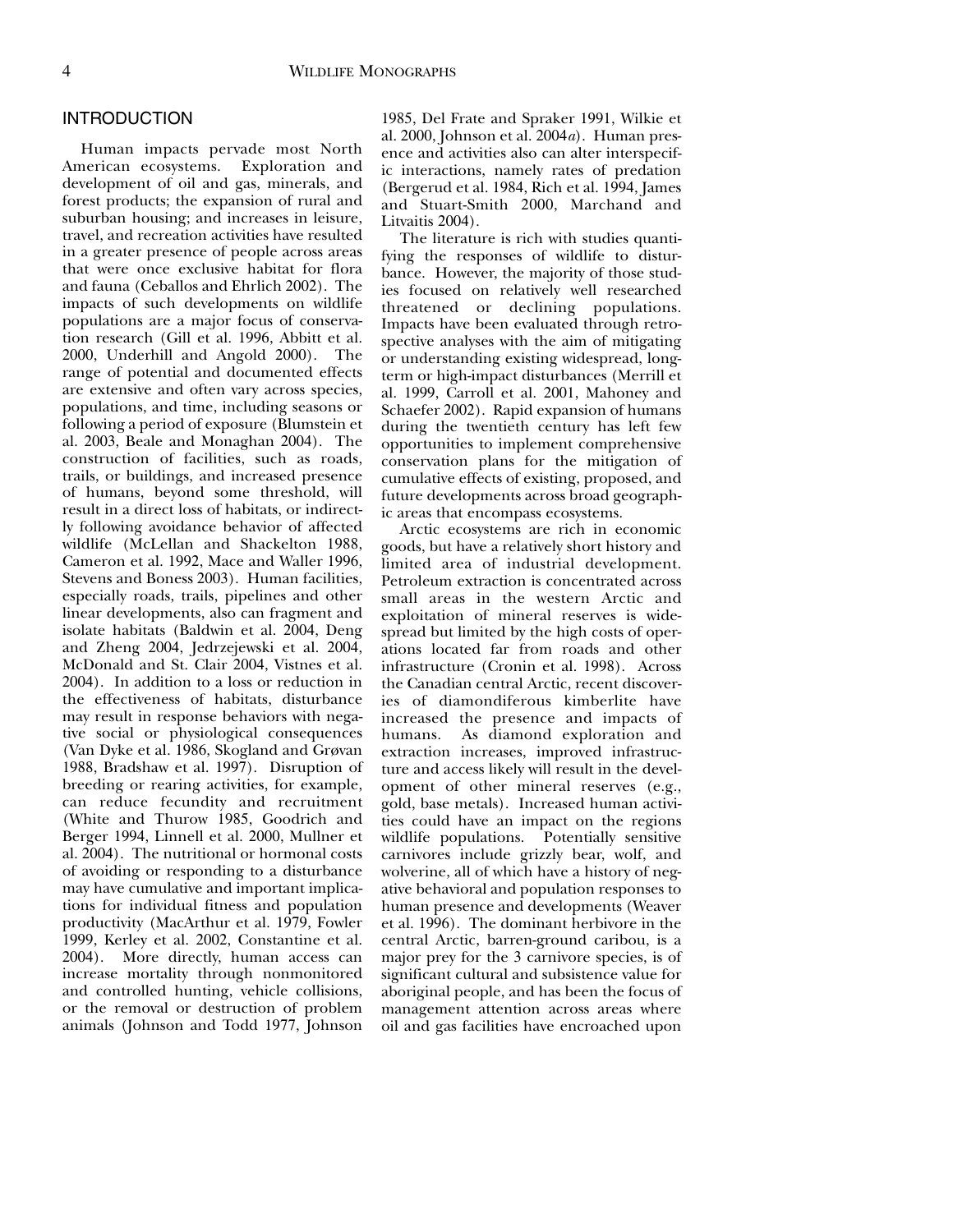migration routes and calving grounds (Cronin et al. 1998). While these 4 species do not fully represent the complex ecological relationships in the Arctic, caribou and the large carnivores might act as keystone species having impacts on many other plant and animal species, far beyond what might be expected from a consideration of their biomass or abundance alone (Simberloff 1998).

To date, development of diamond deposits across the central Arctic has required federal and territorial regulatory approval facilitated through project-specific environmental assessments. The cumulative impact of mines on wildlife populations was a major concern voiced by the public and resource managers (MacLachlan, L, 1996, Northwest Territories diamonds project report of the environmental assessment panel. Canadian Environmental Assessment<br>Agency, Ottawa, Ontario, Canada). Ontario, Although companies monitor wildlife movements and behavior across their mine-sites, there is little effort to quantify disturbance effects across the geographic range of affected species. Failure to assess all impacts of human presence will prevent informed decision-making for future development proposals and preclude effective remediation efforts, if necessary. Considering the expanse and sensitivity of relatively pristine Arctic ecosystems (Walker and Walker 1991), and the opportunity for a proactive planning process, a regional environmental assessment is important (Walker et al. 1987).

A regional environmental assessment is a decision support tool that allows for the systematic evaluation of the environmental consequences of a series of developments. Advantages of this approach include longterm regional plans; identification of environmental effects early in the planning process; provision of a framework for considering cumulative environmental effects of different cross-sectoral projects located throughout large areas; and collection and organization of environmental data, identification of data gaps, and assessment of baseline conditions (Davey et al. 2000). We recognize that a comprehensive regional environmental assessment would include a range of social, economic, and ecological values. As the first step toward a more comprehensive approach, we developed a set of predictive models that could be applied to large geographic areas while quantifying the impacts of a number of sources of disturbance on the distribution of terrestrial wildlife.

As the framework for quantifying disturbance effects, we used telemetry data, classified satellite imagery, and locations of recreation and industrial developments to generate resource-selection models for barrenground caribou, grizzly bear, wolf, and wolverine. Our primary objective was to develop predictive models describing the response of the 4 species to variables representing vegetation, interactions among species, and avoidance or use of outfitter camps, mineral exploration areas, active mines, and settlements. Coefficients from these models allowed us to generate maps that depicted the distribution of habitats with a relatively high probability of use that we assumed were important for each species during biologically derived seasons. Where animals demonstrated avoidance of human developments, we performed a set of spatial analyses to calculate the reduction in habitat effectiveness across the study area. Thus, cumulative effects represented the reduction in availability and quality of habitats resulting from the avoidance by monitored animals of major industrial developments, areas of resource exploration, recreation outfitters, and roads. We recognized that developments may act as attractants to carnivores. Although, we could not measure the demographic and distribution implications of the destruction and relocation of problem animals we report and discuss models that suggest such behaviors.

Given the expanse of the study area, the diffuse and low density of disturbances, and relatively small sample sizes for some species our results are preliminary and require corroboration from further study at a range of behavioral scales. However, we believe that model predictions provide guidance as to the potential effects of development on the distribution of important wildlife species across the central Arctic and highlight habitats that require emphasis in conservation plans.

*Acknowledgments*.—We thank P. D. McLoughlin and L. R. Walton for originally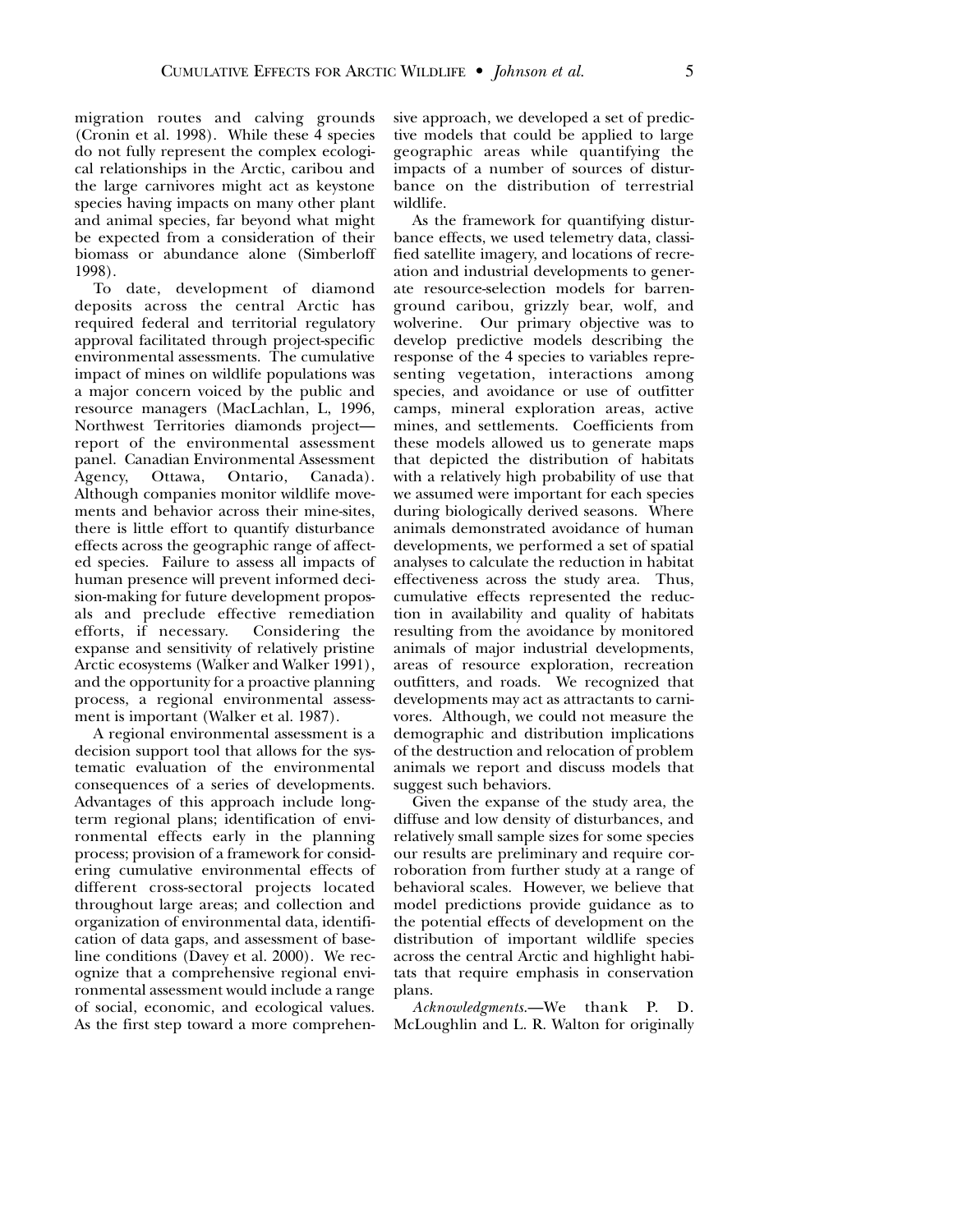collecting and screening the grizzly bear and wolf data. S. B. Matthews' insight on Canadian environmental assessment and regulatory processes was essential for making the link between science and policy. C. C. Hanks answered numerous questions about the development of the Ekati mine and provided GIS data of roads and infrastructure. C. Carroll and D. H. Heard provided insightful comments on an earlier version of this manuscript. We appreciate the guidance and perceptive suggestions of the Editor, P. R. Krausman, Consulting Editors, W. P. Smith and L. H. Suring, and Technical Editor H. Johnson.

#### STUDY AREA

The study was centered at Contwoyto Lake  $(65^{\circ} 30' N, 110^{\circ} 30' W)$ , approximately 400 km northeast of Yellowknife, Northwest Territories, Canada; boundaries were dictated by a vegetation mapping project conducted in conjunction with animal monitoring (Matthews et al. 2001). The study area included 190,000  $km^2$  of the Taiga Shield and Southern Arctic ecozones (Ecological Stratification Working Group. 1996. A national ecological framework for Canada. Environment Canada, State of the Environment Directorate, Ecozone Analysis Branch, Ottawa, Ontario, Canada). The northern extent of the Taiga Shield is marked by treeline, beyond which the open stunted forests of black (*Picea mariana*) and white spruce (*P. glauca*) are unable to grow (Fig. 1). Permafrost, forest fires, and soil productivity dictate the mosaic of plant communities found across the area. Forested sites are characterized by white and black spruce, pine (*Pinus banksiana*), and in the south, larch (*Larix laricina*). Understory composition varies with site productivity, but typically consists of a combination of lichen and shrubs. Wet, riparian, and recently disturbed sites are devoid of coniferous trees and accommodate plant communities dominated by sedge (*Carex* spp.), birch (*Betula* spp.), willow (*Salix* spp.), and alder (*Alnus* spp.). Fens and bogs occur across poorly drained areas of discontinuous permafrost.

Approximately 95% of the study area was contained within the Southern Arctic ecozone (Ecological Stratification Working Group 1996). Landform geomorphology was shaped by past glacial actions and<br>includes esker complexes, boulder esker complexes, boulder moraines, outwash aprons of sand and gravel, glacial erratics, raised ridges of ancient beaches, and numerous lakes. Permafrost is continuous through the zone. Creeks, rivers, and seepage areas are the most productive growing sites, accommodating birch and willow 2–5 m high. Vast shrub communities of willow, shrub birch, and Labrador tea (*Ledum decumbens*) dominate areas with adequate soil development. Mats of lichens, mosses, and low shrubs are found across exposed rocky sites. Climate is variable across the study area, but in general is characterized as semi-arid with annual precipitation of approximately 300 mm. Summers are short and cool with average temperatures of 10°C whereas winter temperatures are commonly <–30°C (BHP Diamonds Inc, 1995, Ecological mapping: 1995 baseline study update, Yellowknife, Northwest Territories, Canada, unpublished report).

#### Historical and Current Land Use

Aboriginal peoples occurred across the study area long before the settlement of Europeans and continue to occupy, trap, and hunt their traditional lands. Industrial mining operations were first established in the 1930s, focusing primarily on the discovery and extraction of gold, silver, and associated base metals. In 1991, diamondiferous kimberlites were discovered near Lac De Gras. Currently, several deposits are being exploited at the Ekati and Diavik diamond mines, and regulatory approval is being sought for a mine at Snap Lake by. The Lupin gold mine, in operation since 1982, is the only other active mine found in the study area. The 495 km Tibbitt to Contwoyto winter road and 3 associated camps service the Ekati, Diavik, and Lupin operations. The road is normally open from late January to early April and lies primarily (87%) across frozen lakes (Tibbitt to Contwoyto Winter Road Joint Venture, 2001, Tibbitt to Contwoyto winter road project description report, Department of Indian Affairs and Northern Development, Yellowknife, Northwest Territories, Canada, unpublished report). A 29 km all-season road connects pits at the Ekati diamond mine with the win-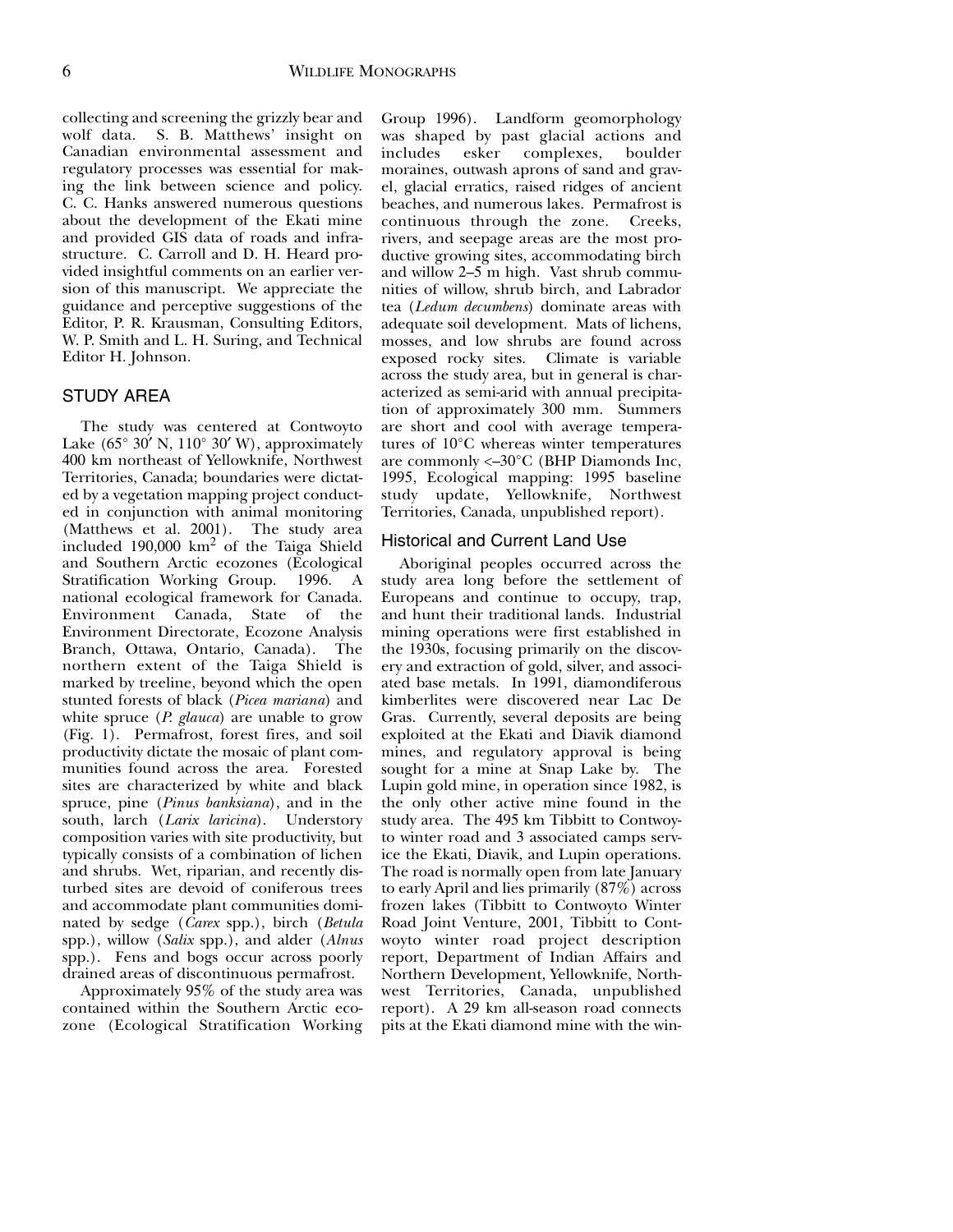

Figure. 1. Location of study area and distribution of disturbance features across the Canadian central Arctic, 2000. Treeline represents the northern extent of coniferous forest.

ter road. In 2001, \$86.6 million was spent on mineral exploration across the Northwest Territories (Government of Northwest Territories 2001). Exploration activities included airborne magnetic and electromagnetic surveys, till and rock sampling, and drilling programs. Helicopter flights and temporary camps for housing work crews and field-testing samples are typically associated with such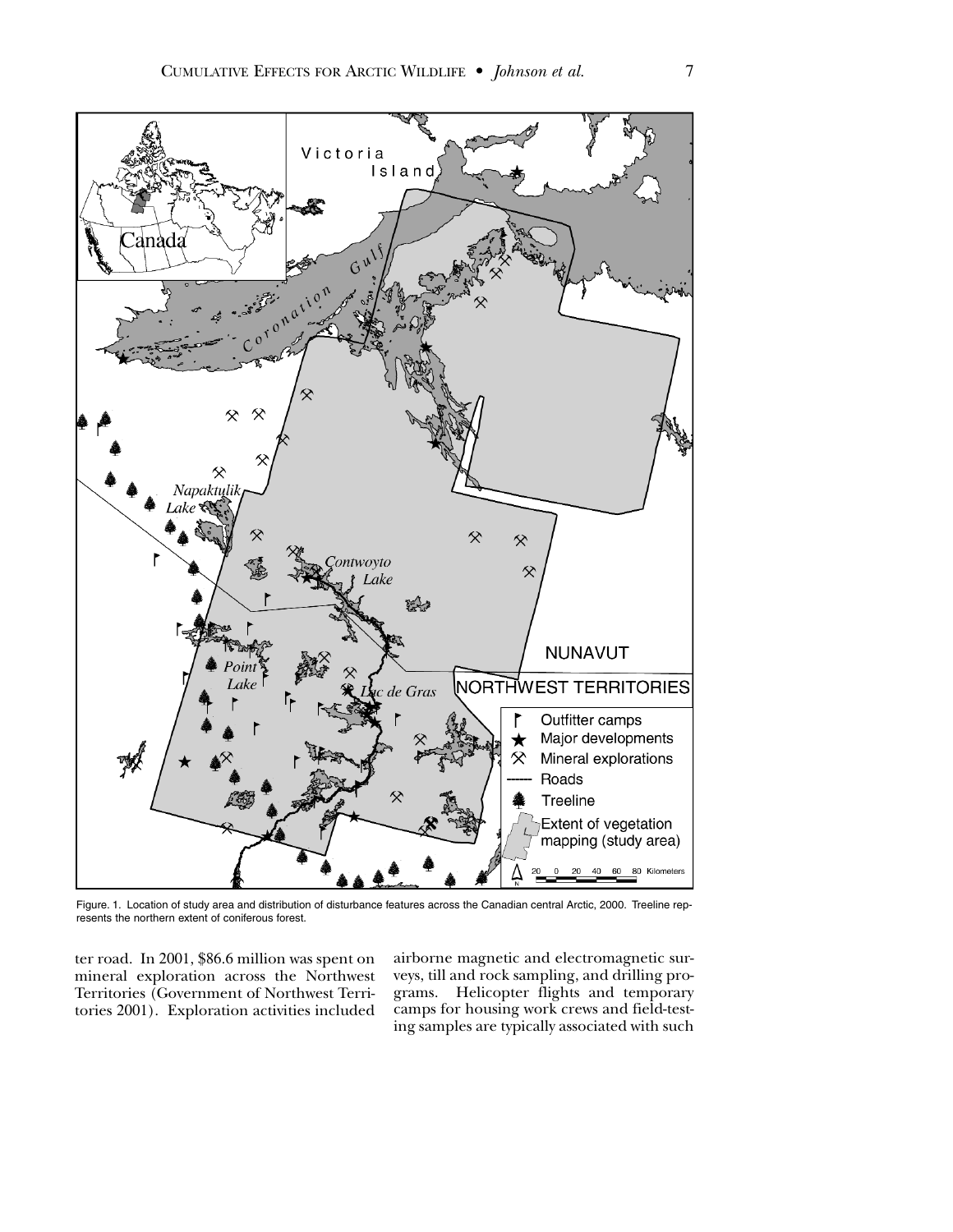activities. Fish and hunting guides operate across the study area. Hunting occurs during late summer and autumn, with most outfitters guiding for caribou. Fishing camps are in operation from early June through autumn.

#### METHODS

#### Animal Capture and Monitoring

Our analyses were based on animal locations collected during previous studies of barren-ground caribou, gray wolf, grizzly bear, and wolverine (McLoughlin 2000, Mulders 2000, Walton et al. 2001, Gunn et al. 2002). The geographic extent of capture efforts, relocation frequency, and the distribution of monitored animals varied among studies. For all species, we assumed that monitored animals demonstrated behaviors representative of their larger populations. Caribou, wolves, and grizzly bears were fit with ST-10 or ST-14 satellite collars (Telonics, Mesa, USA) and wolverines were monitored with very high frequency (VHF) radiocollars (Telonics, Mesa, USA). Caribou, wolves, bears, and wolverines were monitored from April 1996 to December 2000, June 1997 to August 1999, May 1995 to June 1999, and March 1996 to January 2000, respectively.

#### Season Designations

Arctic ecosystems are temporally and spatially dynamic. Behavior and resource selection by ungulates and carnivores vary according to the seasonal availability and use of food, breeding, birthing, and rearing habitats. We used our understanding of the 4 species to identify what we assumed were ecologically relevant seasons. The majority of location data for caribou, grizzly bears, and wolves, were collected for nonwinter periods (April–November). Furthermore, caribou and wolves migrated south of the study area during winter. For those 3 species, we limited our analyses to periods of the year that animals were active and occurred across the study area (15 April–31 October). Wolverines ranged within the study area and were active throughout the year; therefore, we modeled resource selection for that species during the summer and winter.

The 349,000  $(\pm 95,000)$  caribou of the Bathurst herd migrate annually from forested areas in the southern Northwest Territories toward calving grounds near Bathurst Inlet (Gunn et al. 1997). Based on that pattern, we defined 3 seasons for our resource selection analyses. We considered the northward spring migration and calving of caribou to occur from 15 April to 14 June, the post-calving period as 15 June to 31 August, and the southern autumn migration as 1 September to 31 October.

Wolves occupied distinct summer and winter ranges (Walton et al. 2001). During summer, wolves denned and reared pups in tundra located north of treeline. Winter movements reflected the southern migration of Bathurst caribou into forested areas outside our study area. The seasonal shift was defined for each radiocollared wolf according to the date of long-distance movements (>50 km) from or towards den sites. The median departure date from summer ranges in 1997 and 1998 was 26 October and 3 November, and the median arrival date in 1998 and 1999 was 1 May and 18 April (Walton et al. 2001). Thus, the spring and autumn season encompassed those periods during which wolves moved from or to the caribou winter range from denning habitats.

We used past research on the dietary patterns of grizzly bears to identify 4 time periods that likely correlated with seasonal changes in resource selection (Gau et al. 2002). The spring season, defined as den emergence to 20 June, represented the period when bears fed primarily on caribou, arctic ground squirrels (*Spermophilus parryii*) and overwintered fruit. Early summer was defined by a diet of emergent vegetation (21 June–31 July). Ripening of berries and the southward migration of caribou led to greater consumption of those foods during late summer (1 August–9 September). In autumn, bears fed primarily on caribou and ground squirrels (10 September–denning; Gau et al. 2002).

Wolverines hunt caribou and scavenge carcasses (Mulders 2000). We defined 2 seasons according to the presence or absence of caribou across the range of collared wolverines. From 8 May to 29 September, locations from collared caribou overlapped the home range (95% kernel) of all wolverine loca-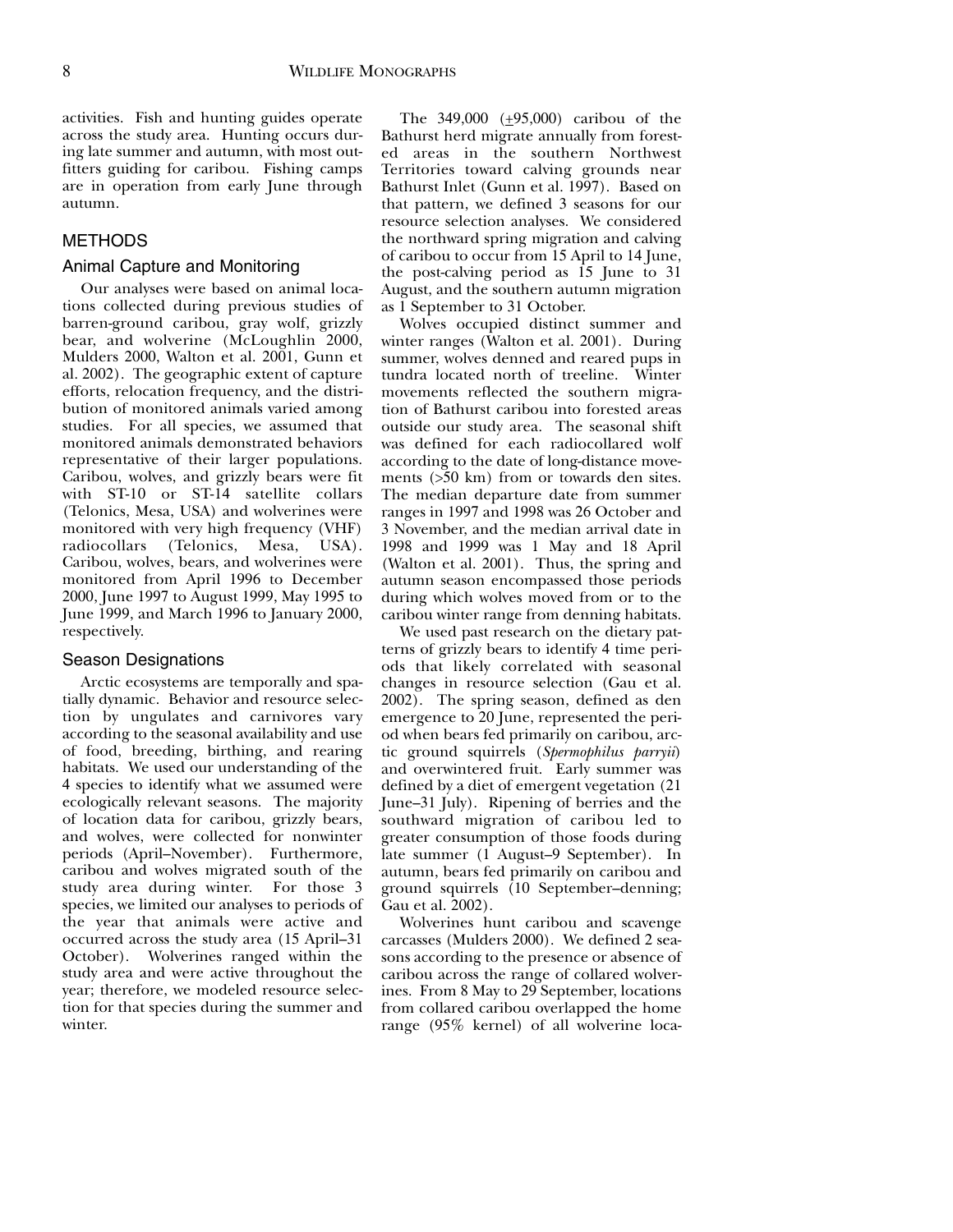tions (Worton 1989). We considered a second season (winter) as the period where caribou occurred outside the range of monitored wolverines.

#### Resource and Human Disturbance Variables

Using past research and our knowledge of the study area and species, we identified a number of resource (i.e., habitat) and human disturbance variables we assumed were useful in modeling the responses of caribou, bears, wolves, and wolverine to the central Arctic environment. As with most studies conducted at such broad spatial and temporal scales, the variables, as presented in a GIS, are only surrogates for functional components of habitats related to foraging, scavenging, denning, or avoidance behaviors.

*Vegetation Composition*.—Vegetation habitat variables were derived from a supervised classification of 8 overlapping Landsat Thematic Mapper images covering an area of approximately 200,000 km<sup>2</sup> (Matthews et al. 2001). The original map represented 22 land and water classes. Terrestrial classes were identified following image enhancement and field investigations and were based on broad vegetation types or plant communities and modifying features such as terrain or soil. Classification accuracy for the study area ranged from 51 to 82% among cover types (Matthews et al. 2001). To reduce the dimensionality of statistical models and increase overall accuracy of the map, we combined the 22 original land cover classes into 14 classes of similar types (Table 1). Our models included only those recombined classes that were assumed to support forage (i.e., excluding water, rock dominated or burned classes).

We developed selection models that integrated vegetation resources at 2 spatial scales: patches and collections of patches found across the larger study area. We defined a patch as a single or homogeneous collection of pixels representing 1 cover type. At this scale, we queried the percentage use of each cover type found across the reclassified satellite map  $(25 \times 25 \text{ m pixels}).$ We recognized that the large study area and the north-to-south ecological gradient resulted in variation in the distribution and clustering of patches. Therefore, we generated a second set of variables quantifying the density of patches representing the regional variation in the availability of each cover type across the broader study area (Johnson et al. 2004*b*).

We used a pattern analysis technique, 3 term local quadrat variance, to identify the distributional patterns of each land cover type. First, we randomly placed 10 north-tosouth transects across each cover type. Transect length varied according to the distribution of each type and ranged from 170 to 295 km. We then used an overlapping moving window, consisting of 3 terms or blocks, to calculate the variance in pixel (i.e., patch) occurrence along each transect. The variance was repeatedly calculated for each transect following incremental increases in block size. When plotted, peaks in variance corresponding with block size indicate scales of patchiness (Dale 2000). We plotted the median variance for the 10 sample transects and identified the major peak in variance as 1 scale at which availability of vegetation differed beyond that of individual patches (Johnson et al. 2004*b*). We used that scale (i.e., distance) to identify the size of a rectangular moving window that was applied to a binary image of each land cover type to calculate and map the density of pixels (i.e., patches) across the study area. Because of computational constraints, these analyses were conducted at a pixel resolution of 100  $\times$  100 m.

*Human Disturbance*.—We identified producing mines, mines under development, mineral exploration areas, camps servicing winter roads, outfitter camps, and communities as human disturbance features. To increase sample sizes, we grouped producing mines, mines under development, communities, and winter road camps and assumed that those developments acted as major disturbance features. We buffered each discrete point feature to represent the larger area potentially influencing the movements and habitat use of the 4 species. Based on our observations of the spatial extent of those features, we chose a 1,000 m buffer for major disturbances and a 500 m buffer for outfitter camps. Outfitters often hunt caribou from lake shorelines; there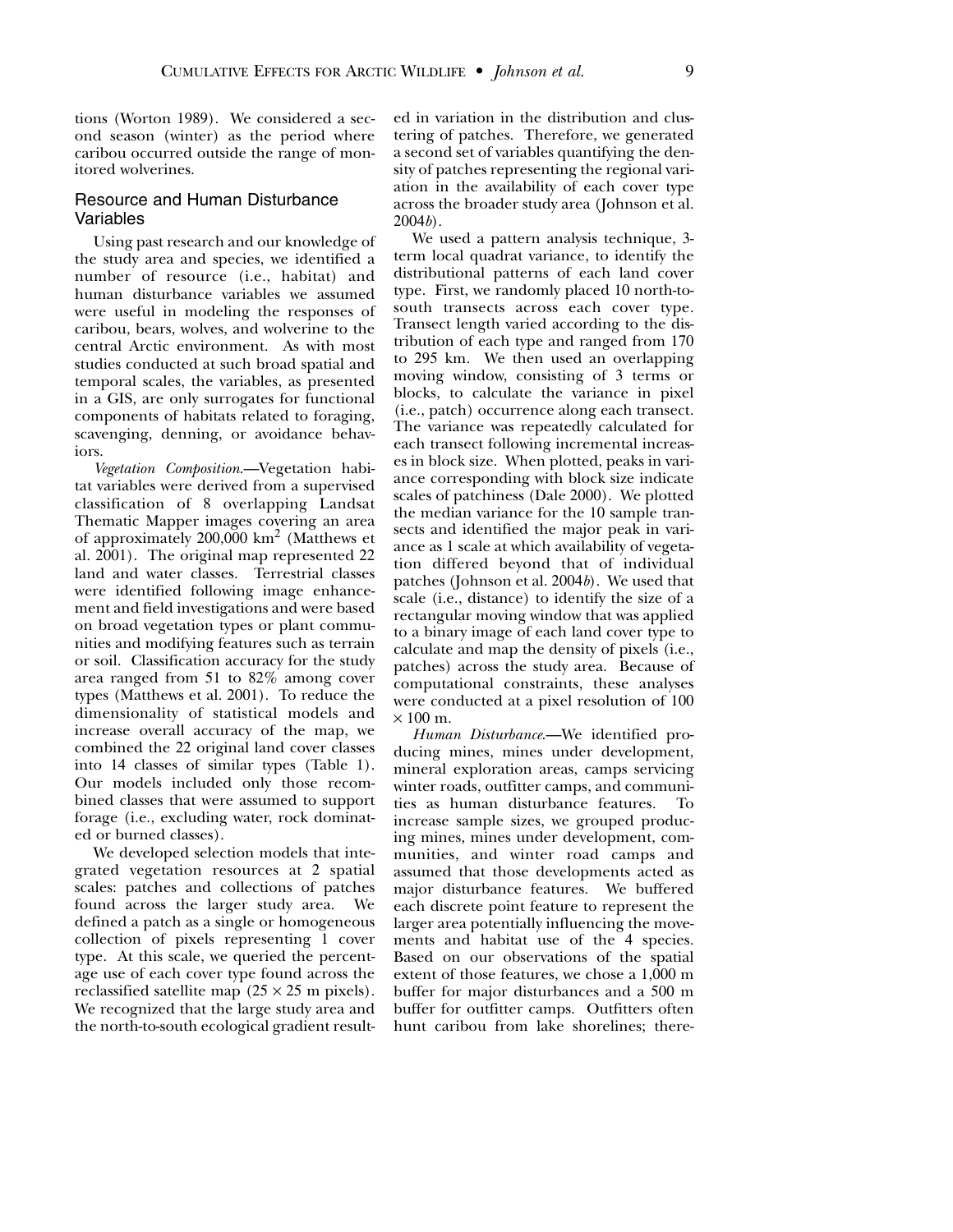fore, we buffered lakeshores 5 km inland when situated within 20 km of a hunt camp. Exploration rights and activities (e.g., geophysical surveys and mapping, drilling, mobile camps, helicopter traffic) extend over large mineral claims; therefore, it was difficult to quantify the exact location and area potentially influenced by these activities (Department of Indian Affairs and Northern<br>Development 2001; Government of Development 2001; Government of Northwest Territories 2001, 2002). As an approximation of the area of mineral exploration activities potentially impacting monitored animals, we invoked a 10,000 m buffer around the reported point location of the mineral claim. We did not consider the responses of the 4 monitored species to subsistence hunting and fishing.

We attributed individual disturbance features only for months or years during which human activity was recorded. Winter road camps were in operation until 1 May of each year (Tibbitt to Contwoyto Winter Road Joint Venture, 2001, Tibbitt to Contwoyto winter road project description report, Department of Indian Affairs and Northern Development, Yellowknife, Northwest Territories, Canada, unpublished report). Depending on time of year and company, outfitters accommodated fishing, hunting, or both fishing and hunting. Fishing was considered the primary activity from 7 July to 14 August and hunting from 15 August to 1 October. We used the Government of Northwest Territories Parks and Tourism Recreation Operator Database, company advertisements, and personal communication with guide outfitters to identify the location, primary service, and operating times of outfitter camps. The location of mineral extraction, development, and exploration varied across the study period (1996–2000). We used the most reliable and recent data to identify the geographic location and year of activity for mining developments (Department of Indian Affairs and Northern Development 2001; Government of Northwest Territories 2001, 2002).

*Interspecific Interactions*.—We hypothesized that the distribution of wolves and bears was correlated with the availability of caribou and that the movements and behavior of wolverines was influenced by the presence of wolves, bears, and caribou (Magoun 1987, Heard and Williams 1992, Mulders 2000, Gau et al. 2002). Starting with caribou, we in turn modeled and generated maps of habitat selection for each species. Those maps then served as spatially explicit covariates to evaluate the strength of interspecific interactions. We assumed that predator's affinity for caribou was stronger than caribou's avoidance of risk-prone habitats. Thus, we first modeled selection of habitats by caribou and used those maps to infer interactions with the predator species.

#### Statistical Definition of Resource Selection

We used resource selection functions (RSF) to quantify the relationship between the observed distribution of the 4 species and variables representative of habitats and human disturbance (Table 1). A RSF is any mathematical function that is proportional to the probability of use of a resource or habitat (Manly et al. 2002). Typically, a RSF consists of a number of coefficients (β*<sup>i</sup>* ) that quantify selection for or avoidance of some environmental feature. Coefficient sign and strength is a result of differential variation in the distribution of each environmental feature measured at a sample of animal locations and a comparison set of random sites. Where an animal's observed use of a resource is greater than availability (i.e., random sites) we infer selection. If use is less than availability we conclude that the animal avoided that resource or environmental feature. We used a GIS to apply the RSF coefficients to our spatial data and generated maps of the relative value of habitats for each species across the study area for each biologically defined season.

We used conditional fixed-effects logistic regression to estimate coefficients for our RSF analyses (Manly et al. 2002). The primary advantage of fixed-effects logistic regression is that it allowed us to statistically control for effects that characterized clustered use and availability data (Pendergast et al. 1996, Hosmer and Lemeshow 2000). In this application, we clustered the fixedeffects regression on each animal location to control for temporal and spatial variation in resource availability. Each animal location was paired with 5 randomly selected comparison sites that quantified the availability of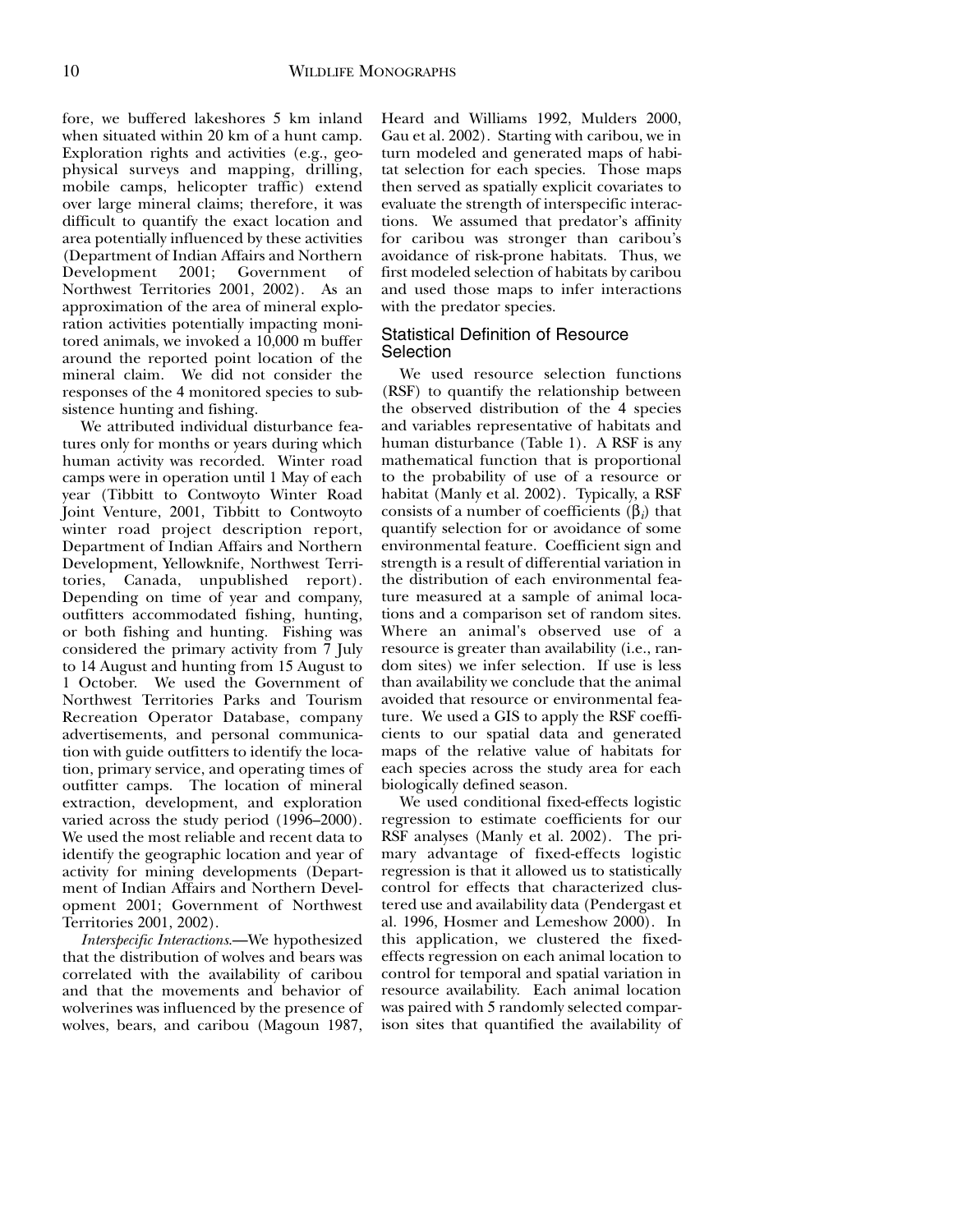Table 1. Variables used to model resource selection by caribou, wolves, grizzly bears, and wolverines monitored from May 1995 to January 2000 across the Canadian central Arctic.

| Variable                         | Description                                                                                    |
|----------------------------------|------------------------------------------------------------------------------------------------|
| Resource Variables               |                                                                                                |
| Esker density/patch <sup>a</sup> | Sparsely vegetated sand and gravel esker complexes                                             |
| Forest density/patch             | Continuous or discontinuous forested areas of dwarf white spruce, black spruce, and tamarack   |
| Heath rock density/patch         | Open mat heath tundra interspersed with bedrock and boulders                                   |
| Heath tundra density/patch       | Closed mat of heath found on moderate to well drained soils on upland areas                    |
| Lichen veneer density/patch      | Windswept, dry, flat topography covered with a continuous mat of lichen                        |
| Low shrub density/patch          | Extensive areas of low birch and willow found on moist well-drained soils                      |
| Peat bog density/patch           | Mosaic of uplands and lowlands with fens, bogs, mixed-wood forest, and peatlands               |
| Riparian shrub density/patch     | Active stream courses or areas of water seepage with a shrub layer of birch, willow, and alder |
| Rock association density/patch   | Large areas of windswept bedrock or boulders with little vegetation cover                      |
| Sedge association density/patch  | Wetland complexes of wet sedge meadow and drier hummock sites                                  |
| Occurrence of caribou            | Predicted likelihood of encountering caribou                                                   |
| Occurrence of grizzly bear       | Predicted likelihood of encountering a grizzly bear                                            |
| Occurrence of wolf               | Predicted likelihood of encountering wolves                                                    |
| Human Disturbance Factors        |                                                                                                |
| Major developments <sup>b</sup>  | Operating mines, communities, winter road camps                                                |
| Mineral explorations             | Areas of mineral exploration activities                                                        |
| Outfitter camps                  | Seasonal quide-outfitter camps                                                                 |

a Vegetation was modeled as the percent area of land cover patches and the mean density of land cover types.

 $<sup>b</sup>$  Disturbance was modeled as the distance of animal and random locations from the nearest facility.</sup>

habitat resources and the random distance to the nearest edge of a buffered disturbance feature. For logistic regression, the addition of 0s adds little to the explanatory variables' information content when they exceed the number of 1s by a factor of 2 to 5 (King and Zeng 2001*a*,*b*). The number of random locations satisfied the tradeoff between data collection costs and slight increases in the precision of model parame-

ters.

For each animal location, we sampled comparison sites from within a circle that was centered on the preceding location, and had a radius equal to the 95th percentile movement distance for that particular relocation interval (e.g.,  $48 \text{ hr}$ ,  $\dot{2} \text{ day}$ ) for that species (Fig. 2,  $\overline{3}$ ; Arthur et al. 1996). Resource selection occurs at a number of behavioral scales (Johnson et al. 2002*a*), but



Figure. 2. Availability radii applied to resource selection analyses for caribou, wolves, grizzly bears, and wolverines monitored across the Canadian central Arctic (1995-2000). Each radius was calculated as the 95th percentile of movement distances for all locations of a particular relocation interval.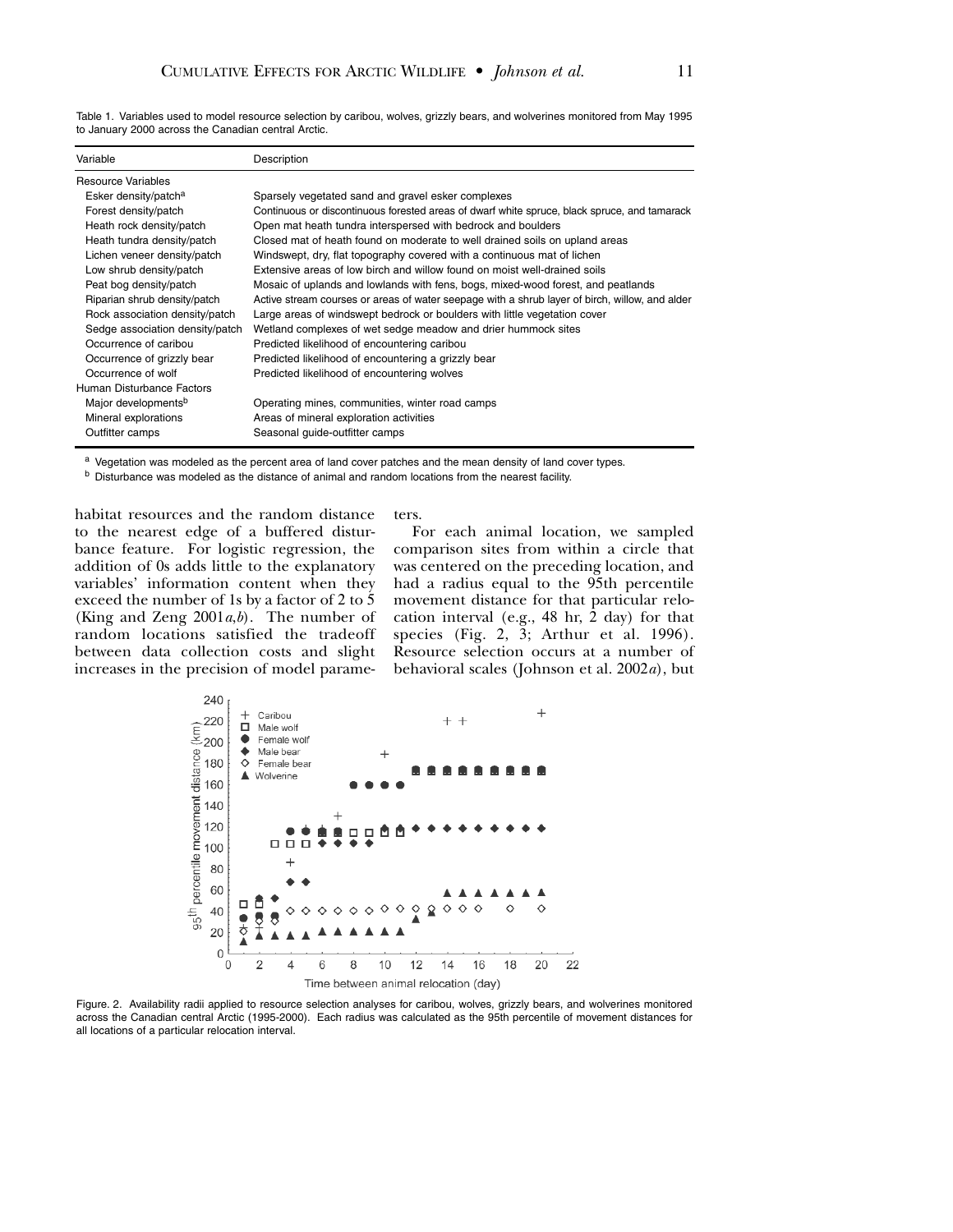Table 2. Accuracy and number of relocations for caribou, wolves, grizzly bears, and wolverines collared from 1995–2000 across the Canadian central Arctic.

| Species             | Error radius <sup>a</sup> |       |       |         |  |  |
|---------------------|---------------------------|-------|-------|---------|--|--|
| Season              | 125 m                     | 150 m | 350 m | 1,000 m |  |  |
| Caribou             |                           |       |       |         |  |  |
| Spring migration    |                           |       |       |         |  |  |
| and calving         | O                         | 233   | 275   | 118     |  |  |
| Post-calving        | O                         | 197   | 337   | 208     |  |  |
| Autumn migration    | 0                         | 107   | 102   | 58      |  |  |
| Wolf                |                           |       |       |         |  |  |
| Spring/autumn       | 4                         | 65    | 135   | 235     |  |  |
| Denning             | 172                       | 295   | 666   | 1,313   |  |  |
| Grizzly bear        |                           |       |       |         |  |  |
| Spring              | O                         | 536   | 539   | 307     |  |  |
| Early summer        | O                         | 551   | 633   | 335     |  |  |
| Late summer         | O                         | 485   | 582   | 362     |  |  |
| Autumn              | O                         | 285   | 431   | 322     |  |  |
| Wolverine           |                           |       |       |         |  |  |
| Caribou available   | 205                       | n     | n     | ŋ       |  |  |
| Caribou unavailable | 305                       | o     | 0     | 0       |  |  |

<sup>a</sup> Error radius of 125 m was assumed for conventional radiotelemetry from aircraft, whereas errors of 150, 350, and 1,000 m corresponded with satellite collar locations of classes 3, 2, and 1, respectively (Leptich et al. 1994, Ballard et al. 1995).

for simplicity we considered these resourceselection models to be representative of the range of behaviors the 4 species demonstrated over their mean relocation interval. Mean time between relocation was 226.7  $\pm$ 16.6 (SE), 78.5  $\pm$  8.4, 52.4  $\pm$  1.2, and 411.7  $\pm$ 48.1 hr, for caribou, wolves, bears, and wolverines, respectively.

We pooled animal locations for each seasonal model across independently monitored individuals. Pooling sacrificed an analysis of inter-animal variability in resource selection, but provided sample sizes sufficient to build complex models (Marzluff et al. 2004 ). Clustering animal locations statistically controlled for differences among animals.

We used a logit link function to relate resource or human disturbance variables to the dependent variable consisting of animal and random locations (Table 1). Resource covariates were measured as the percent area of vegetation by type, mean vegetation density by type, and the mean predicted occurrence (i.e., odds ratio) of interacting species. We measured the effect of disturbance as the distance of each animal or random location from the buffered boundary edge of the nearest human disturbance fea-



used and available resources and distance from disturbance features for caribou, wolves, grizzly bears, and wolverines monitored across the Canadian central Arctic (1995-2000). The radius of the full circle centered on location A represents availability for the focal location B and was calculated as the 95th percentile movement distance for that species and relocation interval. Following measurement of attributes under the error polygons (open circles) for used and random locations, location B then becomes the centre point for the availability window for location C. For each availability window, the fixedeffects logistic regression contrasts attributes at each animal location with 5 random locations indicated by the star symbol.

ture. We chose distance over density as the metric of response, because disturbance features were distributed at low densities and we could not objectively define the size of the moving window necessary for density calculations. We sampled attributes from within (resources) or the distance from (disturbance) an error polygon centered on each focal location with a radius equal to the accuracy expected for the collar type and location quality (Table 2, Fig. 3; Leptich et al. 1994, Ballard et al. 1995).

We assumed log-linear relationships between resource covariates (i.e., vegetation, interspecific interactions) and observed habitat selection, and, based on previous work, nonlinear responses by monitored ani-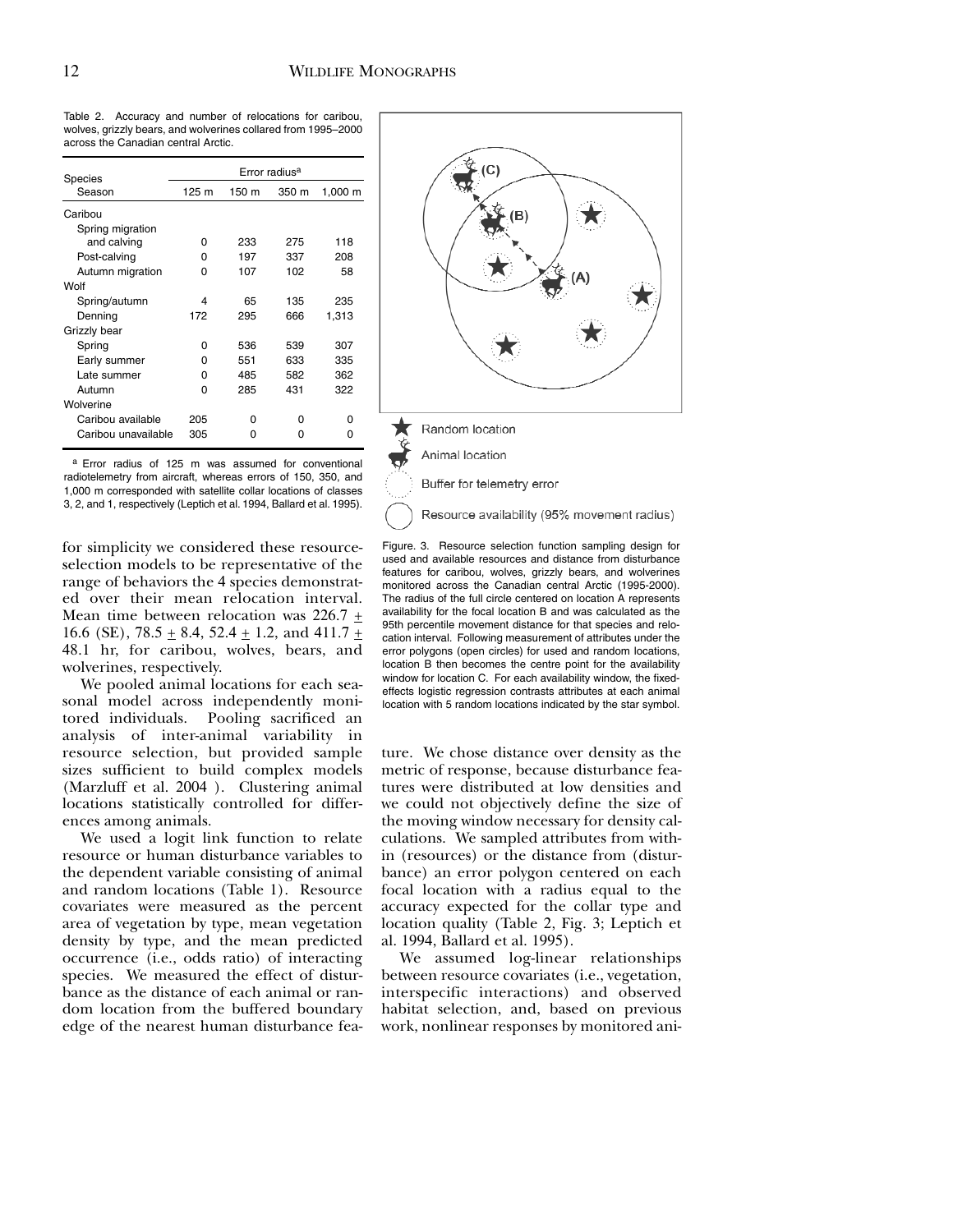mals to human disturbances (Carroll et al. 2001, Boyce and Waller 2003, Johnson et al. 2004*a*). Thus, variables for major disturbances, mineral exploration sites, and outfitter camps were each fit as 2-term Gaussian (i.e., squared) functions. The extra term allowed us to model nonlinear avoidance or selection responses as distance to human facilities decreased.

Given the low density of human facilities across the study area, we assumed that at some distance animal behavior and habitat selection would no longer be influenced by human activities. To statistically control for this threshold, we held the distance values (i.e., disturbance covariates) constant for use and random locations where the disturbance feature occurred outside the respective availability radius. Here, we assumed that our definition of availability was functionally related to an animal's response to a human disturbance. Clustered samples with the same value for a covariate are uninformative for estimation of that particular coefficient (Hosmer and Lemeshow 2000). This allowed the cluster to represent habitat effects, but statistically remove disturbance effects for animal locations that were at extreme distances from human facilities.

#### Model Selection

We used an information-theoretic approach to guide model development and selection (Anderson et al. 2000). We employed a 2-step process where initially we developed a set of candidate models that provided ecologically plausible explanations for the selection patterns of the monitored animals exclusive of disturbance features. Those models contained independent variables representative of land cover and the occurrence of other species. We then used the Akaike Information Criterion (AIC) difference adjusted for small sample sizes  $(AIC_c \Delta)$ , and Akaike weights (*w*) to evaluate and choose the most parsimonious model (i.e., the fewest variables to explain the greatest amount of variation). Akaike weights provide a normalized comparative score for all specified models and are interpreted as the approximate probability that each model is the best from the set of proposed models

(Anderson et al. 2000). Following selection of the most parsimonious of the habitat models, we included and evaluated all combinations of terms for the disturbance covariates. Although our approach could be considered a best subsets evaluation (King 2003), thoughtful generation of a few plausible resource and disturbance variables resulted in relatively few models.

Selection of the final model for mapping habitat change was not strictly a function of parsimony. Previous studies of carnivores monitored across other geographic locations suggested that some species might demonstrate selection for, not avoidance of human facilities (Johnson et al. 2004*a*). Attractants can alter the distribution of carnivores resulting in human–animal interactions and population sinks for some areas (e.g., campsites, garbage dumps) that are identified as selected habitats. Our modeling approach and the focus of this work was premised on avoidance as an indicator of disturbance. Thus, we required the final model to have a relatively low  $AIC_c$  and a convex Gaussian disturbance term indicative of avoidance of a disturbance feature.

The AIC provides evidence for selection of the most parsimonious model, but does not permit evaluation of discriminatory performance (Pearce and Ferrier 2000). We used *k*-fold cross validation to evaluate predictive success of each selected model (Boyce et al. 2002). The *k*-fold procedure was performed 5 times withholding 20% of the data for each iteration. We used a Spearman-rank correlation to assess the relationship between predicted occurrence for withheld animal locations and their frequency within 10 equally sized classes of predicted values (e.g., 0 to 0.1, 0.11 to 0.2…0.91–1.0; Boyce et al. 2002). A predictive model will have a strong mean correlation indicating a greater number of withheld locations in higher ranked classes representative of more strongly selected habitats. We used 95% confidence intervals to assess the strength of effect of each predictor covariate. Selection or avoidance cannot be inferred from covariates with confidence intervals that approach or overlap 0. We used the Pregibon ∆ β and leverage (i.e., hat) statistics and the Hosmer and Lemeshow  $\Delta \chi^2$  statistic to identify cases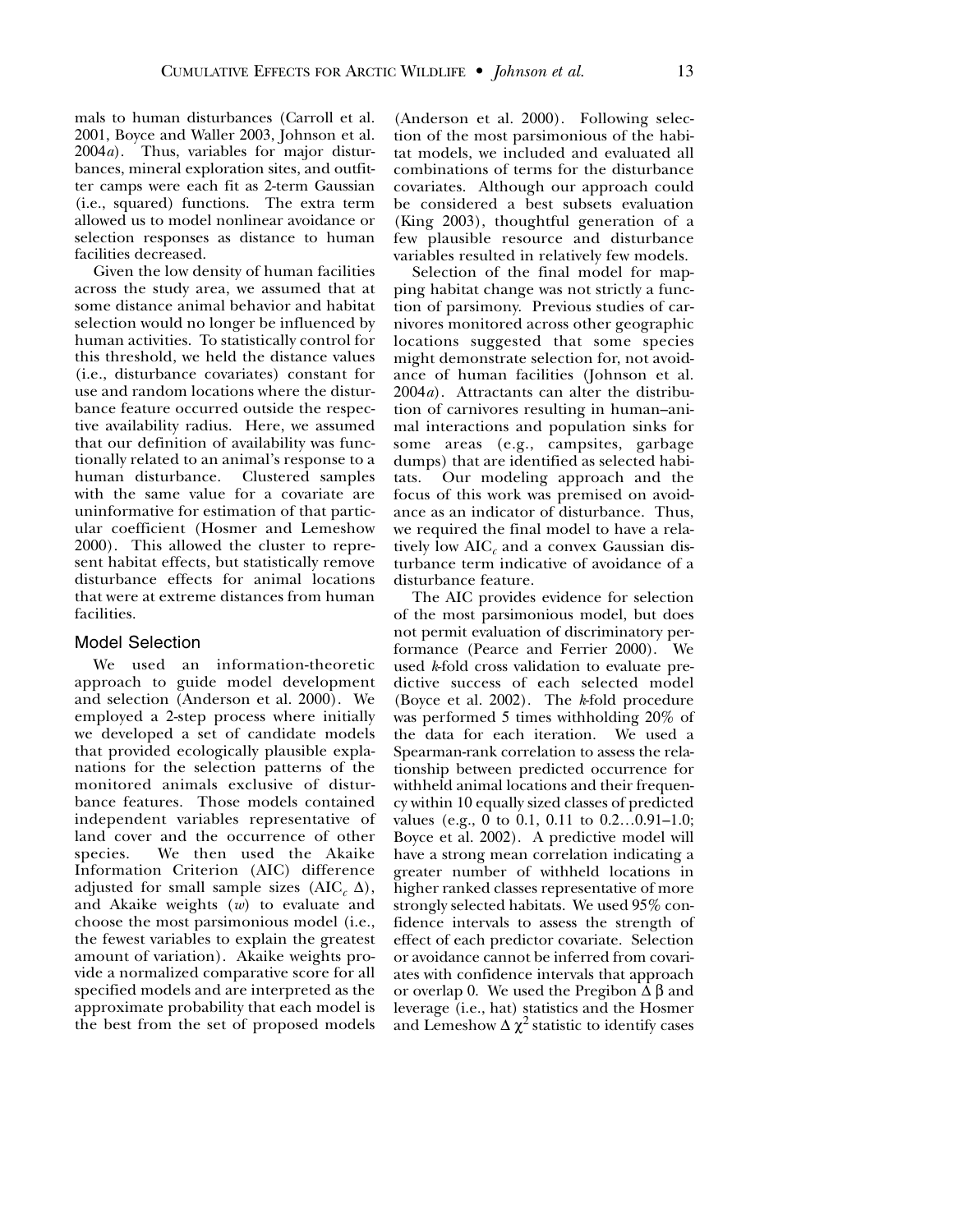and clusters that had a large influence on the parameters of the model (Hosmer and Lemeshow 2000). We used tolerance scores to assess variables within each model for excessive collinearity (Menard 2001).

#### Spatial Representation of Resource Selection and Measured Disturbance

Predictions generated with conditional fixed-effects logistic regression are a relative measure of habitat selection, not a true probability of animal occurrence. Therefore, we used the odds ratio as a relative measure of habitat quality (Menard 2001):

Odds ratio =  $\exp(\beta_1 x_1 + \beta_2 x_2 + ... + \beta_i x_i)$  (1)

We populated Equation 1 with coefficients  $(\beta_1...\beta_i)$  from the regression models and applied that equation to each raster GIS surface  $(x_1...x_i)$  used to sample the animal and random locations. Before generating predictive maps for the RSF equations, we rescaled the GIS surfaces to accommodate vegetation covariates that were modeled using percentage composition and mean density of cover types.

For ease of interpretation and further analysis we grouped all predicted values (i.e., odds ratios) into 4 classes we qualitatively defined as poor-, low-, good-, and high-quality habitat (Fig. 4). The terminology is subjective, but recognizes the increasing strength of habitat selection within each class. We used quartiles calculated for each species by season odds ratio map to categorize the continuous surfaces (Knick and Dyer 1997, Erickson et al. 1998, Carroll et al. 2001). The upper quartile represented the most strongly selected and presumably the most valuable habitats, the lower quartile represented the least valuable habitats. We produced habitat maps at a pixel resolution of  $100 \times 100$  m (Fig. 4).

#### Quantifying Changes in Habitat **Effectiveness**

For each resource selection model, we generated maps that depicted the distribution of poor-, low-, good-, and high-quality habitat. Disturbance coefficients were applied to those maps in 3 ways, with each of the "scenarios" providing an alternative measure of habitat effectiveness. Here, disturbance coefficients, both modeled and assumed, degraded the effectiveness (i.e., odds ratio) of proximal vegetation resources.

For the first scenario, modeled disturbance, we applied the coefficients for disturbance features generated following the construction and assessment of various fixedeffects logistic regression models. Because we fit nonlinear disturbance terms, concave disturbance functions forced us to spatially represent only that portion of the relationship that reflected avoidance of human use facilities (e.g., Fig. 5). We determined the peak of that curve by holding the corresponding resource covariates at their mean and plotting the change in the odds ratio as a function of distance from the nearest disturbance feature. When mapping the RSF (Equation 1) we allowed each GIS disturbance surface, which represented the distance from any location on the study area to a disturbance feature, to vary only over the maximum distance at which avoidance was observed. Beyond that maximum, pixels were held constant at the distance observed at the peak of the curve.

The second scenario, no disturbance, mapped the distribution of habitats after controlling for avoidance responses of monitored animals (Mace et al. 1999, McDonald and McDonald 2002). Here, we used the GIS to modify each disturbance surface to represent a constant distance equal to the observed peak where resource selection, when mapped, was strongest relative to avoidance of disturbance features. The no disturbance scenario served as a control to measure the change in the area of the 4 habitat classes according to avoidance responses demonstrated by monitored animals.

We recognized that the small sample of collared animals, in combination with relatively few disturbance features and an extremely large study area, resulted in some uncertainty in the measured disturbance responses. Therefore, we developed a third scenario, assumed disturbance, which was based on hypothetical, not modeled, disturbance coefficients and zones of influence. Values were guided by the published literature and our knowledge of the study area (Kasworm and Manley 1990, Thurber et al. 1994, Nellemann and Cameron 1996, Dyer et al. 2001, Nellemann et al. 2001). We acknowledge that the hypothetical disturbance coeffi-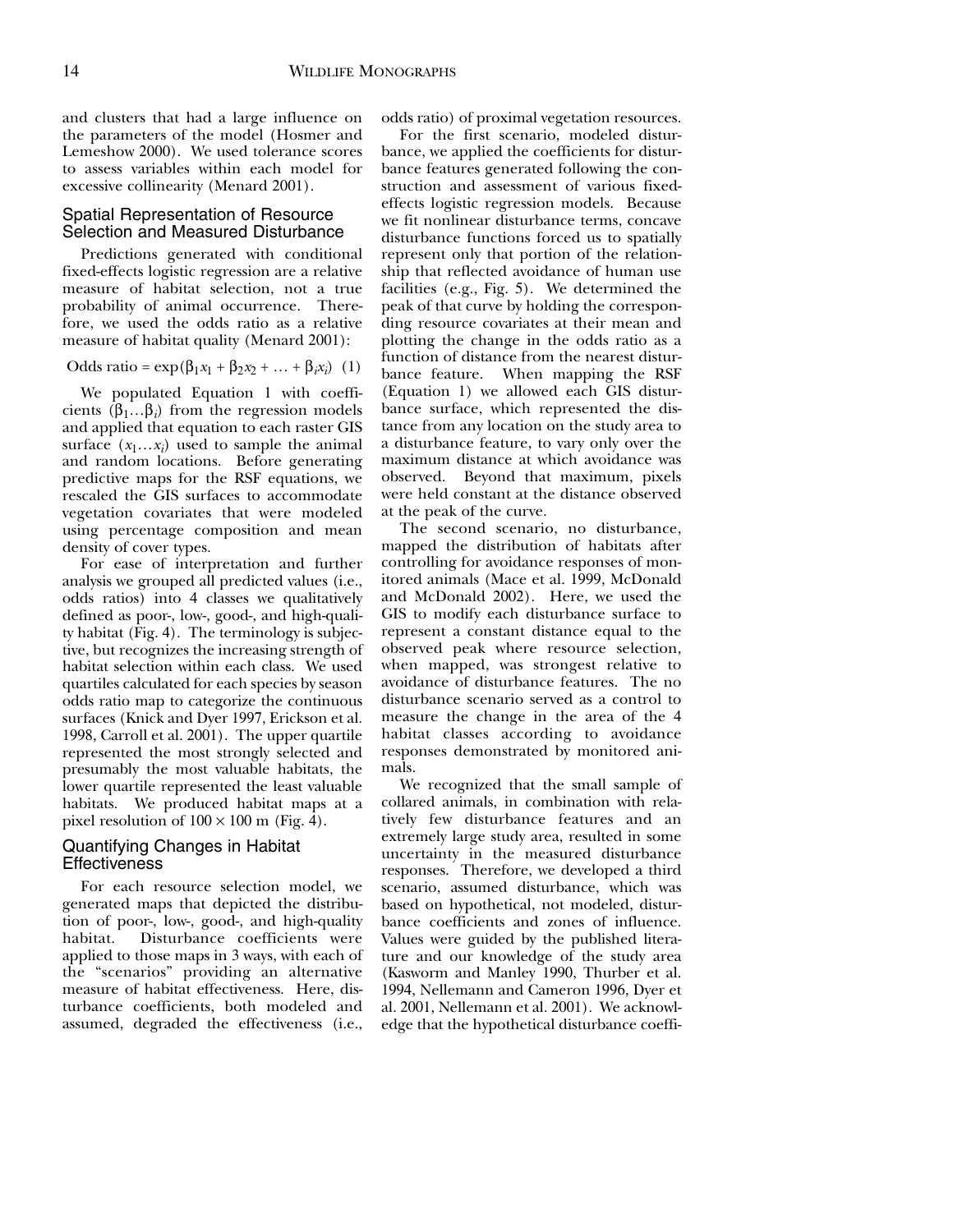

Figure. 4. Example of a map displaying predicted quality of habitats for caribou during the spring migration and calving season, across the Canadian central Arctic, 2000. Habitat quality was predicted with a resource selection function consisting of covariates for vegetation density and major developments.

cients are likely only approximations of effects, but this approach is consistent with past efforts for similar species (Schoen et al.

1994, Dixon 1997, Suring et al. 1998). Coefficients for major disturbances repre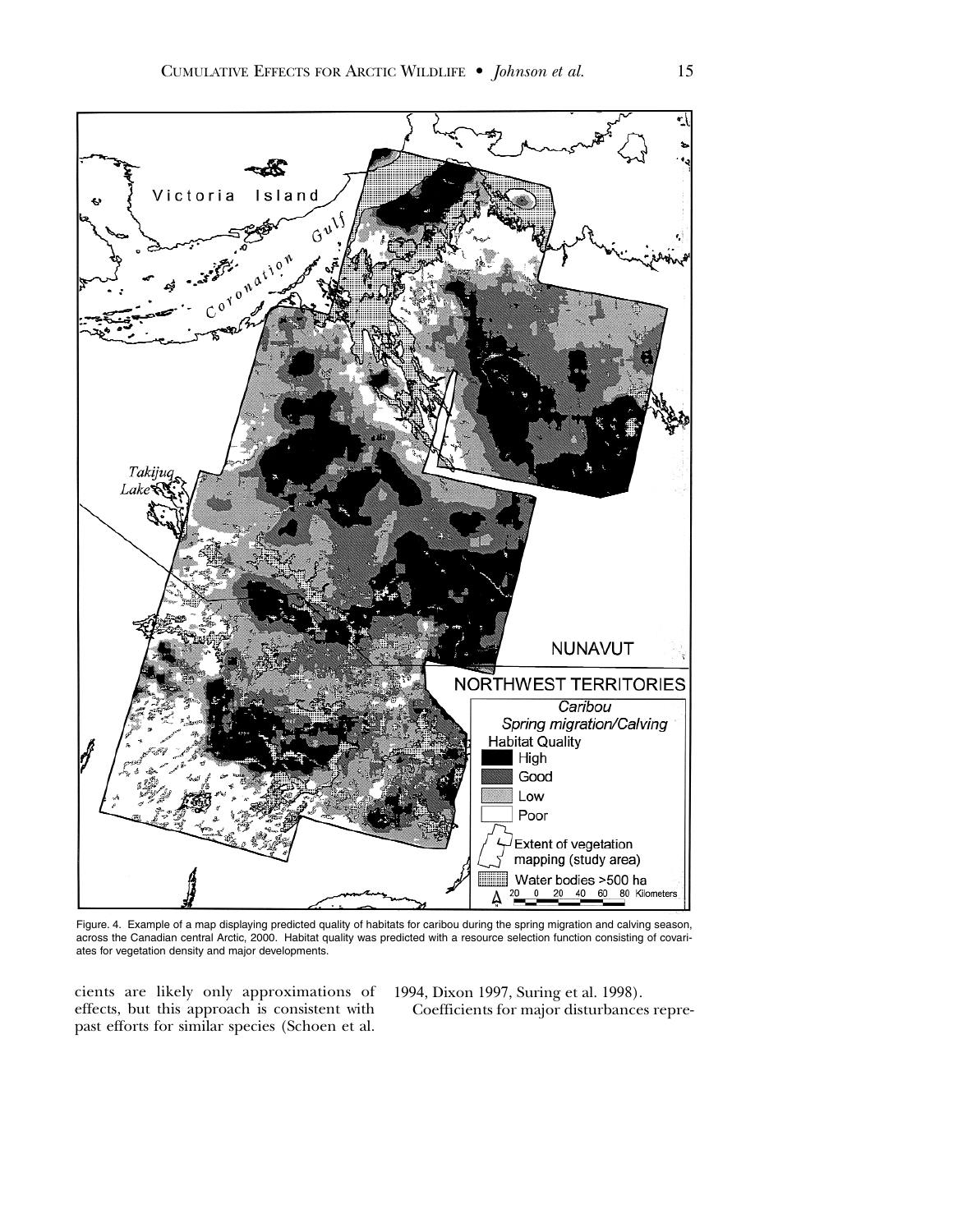sented a 95 and 50% reduction in habitat effectiveness within a cumulative zone of influence of 1 and 5 km, respectively. Mineral exploration sites effected a hypothetical 50% reduction in the value of habitats found within a 10 km radius of the assumed development site, and a 25% reduction within a 5 km zone around that buffered area. Habitat effectiveness within areas influenced by recreation outfitters was reduced by 10%. We attributed a 1 km buffer to the 29 km all-season road and reduced all habitats within that area by 95%. We applied the hypothetical disturbance coefficients and zones of influence to the maps for which we held disturbance constant (i.e., no disturbance). Because we could not statistically control for the correlation among disturbance effects, we did not compound (i.e., multiply) the effects of multiple coefficients at the same location. Where zones of influence overlapped, the coefficient with the strongest effect was applied. As with the modeled disturbances, we report the net decrease in the area of high- and good-quality habitat and increase in poor-quality habitat after adjusting for avoidance of human facilities.

#### **RESULTS**

From 1995 to 2000 biologists monitored 28 barren-ground caribou, 23 wolves, 81 grizzly bears, and 38 wolverines (*n* = 1,635, 2,885, 5,368, and 288 animal locations, respectively; Table 2). Collectively, those data allowed us to develop seasonal resource-selection models for each species representing responses to vegetation resources, interspecific interactions, and human disturbances.

#### Caribou

For the spring migration and calving season the most parsimonious resource model consisted of covariates for vegetation density (AIC  $w = 0.924$ ). When combined with the disturbance covariates, the most parsimonious model contained nonlinear terms for major developments and mineral exploration sites (Table 3). However, we observed a near linear positive relationship between distance to mineral exploration sites and caribou occurrence and thus selected the next most parsimonious model as our final

predictive equation. That model contained covariates for vegetation density and a nonlinear term for distance to major developments which demonstrated a convex relationship with a peak at 33 km (Fig. 5A). Caribou occurrence was positively related to areas dominated by lichen veneer, heath tundra, and low shrub and negatively related to riparian shrub (Table  $\overline{4}$ ). A mean Spearman rank correlation of 0.844 (*P* = 0.002) across 5 cross-validation samples indicated that the final model had good predictive capacity.

During the post-calving season, vegetation quantified at both the patch and density scales were better predictors of caribou occurrence than models consisting of independent sets of those covariates (AIC *w* = 1.0). The most parsimonious resource-disturbance model contained terms for major developments, mineral explorations, and outfitter camps (Table 3). However, apparent selection for outfitter camps forced us to choose a less parsimonious, but highly predictive model  $(\bar{r}_s = 0.842, P = 0.002)$ . With the exception of density of riparian shrub, coefficients suggested relatively weak selection for vegetation, but avoidance of forested areas. Caribou demonstrated strong avoidance of major developments, but confidence intervals overlapping zero indicated a less conclusive effect for mineral exploration sites (Table 4, Fig. 5A).

Resource selection during autumn migration was best modeled using covariates for patches and density of vegetation (AIC *w* = 0.793). When including disturbance covariates, the most parsimonious model contained terms for mineral exploration sites and outfitter camps (Table 3). However, the measured responses were relatively small and imprecise, peaking at distances of 6 and 4 km, respectively (Fig. 5A). As with the other seasons, the model demonstrated good predictive performance ( $\bar{r}_s$  = 0.763, *P* = 0.010). Caribou selected patches of lichen veneer and avoided areas dominated by sedge, peat bog, rock, and heath tundra (Table 4).

We observed considerable interseason variability in the measured or assumed effects of disturbance on the availability of habitats for caribou. During the spring migration and calving, and autumn migra-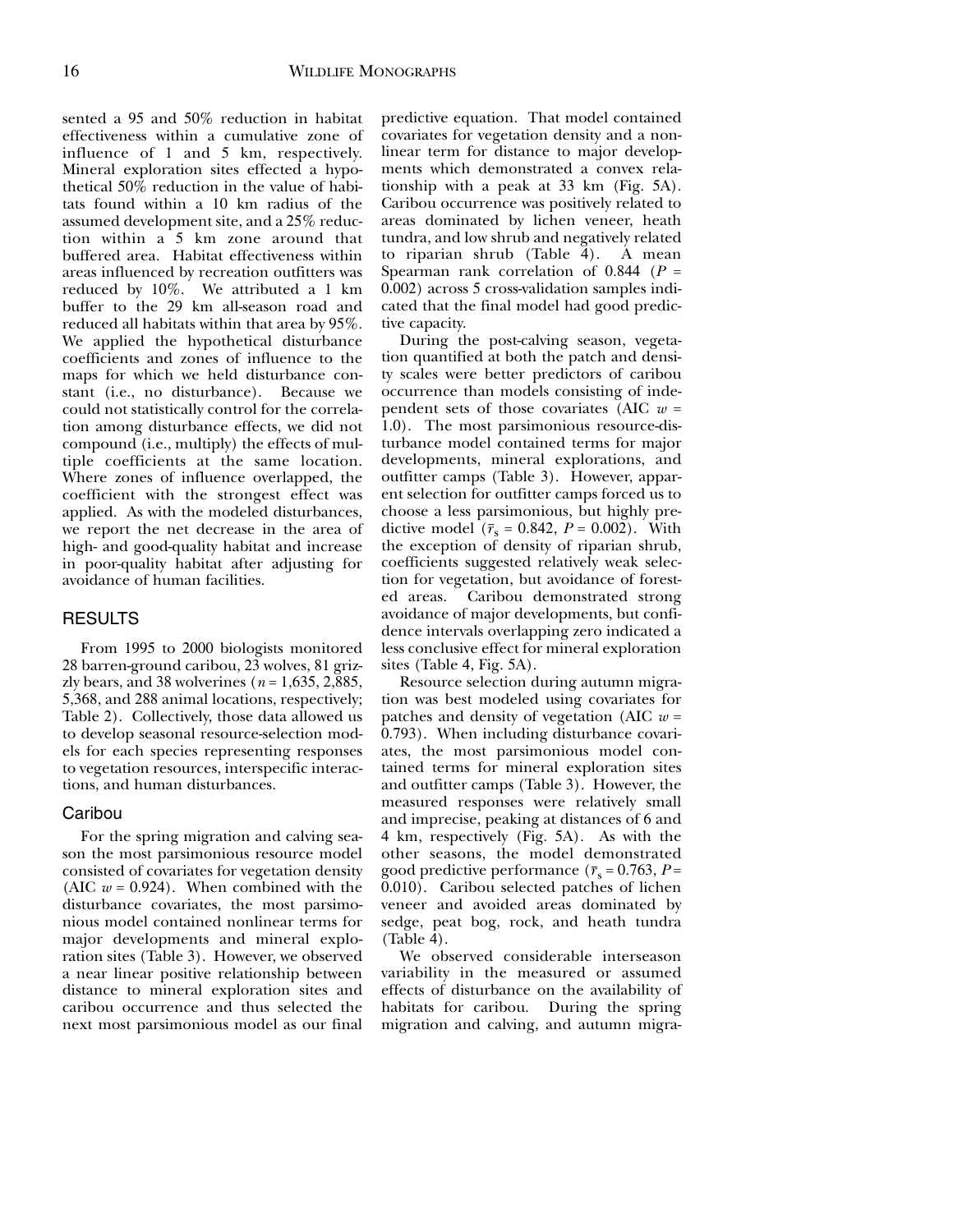Table 3. Number of model parameters (k), differences in Akaike's Information Criterion (AIC<sub>c</sub>) scores ( $\Delta$ ) and AIC<sub>c</sub> weights (w) for candidate resource-disturbance models for caribou monitored from April 1996 to December 2000 across the Canadian central Arctic. Inclusion of resource covariates was determined using separate AIC model selection processes.

| Season                                                                                       |    |                             |               |
|----------------------------------------------------------------------------------------------|----|-----------------------------|---------------|
| Model                                                                                        | k  | AIC <sub>c</sub> $\Delta_i$ | $AIC_c$ $W_i$ |
| Spring migration and Calving                                                                 |    |                             |               |
| Mineral exploration <sup>a</sup>                                                             | 3  | 138.59                      | < 0.001       |
| Major development                                                                            | 3  | 127.13                      | < 0.001       |
| Vegetation density <sup>b</sup>                                                              | 11 | 16.31                       | < 0.001       |
| Vegetation density + mineral exploration                                                     | 13 | 15.99                       | < 0.001       |
| Vegetation density + major development <sup>c</sup>                                          | 13 | 0.32                        | 0.460         |
| Vegetation density + major development + mineral exploration                                 | 15 | 0                           | 0.540         |
| Post-calving                                                                                 |    |                             |               |
| Major development                                                                            | 3  | 115.02                      | < 0.001       |
| Mineral exploration                                                                          | 3  | 108.74                      | < 0.001       |
| Outfitter camp                                                                               | 3  | 66.58                       | < 0.001       |
| Vegetation patch + vegetation density                                                        | 21 | 52.19                       | < 0.001       |
| Vegetation patch + vegetation density + major development                                    | 23 | 48.99                       | < 0.001       |
| Vegetation patch + vegetation density + mineral exploration                                  | 23 | 44.58                       | < 0.001       |
| Vegetation patch + vegetation density + major development + mineral exploration <sup>c</sup> | 25 | 39.66                       | < 0.001       |
| Vegetation patch $+$ vegetation density $+$ outfitter                                        | 23 | 16.46                       | < 0.001       |
| Vegetation patch + vegetation density + major development + outfitter                        | 25 | 6.80                        | 0.029         |
| Vegetation patch + vegetation density + mineral exploration + outfitter                      | 25 | 4.31                        | 0.101         |
| Vegetation patch + vegetation density + major development + mineral exploration + outfitter  | 27 | 0.00                        | 0.870         |
| Autumn migration                                                                             |    |                             |               |
| Major development                                                                            | 3  | 80.93                       | < 0.001       |
| Mineral exploration                                                                          | 3  | 67.63                       | < 0.001       |
| Outfitter                                                                                    | 3  | 60.11                       | < 0.001       |
| Vegetation patch + vegetation density + major development                                    | 21 | 37.44                       | < 0.001       |
| Vegetation patch + vegetation density                                                        | 19 | 34.07                       | < 0.001       |
| Vegetation patch $+$ vegetation density $+$ major development $+$ mineral exploration        | 23 | 28.35                       | < 0.001       |
| Vegetation patch + vegetation density + mineral exploration                                  | 21 | 25.47                       | < 0.001       |
| Vegetation patch + vegetation density + major development + outfitter                        | 23 | 6.73                        | 0.023         |
| Vegetation patch + vegetation density + major development + mineral exploration + outfitter  | 25 | 3.25                        | 0.133         |
| Vegetation patch + vegetation density + outfitter                                            | 21 | 2.81                        | 0.166         |
| Vegetation patch + vegetation density + mineral exploration + outfitter <sup>c</sup>         | 23 | 0.00                        | 0.677         |

a All disturbance covariates were parameterized as Gaussian (squared) functions.

<sup>b</sup> Vegetation density and vegetation patch represented all vegetation covariates present across the seasonal range of monitored caribou.

<sup>c</sup> Model used to predict reduction in habitat quality resulting from disturbance.

tion seasons our modeled disturbance coefficients resulted in a relatively small reduction in the availability of high-quality habitats (Table 5). When applied to the zones of influence, hypothetical disturbance coefficients revealed a slightly larger reduction of 2.5 and 5.2% in the availability of high-quality habitats for the before mentioned seasons. Habitat quality was most severely reduced by disturbance during the post-calving season; modeled coefficients effected a 37% reduction in high-quality and an 84% increase in low-quality habitats (Table 5).

#### **Wolf**

We used sets of covariates for patch and

vegetation density to model wolf-resource relationships and included a covariate derived from the spatial extrapolation of the caribou selection models. During spring and autumn, resource use was best represented by a model consisting of covariates for vegetation patches and density (AIC *w* = 0.711). The next most parsimonious model included the former and a covariate for cari-<br>bou occurrence (AIC  $w = 0.289$ ). The bou occurrence (AIC  $w = 0.289$ ). resource-disturbance model with the largest AIC *w* included nonlinear terms for major developments and mineral exploration sites, with coefficients suggesting selection for mineral exploration areas (Table 6, 7). The next most parsimonious model indicating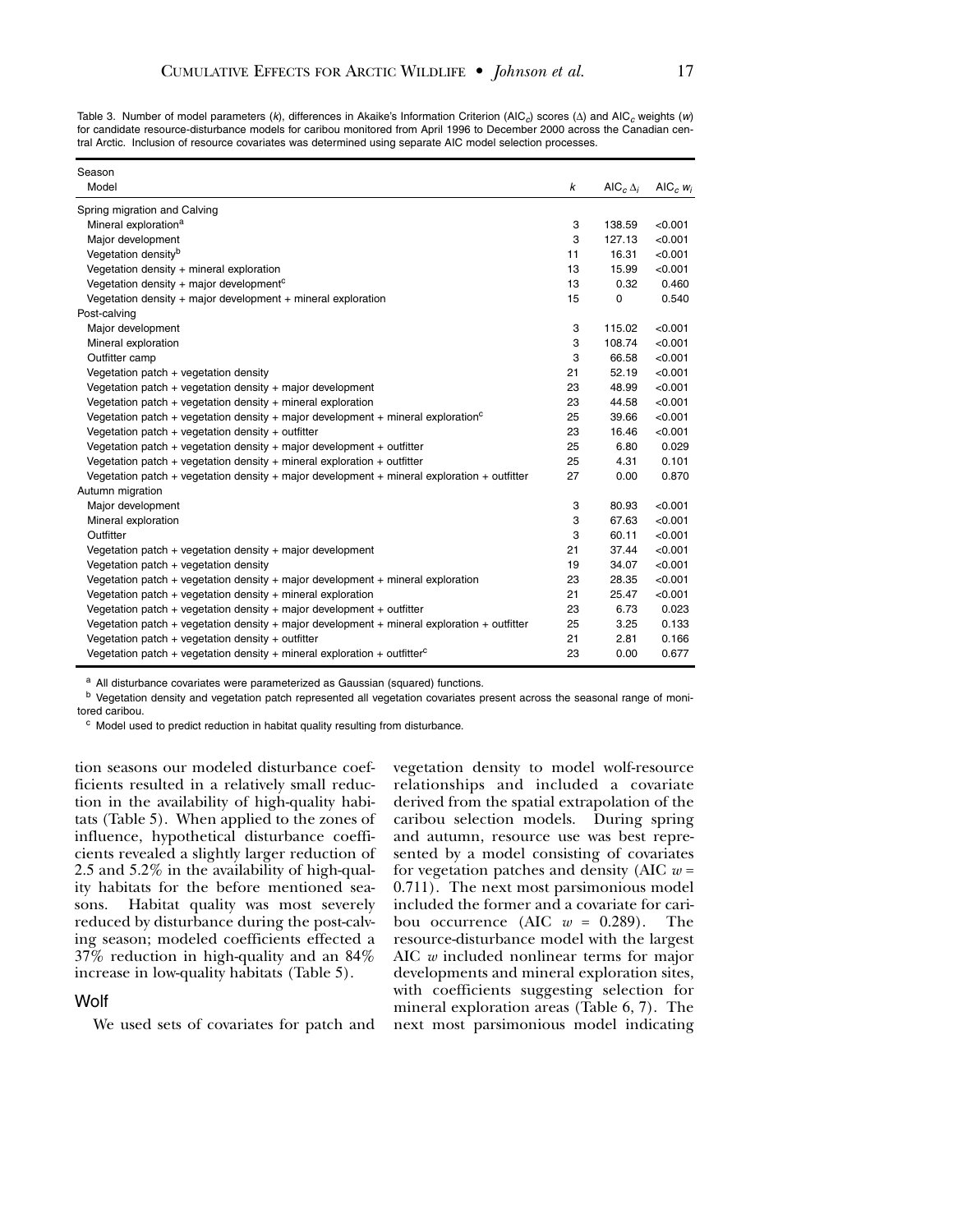

Figure. 5. Plots representing the likelihood of occurrence of monitored (A) caribou, (B) wolves, and (C) grizzly bears relative to disturbance features found across the Canadian central Arctic (1995-2000). Animal occurrence was allowed to vary with distance from disturbance features while other disturbance and vegetation covariates were held at their mean values.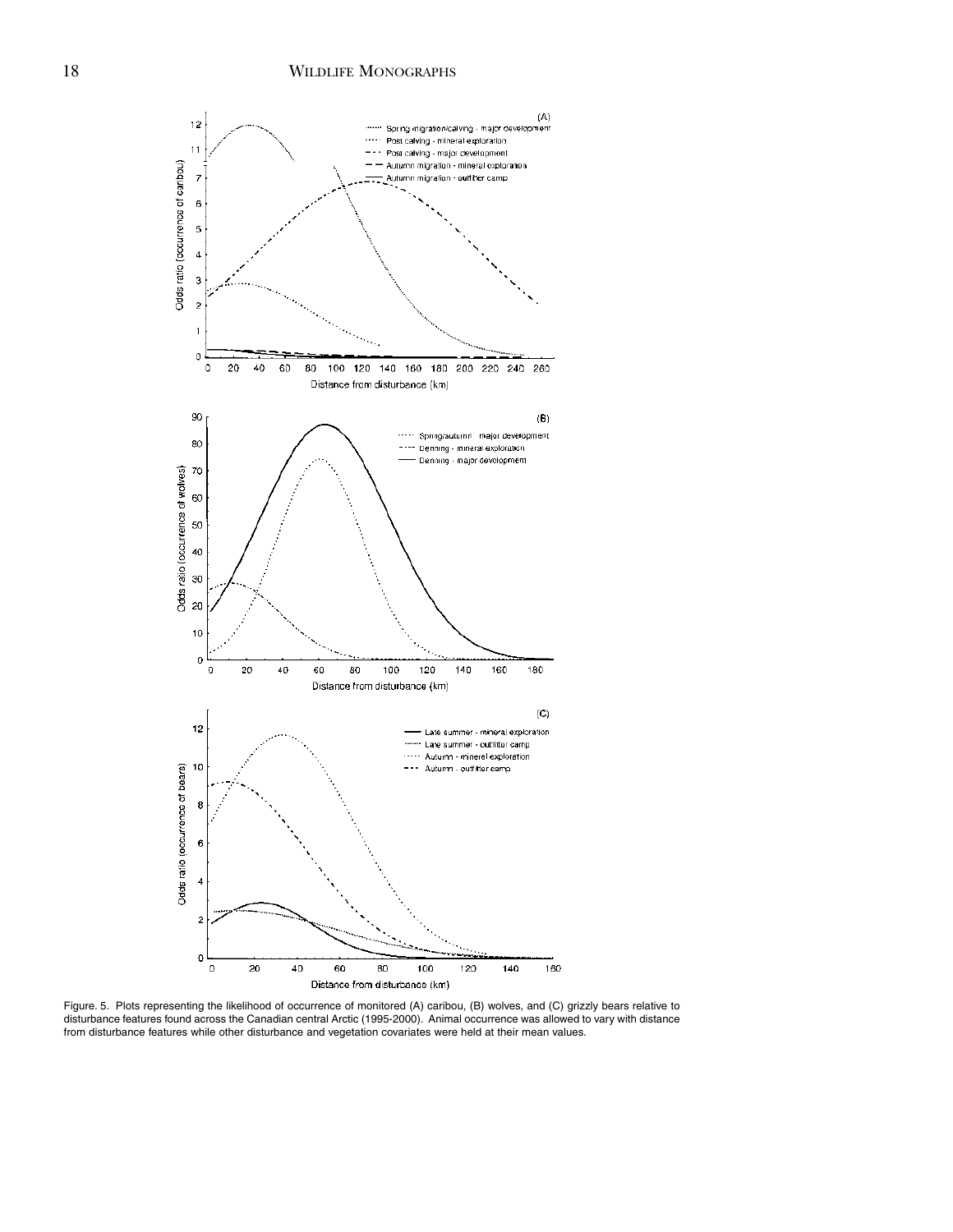|                                  | Spring migration and calving |                  |           | Post-calving     |          | Autumn migration |
|----------------------------------|------------------------------|------------------|-----------|------------------|----------|------------------|
| Covariate                        | β                            | 95% CI           | β         | 95% CI           | β        | 95% CI           |
| Esker density                    | $-6.30$                      | $-15.84 - 3.24$  | 2.32      | $-6.41 - 11.04$  | $-8.70$  | $-24.13 - 6.73$  |
| Esker patch                      | N <sup>a</sup>               | <b>NI</b>        | $<-0.01$  | $-0.02 - 0.02$   | $-0.02$  | $-0.07 - 0.04$   |
| Forest density                   | $-1.97$                      | $-5.81 - 1.87$   | $-7.77$   | $-14.09 - -1.45$ | 0.82     | $-1.89 - 3.54$   |
| Forest patch                     | <b>NI</b>                    | <b>NI</b>        | 0.03      | $<-0.01-0.06$    | < 0.01   | $-0.01 - 0.02$   |
| Heath rock density               | 0.95                         | $-1.47 - 3.37$   | $-0.21$   | $-2.26 - 1.85$   | $-1.37$  | $-4.77 - 2.04$   |
| Heath rock patch                 | NI                           | NI               | 0.01      | $0.01 - 0.02$    | 0.01     | $< 0.01 - 0.02$  |
| Heath tundra density             | 4.73                         | $2.54 - 6.92$    | 0.10      | $-1.78 - 1.98$   | $-4.14$  | $-7.20 - -1.08$  |
| Heath tundra patch               | <b>NI</b>                    | <b>NI</b>        | 0.01      | $0.01 - 0.02$    | 0.01     | $< 0.01 - 0.02$  |
| Lichen veneer density            | 8.48                         | 6.30-10.66       | 1.79      | $-1.09 - 4.66$   | $-0.87$  | $-5.59 - 3.85$   |
| Lichen veneer patch              | NI                           | NI               | $-0.01$   | $-0.02 - 0.01$   | 0.02     | $0.01 - 0.04$    |
| Low shrub density                | 4.43                         | $0.89 - 7.97$    | $-7.60$   | $-16.50 - 1.31$  | NI       | <b>NI</b>        |
| Low shrub patch                  | NI                           | <b>NI</b>        | $-0.01$   | $-0.05 - 0.03$   | ΝI       | <b>NI</b>        |
| Peat bog density                 | $-2.37$                      | $-13.97-9.23$    | 4.81      | $-3.12 - 12.74$  | $-8.68$  | $-16.66 - -0.70$ |
| Peat bog patch                   | NI                           | <b>NI</b>        | 0.05      | $0.01 - 0.10$    | $-0.01$  | $-0.04 - 0.03$   |
| Riparian shrub density           | $-10.84$                     | $-17.86 - -3.81$ | 10.10     | 5.64-14.56       | 1.58     | $-2.57 - 5.73$   |
| Riparian shrub patch             | ΝI                           | ΝI               | $-0.04$   | $-0.08 - -0.01$  | 0.01     | $-0.01 - 0.03$   |
| Rock density                     | 1.94                         | $0.61 - 3.28$    | $-1.51$   | $-2.84 - -0.19$  | $-7.49$  | $-12.40 - -2.58$ |
| Rock patch                       | <b>NI</b>                    | <b>NI</b>        | 0.01      | $< 0.01 - 0.01$  | 0.02     | $<-0.01-0.04$    |
| Sedge density                    | 1.28                         | $-1.92 - 4.47$   | 1.08      | $-1.60 - 3.76$   | $-9.94$  | $-15.33 - -4.54$ |
| Sedge patch                      | <b>NI</b>                    | <b>NI</b>        | 0.01      | $< 0.01 - 0.02$  | 0.01     | $<-0.01-0.03$    |
| Major development                | 0.01                         | $<-0.01-0.02$    | 0.02      | $< 0.01 - 0.03$  | NI       | <b>NI</b>        |
| Major development <sup>b</sup>   | $<-0.01$                     | $<-0.01- -0.01$  | $<-0.01$  | $<-0.01 - 0.01$  | NI       | <b>NI</b>        |
| Mineral exploration              | NI                           | <b>NI</b>        | 0.01      | $-0.01 - 0.02$   | < 0.01   | $-0.02 - 0.02$   |
| Mineral exploration <sup>b</sup> | NI                           | <b>NI</b>        | $<-0.01$  | $<-0.01-(-0.02)$ | $<-0.01$ | $<-0.01 - <0.01$ |
| Outfitter camp                   | NI                           | <b>NI</b>        | <b>NI</b> | NI               | < 0.01   | $-0.02 - 0.03$   |
| Outfitter camp <sup>b</sup>      | <b>NI</b>                    | NI               | <b>NI</b> | NI               | $<-0.01$ | $<-0.01-(-0.01)$ |

NI: Not included; covariate excluded during model selection process or absent from range of monitored caribou.

**b** Squared second term for nonlinear Gaussian function.

Table 5. Seasonal change in the availability of habitats for caribou across the Canadian central Arctic, 1996–2000. Disturbance was held constant (No disturbance) and compared to resource selection maps modified with disturbance coefficients modeled from relocation data (Modeled disturbance), and maps with hypothetical disturbance coefficients and zones of influence (Assumed disturbance).

|                  |                    | Disturbance scenarios        |                            |                         |                            |                         |
|------------------|--------------------|------------------------------|----------------------------|-------------------------|----------------------------|-------------------------|
|                  |                    | No<br>disturbance            |                            | Modeled<br>disturbance  |                            | Assumed<br>disturbance  |
| Season           | Habitat<br>quality | Area<br>(km <sup>2</sup> )   | Area<br>(km <sup>2</sup> ) | $\frac{1}{2}$<br>change | Area<br>(km <sup>2</sup> ) | $\frac{1}{2}$<br>change |
|                  |                    | Spring migration and Calving |                            |                         |                            |                         |
|                  | Poor               | 31,063                       | 31,174                     | 0.36                    | 34,796                     | 12.02                   |
|                  | Low                | 41,658                       | 41,720                     | 0.15                    | 40.755                     | $-2.17$                 |
|                  | Good               | 43.558                       | 43,470                     | $-0.20$                 | 41.831                     | $-3.96$                 |
|                  | High               | 44,970                       | 44,886                     | $-0.19$                 | 43.867                     | $-2.45$                 |
| Post-calving     |                    |                              |                            |                         |                            |                         |
|                  | Poor               | 17,099                       | 31,485                     | 84.13                   | 20,350                     | 19.01                   |
|                  | Low                | 25,807                       | 37,291                     | 44.50                   | 27,688                     | 7.29                    |
|                  | Good               | 43,883                       | 45,555                     | 3.81                    | 43.314                     | $-1.30$                 |
|                  | High               | 74,461                       | 46,919                     | $-36.99$                | 69,898                     | $-6.13$                 |
| Autumn migration |                    |                              |                            |                         |                            |                         |
|                  | Poor               | 43,801                       | 43,823                     | 0.05                    | 45,335                     | 3.50                    |
|                  | Low                | 41,217                       | 41,290                     | 0.18                    | 43,409                     | 5.32                    |
|                  | Good               | 39,839                       | 39,808                     | $-0.08$                 | 37,986                     | $-4.65$                 |
|                  | High               | 36,393                       | 36,329                     | $-0.18$                 | 34.520                     | $-5.15$                 |

avoidance behaviors contained covariates for vegetation and major developments. That model had relatively poor predictive power ( $\bar{r}_s = 0.605$ ,  $P = 0.062$ ). Wolves demonstrated strong selection for forested areas and avoided locations dominated by peat bogs and lichen veneer (Table 7). Major developments were strongly avoided to a distance of 61 km (Fig. 5B). Exclusion of the covariates for major developments resulted in a more predictive selection model and indicated that our final model was sufficient for representing wolf-resource relationships, but failed to capture some dimension of the disturbance response ( $\bar{r}_s = 0.675$ ,  $P = 0.034$ ).

The most parsimonious resource model for the denning season consisted of covariates representing vegetation at the patch and density scales (AIC  $w = 0.657$ ). As with spring and autumn, a model containing a covariate for caribou occurrence was ranked second (AIC  $w = 0.343$ ). A disturbance model with terms for major developments,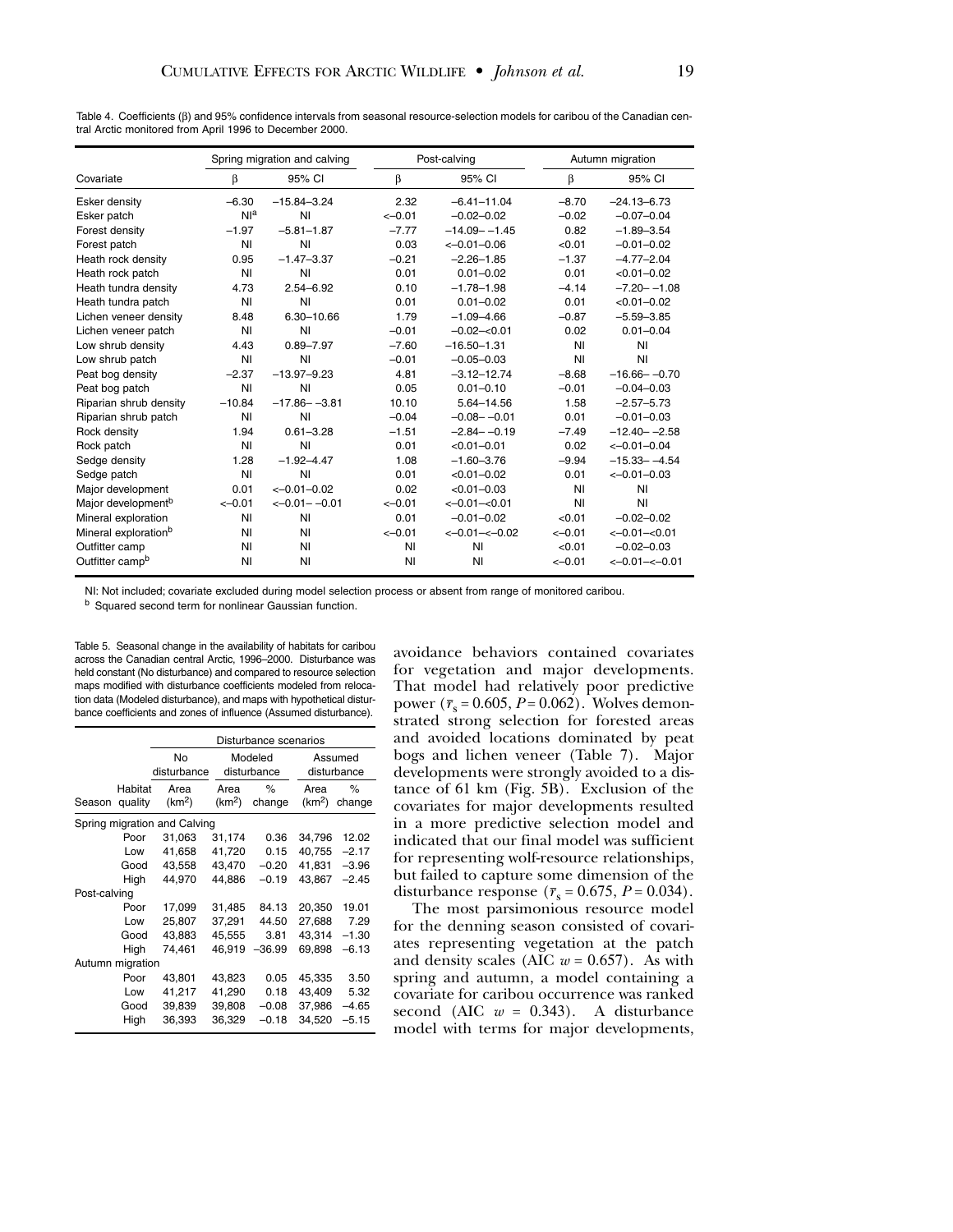Table 6. Number of model parameters (k), differences in Akaike's Information Criterion (AIC<sub>c</sub>) scores ( $\Delta$ ) and AIC<sub>c</sub> weights (w) for candidate resource-disturbance models for wolves monitored from June 1997 to August 1999 across the Canadian central Arctic. Inclusion of resource covariates was determined using separate AIC model selection processes.

| Season Model |                                                                                              | k  |        | AIC <sub>c</sub> $\Delta_i$ AIC <sub>c</sub> $w_i$ |
|--------------|----------------------------------------------------------------------------------------------|----|--------|----------------------------------------------------|
|              | Spring and autumn                                                                            |    |        |                                                    |
|              | Outfitter camp <sup>a</sup>                                                                  | 3  | 64.62  | < 0.001                                            |
|              | Mineral exploration                                                                          | 3  | 49.06  | < 0.001                                            |
|              | Major development                                                                            | 3  | 41.33  | < 0.001                                            |
|              | Vegetation patch <sup>b</sup> + vegetation density + outfitter                               | 21 | 39.84  | < 0.001                                            |
|              | Vegetation patch + vegetation density                                                        | 19 | 38.47  | < 0.001                                            |
|              | Vegetation patch + vegetation density + mineral exploration + outfitter                      | 23 | 28.59  | < 0.001                                            |
|              | Vegetation patch + vegetation density + mineral exploration                                  | 21 | 26.54  | < 0.001                                            |
|              | Vegetation patch + vegetation density + major development + outfitter                        | 23 | 16.26  | < 0.001                                            |
|              | Vegetation patch + vegetation density + major development <sup>c</sup>                       | 21 | 13.38  | 0.001                                              |
|              | Vegetation patch + vegetation density + major development + mineral exploration + outfitter  | 25 | 3.24   | 0.165                                              |
|              | Vegetation patch + vegetation density + major development + mineral exploration              | 23 | 0.00   | 0.834                                              |
| Denning      |                                                                                              |    |        |                                                    |
|              | Outfitter camp                                                                               | 3  | 422.33 | < 0.001                                            |
|              | Major development                                                                            | 3  | 389.34 | < 0.001                                            |
|              | Mineral exploration                                                                          | 3  | 377.60 | < 0.001                                            |
|              | Vegetation patch + vegetation density                                                        | 19 | 150.00 | < 0.001                                            |
|              | Vegetation patch $+$ vegetation density $+$ outfitter                                        | 21 | 103.37 | < 0.001                                            |
|              | Vegetation patch $+$ vegetation density $+$ major development                                | 21 | 101.01 | < 0.001                                            |
|              | Vegetation patch + vegetation density + mineral exploration                                  | 21 | 73.84  | < 0.001                                            |
|              | Vegetation patch + vegetation density + major development + outfitter                        | 23 | 63.10  | < 0.001                                            |
|              | Vegetation patch + vegetation density + major development + mineral exploration <sup>c</sup> | 23 | 40.09  | < 0.001                                            |
|              | Vegetation patch + vegetation density + mineral exploration + outfitter                      | 23 | 28.22  | < 0.001                                            |
|              | Vegetation patch + vegetation density + major development + mineral exploration + outfitter  | 25 | 0.00   | 1.000                                              |

 $^{\rm a}$  All disturbance covariates were parameterized as Gaussian (squared) functions.

<sup>b</sup> Vegetation Density and Vegetation Patch represented all vegetation covariates present across the seasonal range of monitored wolves.

<sup>c</sup> Model used to predict reduction in habitat quality resulting from disturbance.

Table 7. Coefficients (β) and 95% confidence intervals from resource-selection models for wolves of the Canadian central Arctic monitored from June 1997 to August 1999.

|                                |          | Spring and autumn |          | Denning          |  |  |
|--------------------------------|----------|-------------------|----------|------------------|--|--|
| Covariate                      | β        | 95% CI            | β        | 95% CI           |  |  |
| Esker density                  | $-7.49$  | $-27.73 - 12.76$  | 11.38    | 4.27-18.49       |  |  |
| Esker patch                    | 0.02     | $-0.03 - 0.07$    | 0.03     | $0.01 - 0.05$    |  |  |
| Forest density                 | 12.54    | $0.25 - 24.83$    | 1.36     | $-3.49 - 6.20$   |  |  |
| Forest patch                   | $-0.01$  | $-0.05 - 0.04$    | 0.02     | $< 0.01 - 0.05$  |  |  |
| Heath rock density             | 4.89     | $1.36 - 8.42$     | 5.68     | 4.14-7.22        |  |  |
| Heath rock patch               | $<-0.01$ | $-0.01 - 0.01$    | $<-0.01$ | $<-0.01 - 0.01$  |  |  |
| Heath tundra density           | 2.71     | $-1.03 - 6.46$    | 4.56     | $2.95 - 6.18$    |  |  |
| Heath tundra patch             | < 0.01   | $-0.01 - 0.01$    | < 0.01   | $< 0.01 - 0.01$  |  |  |
| Lichen veneer density          | $-12.65$ | $-22.17 - -3.13$  | $-7.04$  | $-11.31 - -2.77$ |  |  |
| Lichen veneer patch            | < 0.01   | $-0.03 - 0.04$    | 0.03     | $0.01 - 0.04$    |  |  |
| Peat bog density               | $-26.54$ | $-50.23 - -2.86$  | 7.77     | $-0.46 - 16.01$  |  |  |
| Peat bog patch                 | 0.12     | $-0.01 - 0.24$    | 0.01     | $-0.04 - 0.05$   |  |  |
| Riparian shrub density         | $-2.10$  | $-9.56 - 5.36$    | 1.64     | $-1.64 - 4.93$   |  |  |
| Riparian shrub patch           | 0.02     | $-0.03 - 0.06$    | 0.01     | $-0.01 - 0.03$   |  |  |
| Rock density                   | $-5.80$  | $-11.63 - 0.03$   | $-3.32$  | $-5.32 - -1.32$  |  |  |
| Rock patch                     | 0.02     | $< 0.01 - 0.04$   | 0.02     | $0.01 - 0.02$    |  |  |
| Sedge density                  | $-7.19$  | $-13.51 - -0.87$  | $-1.56$  | $-4.13 - 1.02$   |  |  |
| Sedge patch                    | 0.03     | $0.01 - 0.04$     | 0.03     | $0.02 - 0.03$    |  |  |
| Major development              | 0.11     | $0.05 - 0.16$     | 0.10     | $0.03 - 0.07$    |  |  |
| Major development <sup>a</sup> | $<-0.01$ | $<-0.01-(-0.01)$  | $<-0.01$ | $<-0.01-(-0.01)$ |  |  |

a Squared second term for nonlinear Guassian function.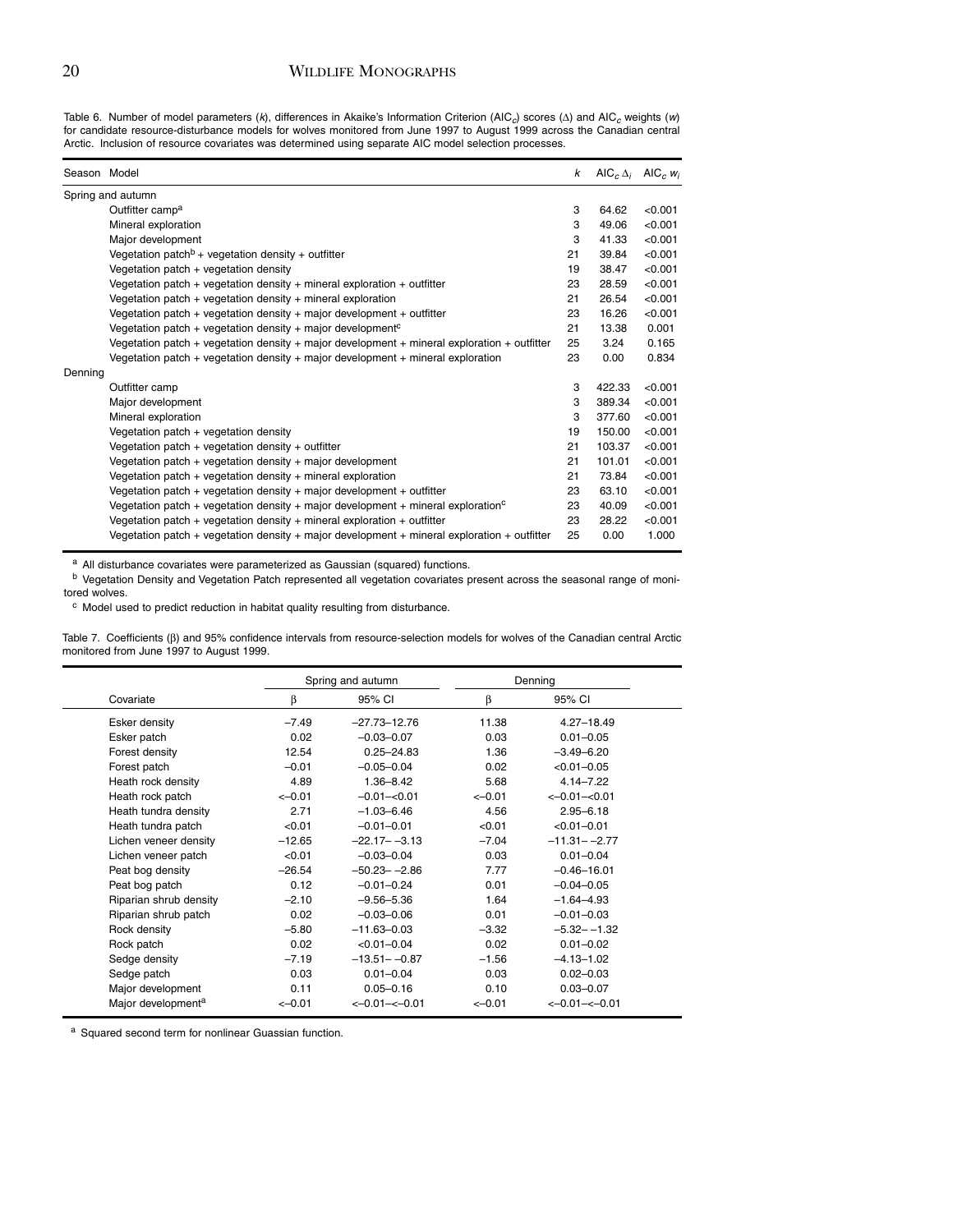mineral exploration sites, and outfitter camps had the lowest AIC score, but indicated selection for outfitter camps (Table 6, 7). The next most parsimonious model, exclusive of the covariates for outfitter camps, indicated that wolves avoided major developments and mineral exploration sites, instead selecting patches of esker and portions of the study area where esker complexes were abundant (Table 7). Heath rock, heath tundra, and lichen veneer also were important predictors of wolf occurrence. The final resource-selection model was predictive  $(\bar{r}_s =$  $0.719, P = 0.020$ .

Relative to a scenario where we held disturbance constant, the large coefficient for avoidance of major developments suggested that during spring and autumn poor-quality wolf habitat increased by 32% and good- and high-quality habitats decreased by 25% (Table 8). Our assumed disturbance functions included a larger range of effects, but were more conservative when predicting habitat loss. Using these values, we recorded 5, and 3% losses in the total area of highand good-quality habitat with 7 and 4% increases in the two less valuable classes. Effects of disturbance were less pronounced during denning. Modeled coefficients for major developments and mineral exploration sites suggested a 13% decrease in high-quality and a 16% increase in poorquality habitats (Table 8). Our hypothetical disturbance scenario revealed a 5% loss of high-quality habitat for wolves during the denning season.

#### Grizzly Bear

During spring, observed movements of monitored grizzly bears were best modeled using covariates for vegetation density and patches and the occurrence of caribou (AIC  $w = 0.764$ ). The model had good predictive capacity, but human disturbances did not have a discernible effect ( $\bar{r}_s = 0.692$ ,  $P =$ 0.023). The next most parsimonious model included covariates for the effects of mineral exploration, but its AIC score differed by nearly 4 points (Table 9). Distribution of grizzly bears was negatively correlated with the predicted occurrence of caribou, forested and peat bog habitats, but was positively related to portions of the study area dominated by the esker, lichen veneer, and heath

Table 8. Seasonal change in the availability of habitats for wolves across the Canadian central Arctic, 1997–1999. Disturbance was held constant (No disturbance) and compared to resource selection maps modified with disturbance coefficients modeled from relocation data (Modeled disturbance), and maps with hypothetical disturbance coefficients and zones of influence (Assumed disturbance).

|                   |         | Disturbance scenarios      |                            |                 |                 |                        |  |
|-------------------|---------|----------------------------|----------------------------|-----------------|-----------------|------------------------|--|
|                   |         | No<br>disturbance          | Modeled<br>disturbance     |                 |                 | Assumed<br>disturbance |  |
| Season quality    | Habitat | Area<br>(km <sup>2</sup> ) | Area<br>(km <sup>2</sup> ) | $\%$<br>change  | Area            | $\%$<br>$(km2)$ change |  |
| Spring and Autumn |         |                            |                            |                 |                 |                        |  |
|                   | Poor    | 31,742                     | 41.768                     | 31.59           | 33,971          | 7.02                   |  |
|                   | Low     | 37,561                     | 39.288                     | 4.60            | 39.204          | 4.37                   |  |
|                   | Good    | 44,503                     |                            | $39,980 -10.16$ |                 | $43,158 - 3.02$        |  |
|                   | High    | 47.443                     |                            | 40.215 -15.24   |                 | 44.917 -5.32           |  |
| Denning           |         |                            |                            |                 |                 |                        |  |
|                   | Poor    | 35,025                     | 40,554                     | 15.79           | 37.952          | 8.36                   |  |
|                   | Low     | 38,830                     | 40,702                     | 4.82            | 38,894          | 0.16                   |  |
|                   | Good    | 41,655                     | 40.220                     | $-3.44$         | $40.900 - 1.81$ |                        |  |
|                   | High    | 45,739                     |                            | 39.774 -13.04   |                 | 43.504 -4.89           |  |

tundra habitat types, and patches of riparian shrub (Table 10).

The most parsimonious resource model for the early summer season included terms for vegetation modeled at the patch and density scales and caribou occurrence (AIC  $w = 0.993$ . The addition of disturbance covariates resulted in several models with lower AIC scores (Table 9); however, covariates for major developments and mineral exploration sites suggested selection for, rather than avoidance of people and associated facilities. The next most parsimonious and final selection model was exclusive of disturbance effects. Coefficients for that model were similar to those generated for the spring season and suggested little use of portions of the study area frequented by caribou and selection for esker and low shrub habitats (Table 10). Our final model demonstrated excellent prediction ( $\bar{r}_s$  = 0.896,  $P < 0.001$ ).

During late summer, the resource model with the lowest AIC score contained covariates for vegetation density and patches (AIC  $w = 0.682$ ). The next most parsimonious model contained an additional term representing a positive response of bears to caribou occurrence (AIC  $w = 0.284$ ). Inclusion of disturbance effects resulted in a final model with covariates for vegetation, mineral exploration sites, and outfitter camps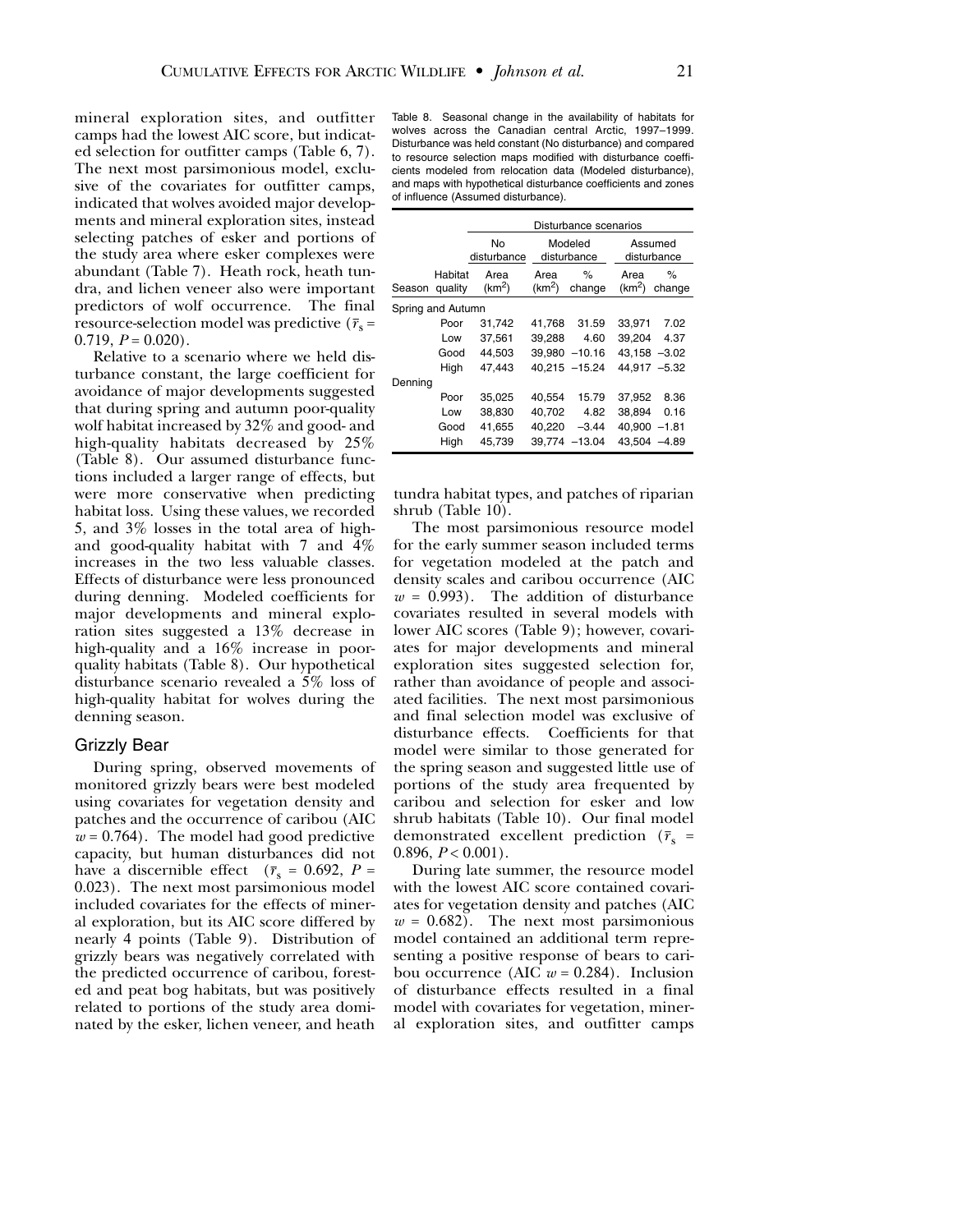Table 9. Number of model parameters (k), differences in Akaike's Information Criterion (AIC<sub>c</sub>) scores ( $\Delta$ ) and AIC<sub>c</sub> weights (w) for candidate resource-disturbance models for grizzly bears monitored from May 1995 to June 1999 across the Canadian central Arctic. Inclusion of resource covariates was determined using separate AIC model selection processes.

| Season                                                                                                 |    |                |                                                             |
|--------------------------------------------------------------------------------------------------------|----|----------------|-------------------------------------------------------------|
| Model                                                                                                  | k  |                | AIC <sub>c</sub> $\Delta_i$ AIC <sub>c</sub> w <sub>i</sub> |
| Spring                                                                                                 |    |                |                                                             |
| Mineral exploration <sup>a</sup>                                                                       | 3  | 56.91          | < 0.001                                                     |
| Major development                                                                                      | 3  | 56.81          | < 0.001                                                     |
| Caribou + vegetation density <sup>b</sup> + vegetation patch + major development + mineral exploration | 26 | 7.85           | 0.015                                                       |
| Caribou + vegetation density + vegetation patch + major development                                    | 3  | 4.14           | 0.096                                                       |
| Caribou + vegetation density + vegetation patch + mineral exploration                                  | 24 | 3.62           | 0.125                                                       |
| Caribou + vegetation density + vegetation patch <sup>c</sup>                                           | 22 | 0.00           | 0.764                                                       |
| Early summer                                                                                           |    |                |                                                             |
| Outfitter camp                                                                                         | 3  | 232.31 < 0.001 |                                                             |
| Major development                                                                                      | 3  | 227.65 < 0.001 |                                                             |
| Mineral exploration                                                                                    | 3  | 214.64 < 0.001 |                                                             |
| Caribou + vegetation patch + vegetation density + outfitter                                            | 24 |                | 13.55 < 0.001                                               |
| Caribou + vegetation patch + vegetation density <sup>c</sup>                                           | 22 |                | 13.07 < 0.001                                               |
| Caribou + vegetation patch + vegetation density + major development + outfitter                        | 26 | 8.55           | 0.005                                                       |
| Caribou + vegetation patch + vegetation density + major development                                    | 24 | 7.86           | 0.007                                                       |
| Caribou + vegetation patch + vegetation density + mineral exploration + outfitter                      | 26 | 1.38           | 0.167                                                       |
| Caribou + vegetation patch + vegetation density + major development + mineral exploration + outfitter  | 28 | 0.88           | 0.216                                                       |
| Caribou + vegetation patch + vegetation density + mineral exploration                                  | 24 | 0.42           | 0.270                                                       |
| Caribou + vegetation patch + vegetation density + major development + mineral exploration              | 26 | 0.00           | 0.334                                                       |
| Late summer                                                                                            |    |                |                                                             |
| Major development                                                                                      | 3  |                | 198.28 < 0.001                                              |
| Outfitter camp                                                                                         | 3  |                | 189.88 < 0.001                                              |
| Mineral exploration                                                                                    | 3  | 175.76 <0.001  |                                                             |
| Vegetation patch + vegetation density + major development                                              | 23 |                | 31.86 < 0.001                                               |
| Vegetation patch + vegetation density + major development + outfitter                                  | 25 |                | 29.32 < 0.001                                               |
| Vegetation patch + vegetation density                                                                  | 21 |                | 28.96 < 0.001                                               |
| Vegetation patch $+$ vegetation density $+$ outfitter                                                  | 23 |                | 26.39 < 0.001                                               |
| Vegetation patch $+$ vegetation density $+$ major development $+$ mineral exploration                  | 25 | 2.40           | 0.122                                                       |
| Vegetation patch + vegetation density + mineral exploration                                            | 23 | 1.20           | 0.222                                                       |
| Vegetation patch + vegetation density + major development + mineral exploration + outfitter            | 27 | 0.94           | 0.253                                                       |
| Vegetation patch + vegetation density + mineral exploration + outfitter <sup>c</sup>                   | 25 | 0.00           | 0.404                                                       |
| Autumn                                                                                                 |    |                |                                                             |
| Major development                                                                                      | 3  |                | 86.82 < 0.001                                               |
| Outfitter camp                                                                                         | 3  |                | 83.80 < 0.001                                               |
| Mineral exploration                                                                                    | 3  |                | 81.83 < 0.001                                               |
| Caribou + vegetation patch + vegetation density + major development + outfitter                        | 26 | 6.89           | 0.009                                                       |
| Caribou + vegetation patch + vegetation density                                                        | 22 | 6.54           | 0.011                                                       |
| Caribou + vegetation patch + vegetation density + outfitter                                            | 24 | 6.22           | 0.013                                                       |
| Caribou + vegetation patch + vegetation density + major development                                    | 24 | 5.62           | 0.017                                                       |
| Caribou + vegetation patch + vegetation density + major development + mineral exploration + outfitter  | 28 | 1.38           | 0.141                                                       |
| Caribou + vegetation patch + vegetation density + mineral exploration                                  | 24 | 0.17           | 0.258                                                       |
| Caribou + vegetation patch + vegetation density + mineral exploration                                  | 24 | 0.17           | 0.258                                                       |
| Caribou + vegetation patch + vegetation density + major development + mineral exploration              | 26 | 0.07           | 0.271                                                       |
| Caribou + vegetation patch + vegetation density + mineral exploration + outfitter <sup>c</sup>         | 26 | 0.00           | 0.280                                                       |
|                                                                                                        |    |                |                                                             |

a All disturbance covariates were parameterized as Gaussian (squared) functions.

<sup>b</sup> Vegetation Density and Vegetation Patch represented all vegetation covariates present across the seasonal range of monitored bears.

<sup>c</sup> Model used to predict reduction in habitat quality resulting from disturbance.

(Table 9). However, the model was a poor predictor of our withheld sample of crossvalidation locations ( $\bar{r}_s = 0.492$ ,  $P = 0.142$ ). Bears avoided forested areas, demonstrated weak selection for portions of the study area dominated by the riparian and low shrub habitat types, and strong selection for patches of esker (Table 10). Model coefficients suggested that mineral exploration sites had a moderate negative influence on habitat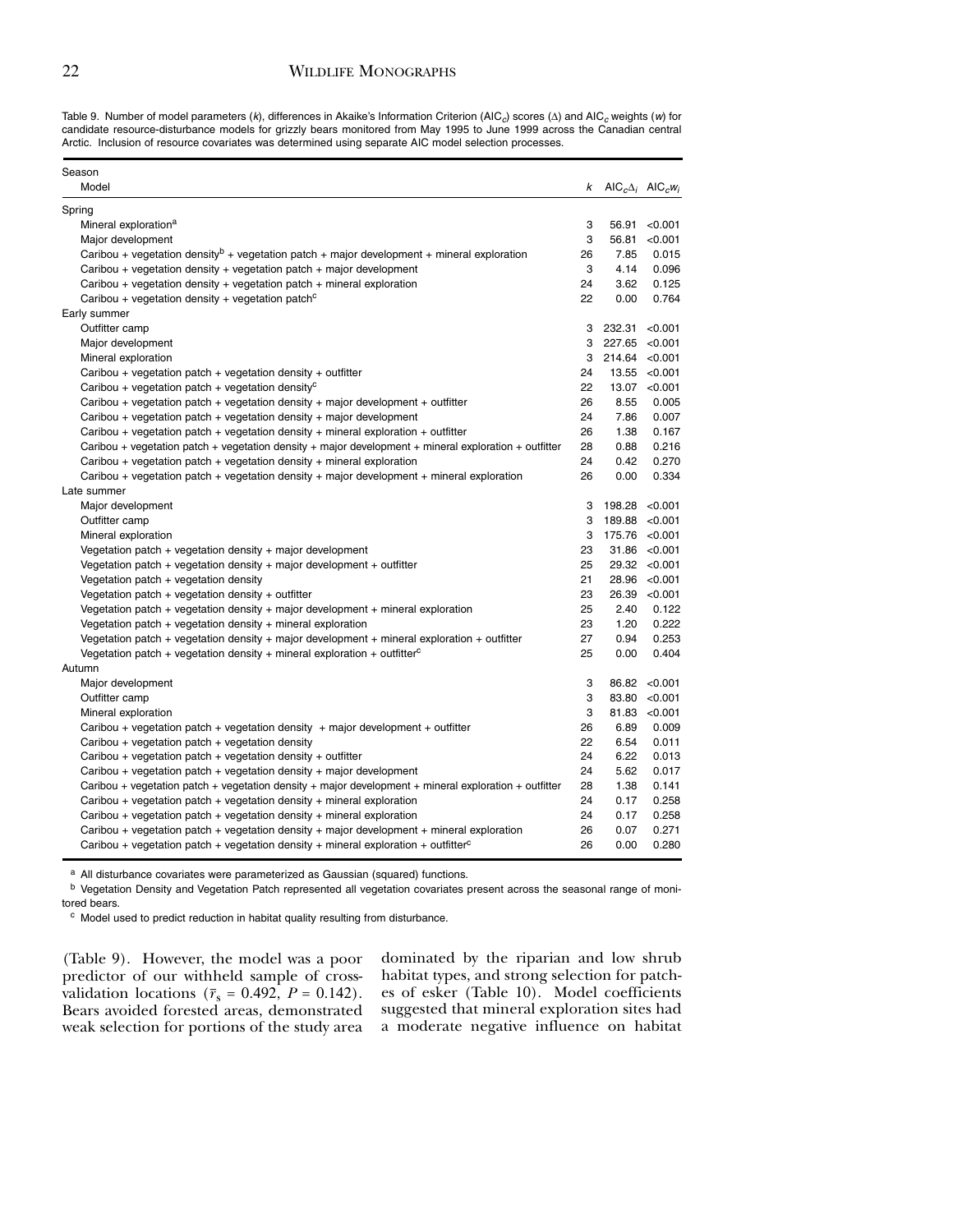|                        |         | Spring           | Early summer |                   |         | Late summer      |          | Autumn          |  |
|------------------------|---------|------------------|--------------|-------------------|---------|------------------|----------|-----------------|--|
| Covariate              | β       | 95% CI           | β            | 95% CI            | β       | 95% CI           | β        | 95% CI          |  |
| Esker density          | 4.45    | $-2.12 - 11.02$  | 14.11        | 7.53-20.69        | 1.98    | $-4.90 - 8.86$   | 11.46    | $2.90 - 20.03$  |  |
| Esker patch            | 0.01    | $< 0.01 - 0.03$  | 0.01         | $-0.01 - 0.02$    | 0.05    | $0.03 - 0.06$    | 0.02     | $<-0.01-0.04$   |  |
| Forest density         | $-9.92$ | $-18.49 - -1.36$ | $-32.24$     | $-46.32 - -18.16$ | $-9.06$ | $-14.70 - -3.42$ | $-4.15$  | $-7.88 - -0.43$ |  |
| Forest patch           | 0.04    | $0.01 - 0.07$    | 0.08         | $0.04 - 0.11$     | 0.02    | $<-0.01-0.04$    | < 0.01   | $-0.02 - 0.02$  |  |
| Heath rock density     | 1.48    | $-0.09 - 3.05$   | $-0.60$      | $-2.15 - 0.96$    | 0.49    | $-1.07 - 2.06$   | 3.07     | $1.22 - 4.92$   |  |
| Heath rock patch       | 0.01    | $< 0.01 - 0.01$  | < 0.01       | $<-0.01-0.01$     | < 0.01  | $<-0.01-0.01$    | $<-0.01$ | $-0.01 - 0.01$  |  |
| Heath tundra density   | 4.05    | $2.29 - 5.82$    | $-0.62$      | $-2.23 - 0.99$    | $-0.82$ | $-2.48 - 0.85$   | 0.57     | $-1.52 - 2.65$  |  |
| Heath tundra patch     | < 0.01  | $<-0.01-0.01$    | 0.01         | $0.01 - 0.01$     | 0.01    | $< 0.01 - 0.01$  | 0.01     | $0.01 - 0.01$   |  |
| Lichen veneer density  | 5.93    | $2.91 - 8.95$    | $-0.20$      | $-2.83 - 2.42$    | 1.71    | $-0.88 - 4.29$   | 2.21     | $-0.59 - 5.01$  |  |
| Lichen veneer patch    | < 0.01  | $<-0.01-0.01$    | $-0.01$      | $-0.02 - 0.01$    | $-0.01$ | $-0.02 - 0.01$   | $-0.01$  | $-0.02 - 0.01$  |  |
| Low shrub density      | 2.69    | $1.12 - 4.25$    | 1.86         | $0.33 - 3.38$     | 1.58    | $0.13 - 3.02$    | 2.12     | $0.12 - 4.13$   |  |
| Low shrub patch        | 0.01    | $<-0.01-0.01$    | 0.01         | $0.01 - 0.02$     | 0.01    | $0.01 - 0.02$    | 0.02     | $0.01 - 0.02$   |  |
| Peat bog density       | $-9.29$ | $-16.75 - -1.83$ | $-0.57$      | $-8.01 - 6.87$    | 4.62    | $-0.53 - 9.77$   | 11.58    | 5.10-18.07      |  |
| Peat bog patch         | 0.01    | $-0.03 - 0.05$   | 0.05         | $0.01 - 0.09$     | 0.01    | $-0.02 - 0.03$   | $-0.03$  | $-0.07 - 0.01$  |  |
| Riparian shrub density | $-1.15$ | $-4.00 - 1.70$   | 2.67         | $-0.35 - 5.69$    | 2.98    | $0.49 - 5.47$    | 0.07     | $-2.92 - 3.07$  |  |
| Riparian shrub patch   | 0.01    | $-0.01 - 0.03$   | 0.01         | $< 0.01 - 0.03$   | 0.02    | $0.01 - 0.03$    | 0.01     | $<-0.01-0.02$   |  |
| Rock density           | 2.07    | $0.52 - 3.61$    | $-0.65$      | $-1.89 - 0.59$    | $-1.10$ | $-2.70 - 0.50$   | 0.93     | $-1.06 - 2.93$  |  |
| Rock patch             | < 0.01  | $<-0.01-0.01$    | 0.01         | $< 0.01 - 0.01$   | < 0.01  | $<-0.01-0.01$    | $<-0.01$ | $-0.01 - 0.01$  |  |
| Sedge density          | $-0.48$ | $-3.45 - 2.49$   | $-1.61$      | $-4.44 - 1.21$    | $-0.34$ | $-3.16 - 2.49$   | 1.94     | $-1.84 - 5.71$  |  |
| Sedge patch            | < 0.01  | $<-0.01-0.01$    | 0.01         | $0.01 - 0.02$     | 0.01    | $0.01 - 0.02$    | 0.01     | $<-0.01-0.01$   |  |

Table 10. Coefficients (β) and 95% confidence intervals from resource-selection models for grizzly bear of the Canadian central Arctic monitored from May 1995 to June 1999.

use to a distance of 23 km, while the coefficients for outfitter camps were smaller having an effect over a distance of 12 km (Fig. 5C).

During autumn, grizzly bears demonstrated a positive response to caribou, and, as with the other seasonal models, to covariates for vegetation density and patches (AIC *w* = 0.646). Our final set of resource-disturbance models was characterized by small AIC weights suggesting considerable model selection uncertainty. The most parsimonious model contained covariates for caribou occurrence, vegetation and mineral exploration, and outfitter camps (Table 9). Habitat selection was strongly influenced by occurrence of caribou and the prevalence of the esker, heath rock, low shrub, and peat bog vegetation types (Table 10). Monitored bears avoided mineral exploration sites and outfitter camps, but wide confidence intervals suggested that the latter relationship was statistically uncertain. Predictive performance of that model was excellent ( $\overline{r}_s = 0.814$ ,  $P = 0.004$ .

Our scenario of assumed disturbance effects suggested that habitat loss for grizzly bears was most extreme during late summer and autumn, where we measured 12 and 11% reductions in the total availability of high- and good-quality habitats, respectively (Table 11). Modeled responses of bears to mineral exploration sites and outfitter camps suggested an even larger impact. For autumn, we identified a 34% increase in the area of poor-quality habitats and a reduction of nearly 21% of high- and goodquality habitats to low- and poor-quality habitats. During late summer, model coefficients suggested a nearly 18% decrease in the total availability of good- and high-quality habitats. We did not observe much evidence for a relationship between grizzly bear movements and avoidance of human disturbance factors during spring and early summer.

#### **Wolverine**

During winter, when caribou were absent from the range of monitored wolverines, the most parsimonious model included covariates for vegetation density and patches (Table 12). Disturbance features were largely absent from the range of monitored wolverines; therefore, we could not reliably model these effects. Coefficients suggested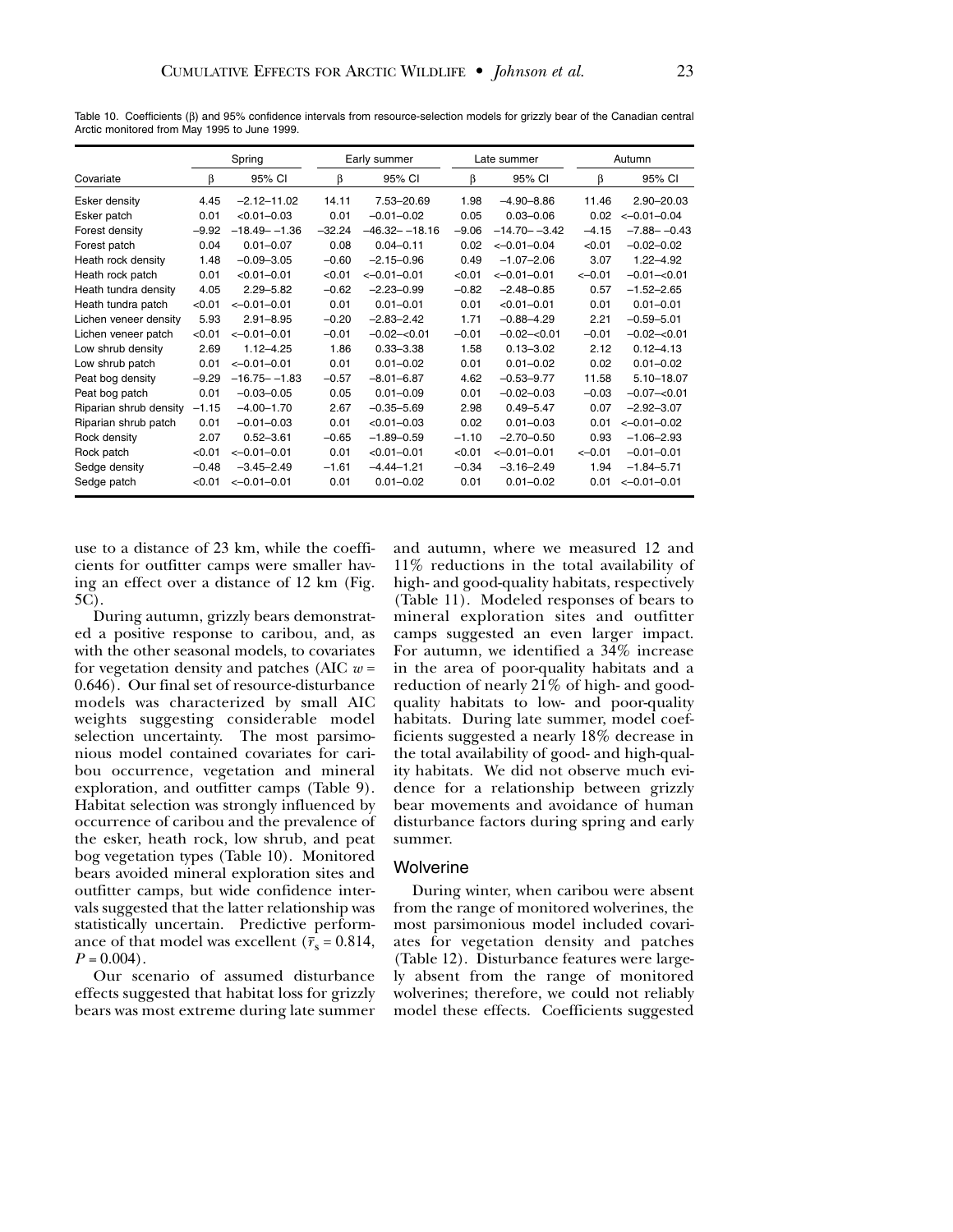Table 11. Seasonal change in the availability of habitats for grizzly bears across the Canadian central Arctic, 1995–1999. Disturbance was held constant (No disturbance) and compared to resource selection maps modified with disturbance coefficients modeled from relocation data (Modeled disturbance), and maps with hypothetical disturbance coefficients and zones of influence (Assumed disturbance).

|              |                    | Disturbance scenarios      |                            |                         |                            |                         |
|--------------|--------------------|----------------------------|----------------------------|-------------------------|----------------------------|-------------------------|
|              |                    | No<br>disturbance          | Modeled<br>disturbance     |                         | Assumed<br>disturbance     |                         |
| Season       | Habitat<br>quality | Area<br>(km <sup>2</sup> ) | Area<br>(km <sup>2</sup> ) | $\frac{1}{2}$<br>change | Area<br>(km <sup>2</sup> ) | $\frac{1}{2}$<br>change |
| Spring       | Poor               | 41,815                     | <b>NA</b>                  | <b>NA</b>               | 47.820                     | 14.36                   |
|              | Low                | 40.179                     | <b>NA</b>                  | <b>NA</b>               | 37.425                     | $-6.85$                 |
|              | Good               | 39.540                     | <b>NA</b>                  | <b>NA</b>               | 36.886                     | $-6.71$                 |
|              | High               | 39.716                     | NA                         | <b>NA</b>               | 39.119                     | $-1.50$                 |
| Early summer |                    |                            |                            |                         |                            |                         |
|              | Poor               | 41,179                     | <b>NA</b>                  | <b>NA</b>               | 46.787                     | 13.62                   |
|              | Low                | 40,282                     | <b>NA</b>                  | <b>NA</b>               | 38.971                     | $-3.25$                 |
|              | Good               | 39.893                     | <b>NA</b>                  | <b>NA</b>               | 37.863                     | $-5.09$                 |
|              | Hiah               | 39.896                     | NA                         | NA                      | 37.628                     | $-5.68$                 |
| Late summer  |                    |                            |                            |                         |                            |                         |
|              | Poor               | 30,722                     | 39.835                     | 29.66                   | 37.281                     | 21.35                   |
|              | Low                | 41,375                     | 40,175                     | $-2.90$                 | 40,324                     | $-2.54$                 |
|              | Good               | 45,037                     | 40,655                     | $-9.73$                 | 42,254                     | $-6.18$                 |
|              | High               | 44.116                     | 40.585                     | $-8.00$                 | 41.391                     | $-6.18$                 |
| Autumn       |                    |                            |                            |                         |                            |                         |
|              | Poor               | 30,651                     | 41,190                     | 34.38                   | 36,632                     | 19.51                   |
|              | Low                | 41,738                     | 40.362                     | $-3.30$                 | 40.557                     | $-2.83$                 |
|              | Good               | 44,680                     |                            | 39,842 -10.83           | 42,392                     | $-5.12$                 |
|              | High               | 44.180                     | $39.855 - 9.79$            |                         | 41.670                     | $-5.68$                 |

that occurrence of wolverines was correlated with patches of heath rock and rock association, and areas dominated by sedge and a low density of lichen veneer, heath rock, and heath tundra patches (Table 13). The cross validation procedure suggested that the final selection model was highly predictive of a withheld sample of wolverine locations ( $\bar{r}_s$  = 0.905,  $P < 0.001$ ).

We hypothesized that wolverines would scavenge kills from other carnivores and hunt caribou when present. Therefore, we generated models for summer that included covariates representative of the occurrence of caribou, wolves, and bears. Our most parsimonious model consisted of covariates for vegetation density indicating a strong relationship between wolverine occurrence and the sedge habitat and little use of areas dominated by heath rock, heath tundra, and lichen veneer (Table 12, 13). However, similar AIC values suggested considerable model-selection uncertainty. Alternative models could include terms for wolf, caribou, and bear occurrence with little reduction in parsimony; wolverines were positively associated with those species. Prediction was excellent for the vegetation density model

Table 12. Number of model parameters (k), differences in Akaike's Information Criterion (AIC<sub>c</sub>) scores ( $\Delta$ ) and AIC<sub>c</sub> weights (w) for candidate resource selection models for wolverines monitored from March 1996 to January 2000 across the Canadian central Arctic.

| Season | Model                                                         | k  | AIC $\Delta_i$ | $\mathsf{AIC}_c$ $W_i$ |  |
|--------|---------------------------------------------------------------|----|----------------|------------------------|--|
| Winter |                                                               |    |                |                        |  |
|        | Vegetation patch <sup>a</sup>                                 | 9  | 155.06         | < 0.001                |  |
|        | Vegetation density                                            | 9  | 12.89          | 0.002                  |  |
|        | Vegetation patch + vegetation density <sup>b</sup>            | 17 | 0.00           | 0.998                  |  |
| Summer |                                                               |    |                |                        |  |
|        | Wolf + vegetation patch                                       | 10 | 162.27         | < 0.001                |  |
|        | Vegetation patch                                              | 9  | 161.89         | < 0.001                |  |
|        | Bear + vegetation patch                                       | 10 | 159.87         | < 0.001                |  |
|        | Bear + caribou + wolf + vegetation patch                      | 12 | 156.63         | < 0.001                |  |
|        | Caribou + vegetation patch                                    | 10 | 155.81         | < 0.001                |  |
|        | Bear + caribou + wolf + vegetation patch + vegetation density | 20 | 15.16          | < 0.001                |  |
|        | Caribou + vegetation patch + vegetation density               | 18 | 10.81          | 0.002                  |  |
|        | Bear + vegetation patch + vegetation density                  | 18 | 10.73          | 0.002                  |  |
|        | Wolf $+$ vegetation patch $+$ vegetation density              | 18 | 10.49          | 0.002                  |  |
|        | Vegetation patch + vegetation density                         | 17 | 8.41           | 0.005                  |  |
|        | Bear + caribou + wolf + vegetation density                    | 12 | 4.72           | 0.034                  |  |
|        | Bear $+$ vegetation density                                   | 10 | 1.68           | 0.155                  |  |
|        | Caribou + vegetation density                                  | 10 | 1.62           | 0.160                  |  |
|        | Wolf $+$ vegetation density                                   | 10 | 0.49           | 0.281                  |  |
|        | Vegetation vensity <sup>b</sup>                               | 9  | 0.00           | 0.360                  |  |

a Vegetation Density and Vegetation Patch represented all vegetation covariates present across the seasonal range of monitored wolverines.

b Model used to predict reduction in habitat quality resulting from disturbance.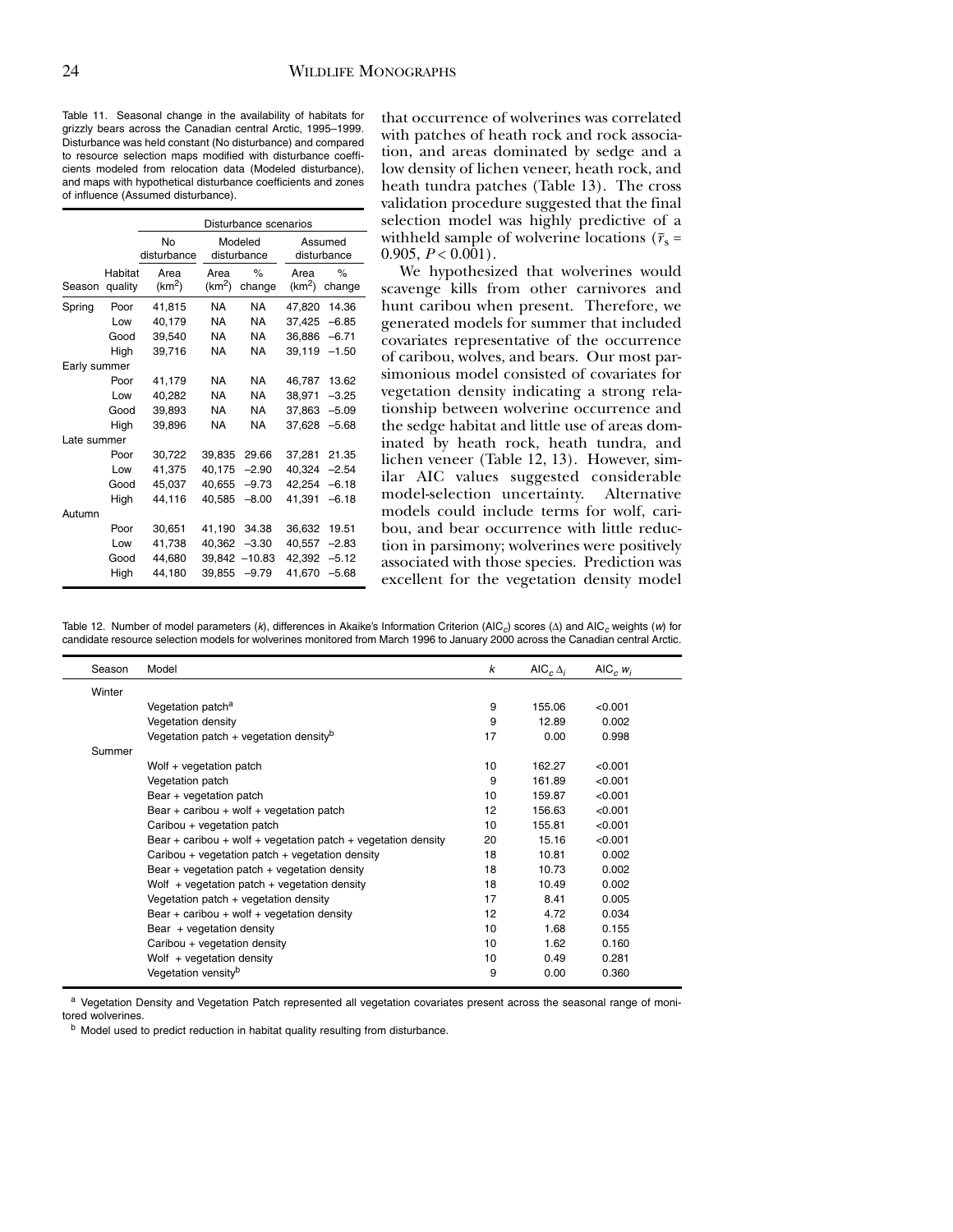|                        | Winter   |                   | Summer   |                   |
|------------------------|----------|-------------------|----------|-------------------|
| Covariate              | ß        | 95% CI            | ß        | 95% CI            |
| Esker density          | 4.60     | $-22.45 - 31.65$  | 0.03     | $-32.39 - 32.46$  |
| Esker patch            | $-0.02$  | $-0.05 - 0.02$    | ΝI       | ΝI                |
| Forest density         | 5.46     | $-41.58 - 52.50$  | $-5.98$  | $-68.98 - 57.03$  |
| Forest patch           | 0.04     | $-0.03 - 0.10$    | NI       | ΝI                |
| Heath rock density     | $-17.94$ | $-24.07 - -11.82$ | $-18.97$ | $-26.44 - -11.50$ |
| Heath rock patch       | 0.01     | $0.01 - 0.02$     | NI       | ΝI                |
| Heath tundra density   | $-12.87$ | $-17.93 - -7.81$  | $-20.33$ | $-27.01 - -13.65$ |
| Heath tundra patch     | < 0.01   | $<-0.01-0.01$     | ΝI       | ΝI                |
| Lichen veneer density  | $-16.88$ | $-23.99 - -9.78$  | $-14.93$ | $-23.18 - -6.69$  |
| Lichen veneer patch    | 0.01     | $-0.01 - 0.02$    | ΝI       | ΝI                |
| Riparian shrub density | $-7.41$  | $-19.71 - 4.90$   | $-15.03$ | $-31.27 - 1.21$   |
| Riparian shrub patch   | 0.03     | $-0.01 - 0.05$    | ΝI       | ΝI                |
| Rock density           | 7.25     | $-1.82 - 16.32$   | 1.88     | $-10.18 - 13.94$  |
| Rock patch             | 0.03     | $0.02 - 0.05$     | ΝI       | ΝI                |
| Sedge density          | 36.06    | 24.96-47.16       | 42.43    | 28.26-56.61       |
| Sedge patch            | 0.01     | $<-0.01-0.01$     | ΝI       | ΝI                |

Table 13. Coefficients (β) and 95% confidence intervals from resource-selection models for wolverines of the Canadian central Arctic monitored from March 1996 to January 2000.

NI: Not included; covariate excluded during model selection.

 $(\bar{r}_s = 0.903, P < 0.001).$ 

Application of our hypothetical zones of influence and disturbance coefficients resulted in a relatively small reduction in the availability of high-quality habitats for wolverines. The potential impacts were most severe during summer, when caribou were present across the range of the monitored wolverines. We predicted a 2.6% increase in the amount of low-quality habitat and a 2.4% decrease in high-quality habitat (Table 14).

#### Summary of Results

The AIC weights suggested uncertainty in model selection for some species by season combinations, and 2 of 11 models had low predictive performance. Model results indicated that human disturbances influenced animal distribution, but responses to types of disturbance were inconsistent across seasons and species. The covariate mineral exploration site was most frequently included in our models, but major developments had the strongest negative influence on habitat selection. For bears and wolves, some seasonal models suggested selection for human facilities.

Our hypothetical zones of influence and corresponding disturbance coefficients also suggested variable impacts. Measured habitat loss was most extreme for grizzly bears and wolves followed by caribou and wolverine. Vegetation density or vegetation density in combination with percentage of vegetation patches typically were the most parsimonious combination of covariates for modeling species occurrence.

Seasonal reductions in habitats were greatest for caribou during post-calving where responses of collared animals to human disturbance features suggested a 37% decrease in the area of high-quality habitat. Across seasons, grizzly bears and wolves demonstrated the strongest avoid-

Table 14. Seasonal change in the availability of habitats for wolverines across the Canadian central Arctic, 1996–2000. Disturbance was held constant (No disturbance) and compared to resource selection maps with hypothetical disturbance coefficients and zones of influence (Assumed disturbance).

|        |         | Disturbance scenarios |                        |         |  |  |
|--------|---------|-----------------------|------------------------|---------|--|--|
|        |         | No<br>disturbance     | Assumed<br>disturbance |         |  |  |
| Season | Habitat | Area                  | Area                   | %       |  |  |
|        | quality | (km <sup>2</sup> )    | (km <sup>2</sup> )     | change  |  |  |
| Winter | Poor    | 40.623                | 41.610                 | 2.43    |  |  |
|        | Low     | 39,983                | 39,710                 | $-0.68$ |  |  |
|        | Good    | 40.452                | 40.396                 | $-0.14$ |  |  |
| Summer | High    | 40,191                | 39.534                 | $-1.64$ |  |  |
|        | Poor    | 39.834                | 40.878                 | 2.62    |  |  |
|        | Low     | 39.797                | 39.639                 | $-0.40$ |  |  |
|        | Good    | 39.772                | 39.884                 | 0.28    |  |  |
|        | High    | 41,848                | 40.849                 | $-2.39$ |  |  |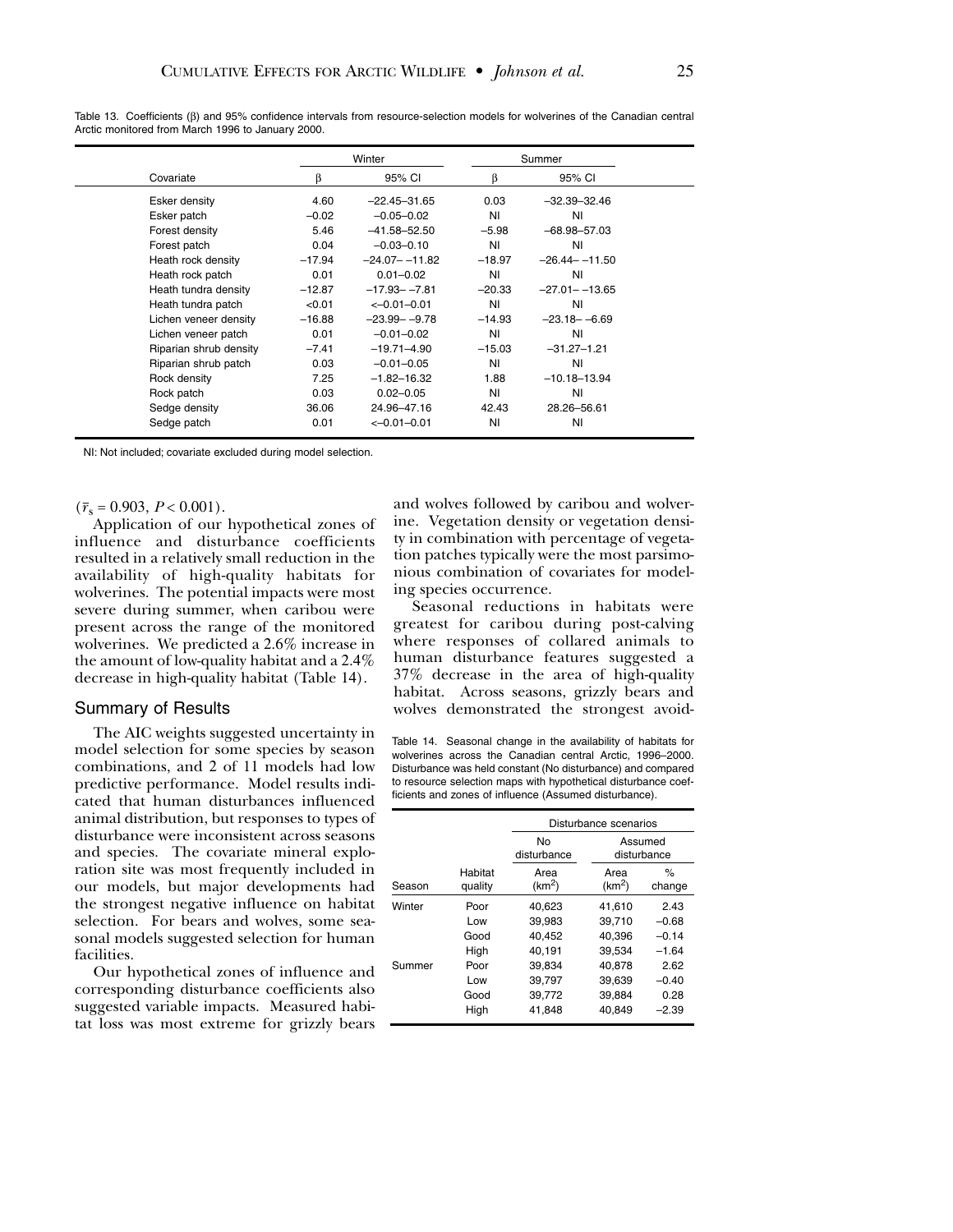ance and thus the greatest overall reductions in the availability of high-quality habitats. Modeled responses suggested a maximum conversion of nearly 15% of high-quality habitats for wolves during the denning season and 9.8% for bears during autumn. We only modeled assumed responses for wolverines and measured a 2.4% decrease in highquality habitats during summer.

#### **DISCUSSION**

Our study is the first to quantify the cumulative effects of multiple sources of human disturbance as they relate to habitat displacement for sensitive Arctic wildlife. Industrial development is of considerable concern, but assessment of impacts across the Arctic has been constrained largely to facilities associated with petroleum extraction. With few exceptions, researchers have focused on the oilfield region near Prudhoe Bay, Alaska, and the potential impacts on calving caribou (Cronin et al. 1998). However, a massive increase in exploration and development activities across the Canadian central Arctic, spurred by the first discovery of diamond deposits in 1991, has broadened the geographic range of possible impacts. Although most tundra ecosystems are still relatively pristine, our research demonstrates that human presence and associated infrastructure have the potential to disrupt the movements and reduce the availability of high-quality habitats for caribou, wolves, grizzly bears, and wolverines that inhabit the study area.

We defined an impact as the reduction in the use of habitats ranked on a relative scale from poor- to high-quality. Change in ranking was the product of coefficient strength and the area over which we measured a response. The distribution of resources interacted with avoidance behaviors to moderate or amplify disturbance-related changes in habitat quality. We deliberately chose few habitat rankings to facilitate interpretation (Knick and Dyer 1997, Erickson et al. 1998, Carroll et al. 2001) and smooth errors inherent in the GIS data. The alternative, a continuous surface of odds ratio values, would provide a more detailed evaluation of changes in habitat quality (McDonald and McDonald 2002), but also a false perception

of precision in our final maps.

Considering the large areas over which monitored animals moved we thought it implausible that avoidance would occur in a linear fashion to distances of several 100 km (Kasworm and Manley 1990, Thurber et al. 1994, Nellemann and Cameron 1996, Dyer et al. 2001, Nellemann et al. 2001; Fig. 2). Thus, we modeled nonlinear responses assuming an asymptotic disturbance effect: avoidance behaviors decreased gradually as distance from a human facility increased until that facility no longer influenced resource selection. As demonstrated in the declining slopes (Fig. 5), the decreasing likelihood of occurrence with distance from a facility, after some threshold, probably resulted from the low density of disturbance features and our failure to saturate the study area with collared animals. Although noncollared animals may have occurred across those areas, our models reported coefficients that suggested avoidance. A similar sampling issue was reported by other researchers modeling disturbance across large study areas (Carroll et al. 2001, Boyce and Waller 2003).

Our results suggested that wolves and grizzly bears were most impacted by human disturbances throughout the year, and that caribou demonstrated a strong seasonal response. The 37% decrease in high-quality post-calving habitats may be attributed to strong avoidance of major developments over a large area. Other researchers have reported avoidance behaviors of caribou at finer spatial and temporal scales. Nellemann and Cameron (1996, 1998) found that caribou density was inversely related to road density, and that caribou avoided high-quality habitats within 4 km of roads and oilfield production facilities at Prudhoe Bay. Woodland caribou in northern Alberta demonstrated avoidance of areas within 1,000 m from oil and gas wells and within 250 m from seismic lines, accounting for a 22–48% decrease in habitat availability (Dyer et al. 2001). Across Norway, incremental developments have resulted in a 70% reduction in the availability of undisturbed reindeer habitats (Nellemann et al. 2003). Given these examples and others, there is a large body of compelling evidence to support the assertion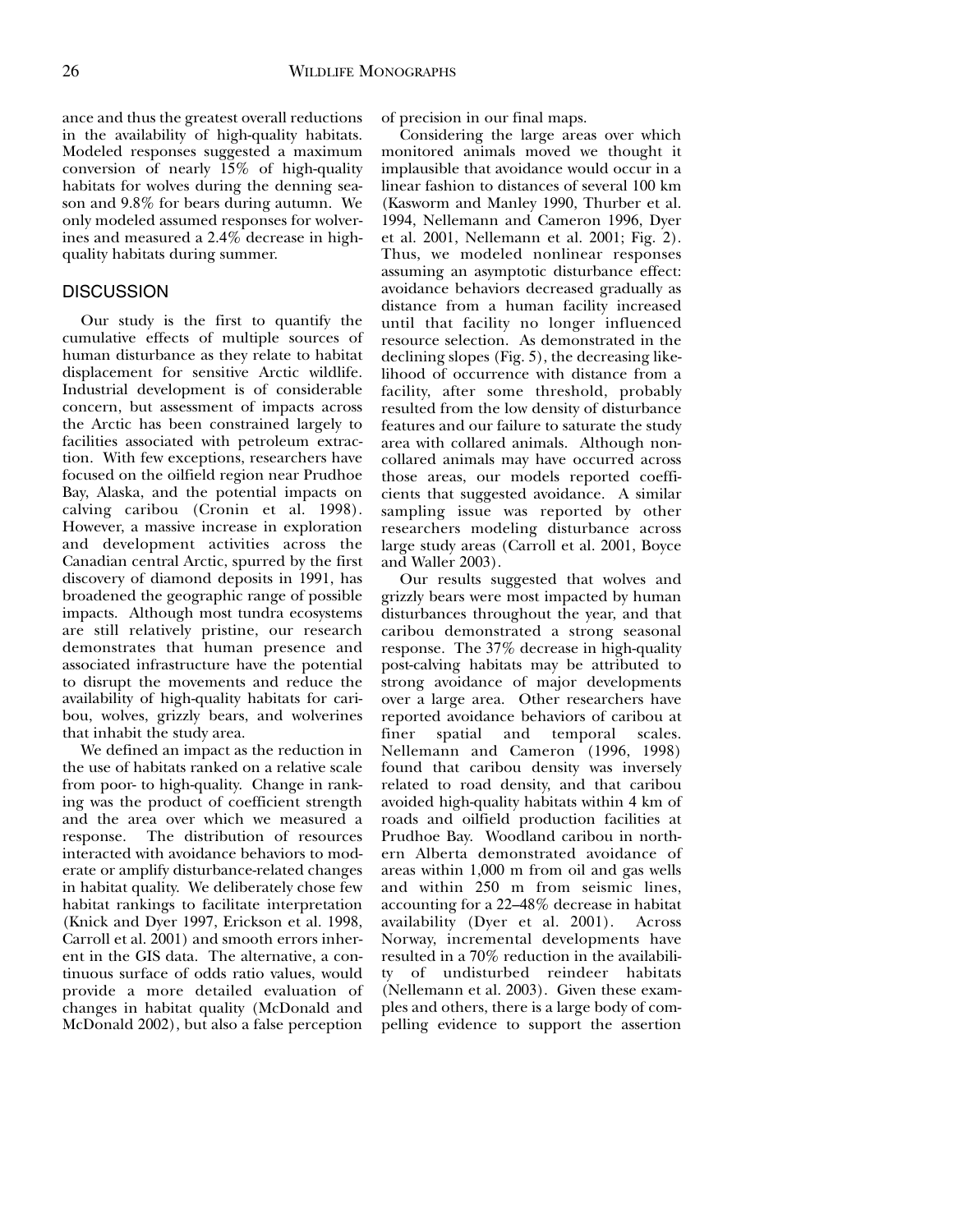that caribou have a negative response to human disturbances (Harrington and Veitch 1991, Vistnes and Nellemann 2001, Dyer et al. 2002, Mahoney and Schaefer 2002, Reimers et al. 2003). However, the following caveats apply: implications to vital rates and ultimately to populations are not well studied or understood (Wolfe et al. 2000); caribou can adjust behaviorally to accommodate some levels of disturbance (Johnson and Todd 1977, Duchesne et al. 2000, Colman et al. 2001); and disturbance responses do not always infer considerable energetic costs (Tyler 1991).

Carnivore populations have demonstrated extreme sensitivity to the presence of humans. Across North America and Europe, wolf, grizzly bear, and wolverine populations have declined in distribution and abundance (Corsi et al. 1999, Carroll et al. 2001, Vangen et al. 2001, Mattson and In most circumstances, declines are directly linked to uncontrolled trapping and hunting, defense of life or property, or concerted efforts to extirpate populations that compete with human interests. Disturbance-related reductions in habitat availability have a less direct effect on population productivity, but should be minimized where resources are limiting. As with our study, researchers have documented avoidance responses of carnivores that may restrict the use of habitats that might otherwise confer reproductive or survival benefits (Thurber et al. 1994, Mace and Waller 1996).

Several of our models suggested selection of habitats in the vicinity of human facilities. Collared wolves demonstrated weak selection for mineral exploration sites and strong selection for outfitter camps. During early summer, the most parsimonious model for bears included coefficients of a small magnitude for mineral exploration sites. This behavior may have been in response to food attractants. Problem wolverines were managed at 1 of the diamond sites (BHP Diamonds Inc., 2001, Environmental agreement annual report 2001, Yellowknife, Northwest Territories, Canada, unpublished report) and across other areas of the Arctic, human presence has attracted and resulted in mortality of grizzly bears (Follman and Hechtel 1990). Where resources and habitats are not limiting, mortality from hunting, trapping,

or removal of problem animals can be additive rather than compensatory (Krebs et al. 2004). McLoughlin et al. (2003) performed an aspatial PVA for tundra grizzly bears and reported that risk of extinction was low, but even a small increase in mortality of adults through hunting or management actions could lead to a substantial increase in the risk of decline. Although we did not have sufficient data to present the population implications of human-carnivore interactions, prudent conservation planning would include measures to limit attractants of bears, wolves, and wolverines to development facilities (McLellan et al. 1999, Johnson et al. 2004*a*).

Our failure to model a strong avoidance response to each source of disturbance does not confirm the absence of an impact. Monitored animals ranged over a large area with a low density of human facilities, we collared only a small proportion of each population, and, as a result, some models were constructed using relatively few animal relocations (Table 2). Such limitations in our data may lead to small effects and imprecise coefficients and models may not generalize well to the population or the larger study area. Also, we cannot dismiss the possibility that we identified spurious relationships. General trends in movements could lead to apparent, but erroneous avoidance or selection of facilities. In an effort to control for such results, we adopted a conservative modeling approach. We used conditional fixed-effects regression to eliminate the influence of locations that occurred at extreme distances from a disturbance feature, we accepted only models that conformed to the predicted convex response function, and we did not attempt to fit models where a response was implausible. As an example, the range of monitored wolverine did not encompass many disturbance features, thus, avoidance effects would likely be spurious. Acknowledging the limitations of our data and approach and considering the scope of the question, our results should be considered informative, but preliminary. Further research at a range of behavioral scales and using a number of experimental and observational approaches is essential for refuting or confirming and understanding additional and similar effects.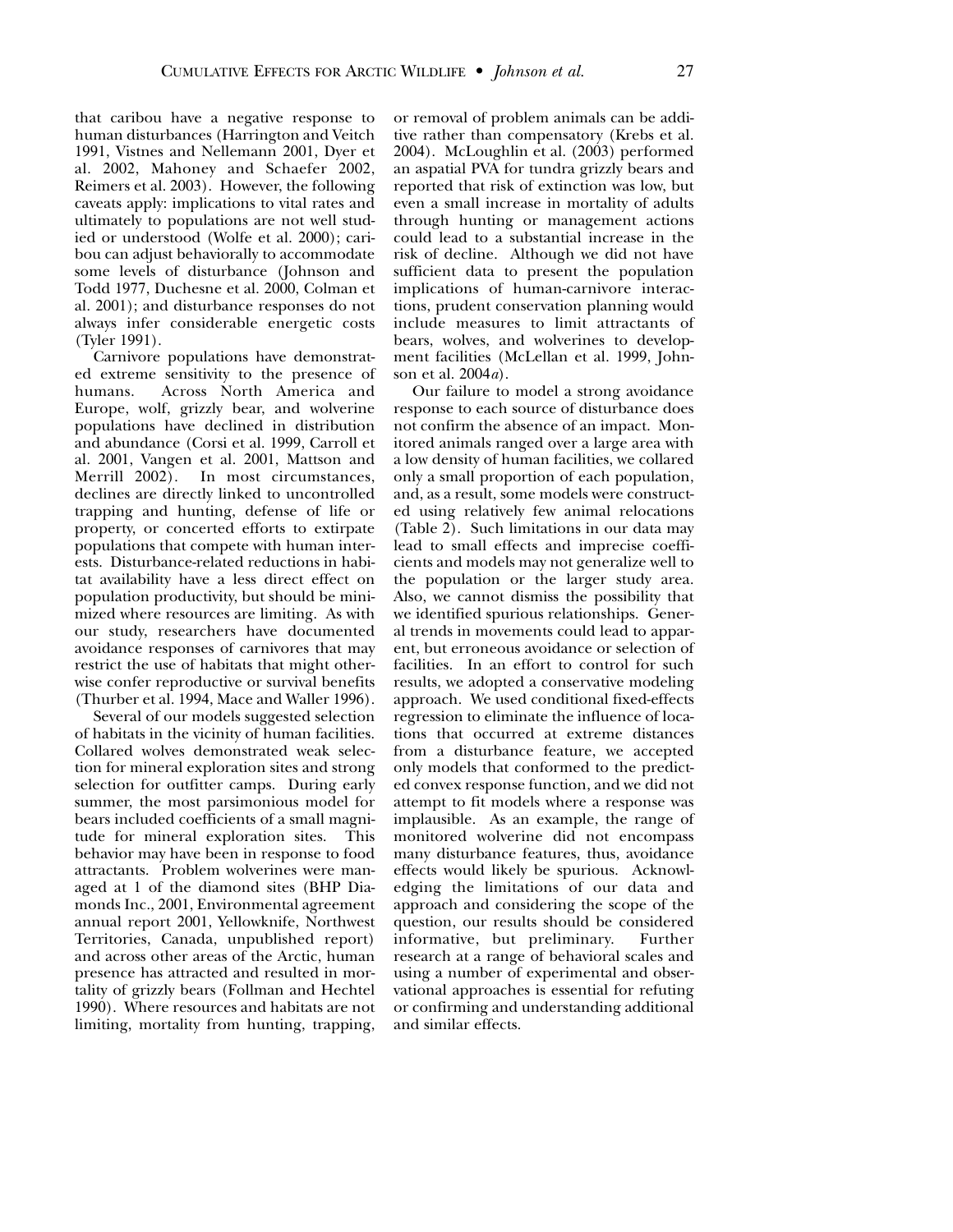Although we are confident that observed patterns of avoidance are an approximation of a real effect, we recognize the limitations of our data and the possibility of false negatives. Holding modeled disturbance effects constant and applying predetermined coefficients allowed us to easily assess the simple "footprint" impacts associated with current all-season roads, mines, exploration, and outfitter facilities. Similar approaches were used to assess the cumulative impacts of human actions on the availability of habitats for grizzly bears (Schoen et al. 1994, Dixon 1997, Suring et al. 1998). For our analyses, we assumed that disturbance was consistent for all species across all seasons, and that the magnitude of effect was within the range of responses reported in the published literature. The results, however, are likely sensitive to those values: increasing the zone of influence and coefficient will reduce the area of high-quality habitats.

Results suggested less extreme effects, but were consistent with impacts attributed to the modeled coefficients. Although not empirically based, the analysis of assumed disturbance is easily replicated and may serve as a simple tool to evaluate a range of development impacts where information for actual animal responses is lacking. Future information can be used to modify the magnitude of effects and zones of influence, update the locations and status of disturbance features, and recalculate the risk assessment.

Comparison of results with past research at alternative and similar scales can provide a relative measure of model consistency and logical inference. Unfortunately, there are few studies of the movements, habitat selection patterns, and disturbance responses of central Arctic wildlife. Our results do, however, meet some general expectations: we observed decreased use of habitats within a widely reported threshold distance of 500 m to 5 km of a disturbance, and avoidance responses were greatest for major developments associated with the highest level of human activities (Czech 1991, Nellemann and Cameron 1998, Vistnes and Nellemann 2001, Mahoney and Schaefer 2002, Frid 2003).

Information on the broad-scale habitat use patterns and foraging habits of Bathurst caribou is sparse. Griffith et al. (1999) conducted field investigations across the calving grounds and found that female caribou used lichen heath and moist shrub vegetation associations. In our study, the most parsimonious model for the spring migration and calving season included large, relatively precise coefficients for the lichen veneer and low shrub habitat types.

Habitat selection by wolves during the denning season was most strongly related to patches and large-scale prevalence of eskers. Those glaciofluvial features consist of loose unfrozen gravels, a substrate suitable for excavating dens across a landscape dominated by permafrost and exposed bedrock. McLoughlin et al. (2004) used the same data with different techniques and scales of analyses, and also reported selection by wolves for eskers during the denning season. Other field investigations also have revealed that soil conditions are an important consideration for tundra wolves during den site selection (Heard and Williams 1992).

Relative to the patterns of habitat selection we modeled, McLoughlin et al. (2002*b*) used the same sample of collared bears and reported use of esker habitats as den sites. During autumn, when some proportion of activity should relate to dens, we also noted selection for areas dominated by esker complexes. Using these data, but different scales and methods of analysis, McLoughlin et al. (2002*a*) identified selection for esker, lichen veneer, and several habitat classes that fell within our more broadly defined sedge and riparian shrub habitat types. In general, our results agreed. Fecal samples and observations of feeding grizzly bears within our study area indicated that caribou was the dominant diet item during all seasons except early summer (Gau et al. 2002). Percent occurrence and volume of caribou recorded in feces was greatest during autumn. Our most parsimonious selection model for autumn contained a coefficient indicating strong selection by bears for areas we predicted as having a high likelihood of caribou occurrence. However, we also reported a relatively small coefficient suggesting avoidance of caribou-occupied areas during spring.

Diet analyses revealed that 62% of wolverine stomachs collected across our study area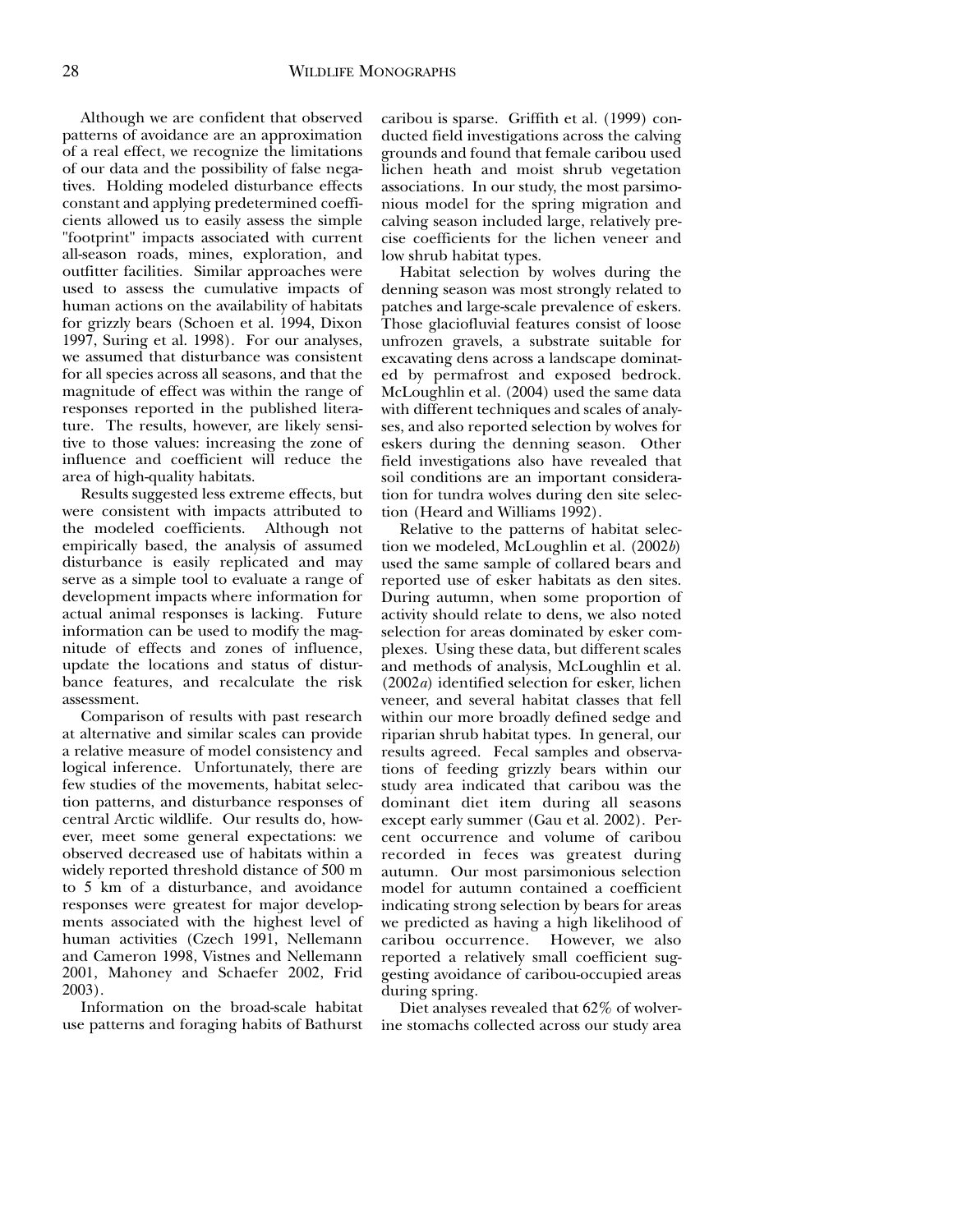contained caribou and 11% of stomachs contained muskox (*Ovibos moschatus*; Mulders 2000). Remains of large mammals also were prevalent in the stomachs of wolverines trapped across Alaska and the Yukon, but not to the extent noted for central Arctic animals (Rausch and Pearson 1972, Magoun 1987). Accordingly, we modeled behavior that suggested wolverines interacted with wolves, caribou and bears. Those interactions were strongest during the period caribou were available across the range of collared wolverines. Ours is the first study of habitat selection by tundra-dwelling wolverines, and thus there is little information to further corroborate model results at the scales of analysis we pursued.

The logic of the risk assessments and our inferences to habitat quality is dependent on a link between the coefficients generated with our selection models and the value of habitats to the 4 species. We assumed that the disproportionate use of resources correlated with animal fitness. Considering that the results of resource selection studies often are congruent with more detailed and mechanistic site investigations, that assumption appears valid for some cases (Johnson et al. 2002*b*). However, as demonstrated by species such as the grizzly bear, we may observe strong selection for a food resource associated with human habitation that ultimately results in decreased survival (Delibes et al. 2001, Mattson and Merrill 2002). Furthermore, apparent resource selection may be confounded by animal density or territoriality (VanHorne 1983, Hobbs and Hanley 1990, Garshelis 2000). Selected habitats may not contain the most abundant or nutritious resources nor confer the greatest population benefits.

Scale of observation and definition of resource availability also are important considerations when building RSF models and interpreting results. We parameterized vegetation at 2 spatial scales, the patch and region, and used observed animal movements to define availability. Although this is a progressive approach for resource selection studies (Cooper and Millspaugh 1999, Rushton et al. 2004) variation in relocation schedules and consequently a redefinition of available resources will have implications for model selection and interpretation (Apps et

al. 2001, Boyce et al. 2003). As an example, a more frequent relocation interval would lead to a reduction in availability radii and a reduced zone of influence for human disturbances. Given the range of movements observed for collared animals (Figure 2) we are confident that the scale of observation and resulting resource selection models represented broad regional responses, the focus of this work. Resource selection studies are not without limitations, but the technique can provide useful guidance to conservation and management where model coefficients and resulting maps are carefully interpreted and inferences are constrained to the sample data (Hobbs and Hanley 1990, Fielding and Bell 1997, Garshelis 2000, Johnson et al. 2004*c*).

A decrease in "good" habitat is not easily translated into absolute consequences such as changes in fecundity, recruitment, adult survival, and carrying capacity. Although long-term changes in a wildlife population's distribution can have consequences for ecosystem processes and human use of the land, resource planning and land-use decisions are best served by information that relates a potential or current development to direct changes in animal abundance (Bergerud et al. 1984, Gill et al. 2001). Such causal relationships can be difficult to establish given that most conservation efforts are focused on mobile long-lived species that often are impacted indirectly by a development only across a portion of their annual range. The absence of experimental tools and requisite data for demographicallybased landscape-scale analyses have led to correlative studies relating changes in behavior to disturbance (Hargrove and Pickering 1992). Measured responses include abandonment of habitats or ranges, avoidance of particular areas, barrier effects, short-term physiological or behavioral reactions, and altered movements (Smith and Cameron 1985, Harrington and Veitch 1991, Mahoney and Schaefer 2002, Frid 2003, Nellemann et al. 2003).

Models of habitat suitability, capability, and selection are commonly applied to studies of disturbance, but often yield measures of net habitat loss or decreases in a limiting nutritional factor such as digestible energy (Dixon 1997, Suring et al. 1998). Such esti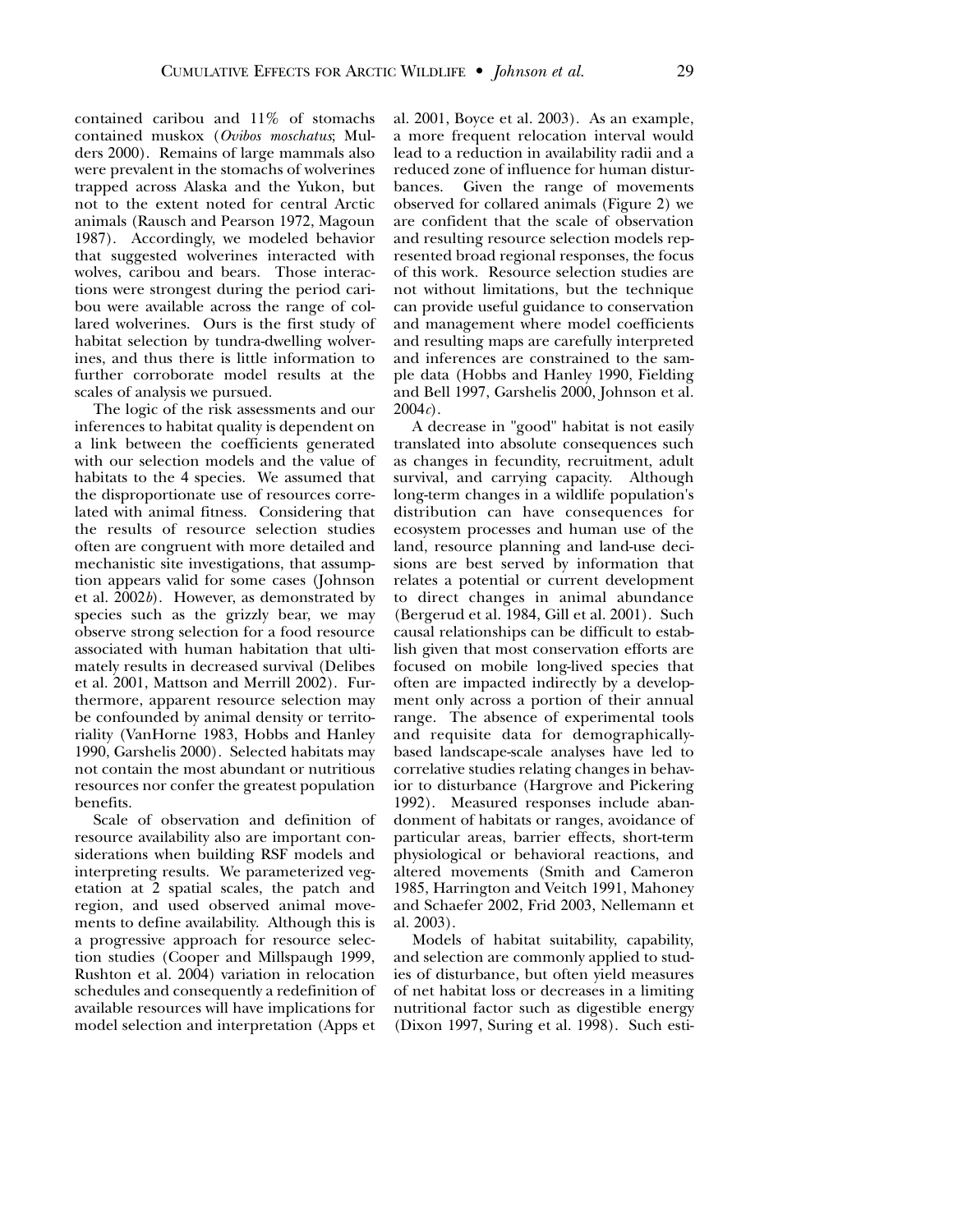mates should be considered naïve. Simple removal of resources is only meaningful when animals are strongly dependent on discrete irreplaceable features of the landscape and their life-history provides little opportunity for adaptation. Natural or anthropogenic disturbances may lead to a reduction in the availability of a resource, but the species of concern may have considerable plasticity in foraging habits that allow for adjustments to an altered environment (Mattson et al. 1991, Kasbohm et al. 1998). Ultimately, we should strive to identify the mechanistic relationships between habitats and population productivity (Boyce and McDonald 1999). An understanding of such linkages may allow us to detect thresholds of disturbance after which we can expect an unacceptable risk to population viability, decrease in distribution, or decline in population productivity. Population viability analyses and energetics modeling are approaches applicable to such questions (Gurney et al. 1996, Reed et al. 2002, Parker 2003).

#### CONSERVATION AND MANAGEMENT IMPLICATIONS

Currently, land-use managers are attempting to assess the effects of unprecedented levels of industrial development across the Canadian Arctic. In the future, we will likely see new diamond and gold mines and possibly an all-weather road connecting Yellowknife to a deep-water port on the Arctic coast (Government of Northwest Territories 1999). Major projects such as these require regulatory approval from federal and territorial governments. As in other countries, approval is contingent on the completion of an environmental assessment which must include cumulative effects (Walker et al. 1987, Dixon and Montz 1995, Environmental Assessment Agency 2003). Identification of cumulative effects ensures that incremental impacts resulting from the combined influences of past, present, and future development activities are quantified and evaluated (McCold and Saulsbury 1996). Although cumulative effects analysis is a relatively intuitive concept, its structure, mechanisms, and role within the environmental assessment

process have received considerable criticisms (Parry 1990, Kennett 1999, Davey et al. 2000).

Cumulative effects often are inadequately represented during project evaluations (Burris and Canter 1997). They are not immediately associated with the time and place of a proposed action and, therefore, it may be difficult to define the extent of impacts (McCold and Saulsbury 1996). Also, lack of consistent and general methods has limited the ability of proponents and regulators to effectively quantify effects and their significance (Dixon and Montz 1995). We view predictive resource selection modeling as a general approach with broad applicability to cumulative effects analyses and more challenging regional environmental assessments. The approach is based on accepted statistical theory, and methods, data, and results are easily documented and relatively transparent. Furthermore, geographic and temporal range of animal data can be evaluated for bias, precision of coefficient estimates can be determined, and numerous methods are available to assess model fit and predictive capacity (Fielding and Bell 1997, Pearce and Ferrier 2000, Manly et al. 2002). Although our application is specific to wildlife, predictive models and risk assessments are valid for any terrestrial, aquatic, stationary or mobile species whose distribution can be related to environmental covariates (Austin and Meyers 1996, Cowley et al. 2000).

Results of our research can contribute to the development of a regional environmental assessment for sensitive wildlife that will assist with the preparation and review of project-specific cumulative effects analyses. Small-scale maps generated from resourceselection models are an excellent tool for visualizing animal–habitat relationships and sensitive areas (Fig. 4; Abbitt et al. 2000, Johnson et al.  $2004\bar{c}$ . When analyzed with a GIS, maps provide a consistent measure by which to assess the effects of proposals from different resource sectors over large geographic areas. Proponents may use selection coefficients to situate or time ephemeral and permanent mining activities to reduce the level of disturbance across important seasonal habitats. Regulators may restrict development or demand remediation based on the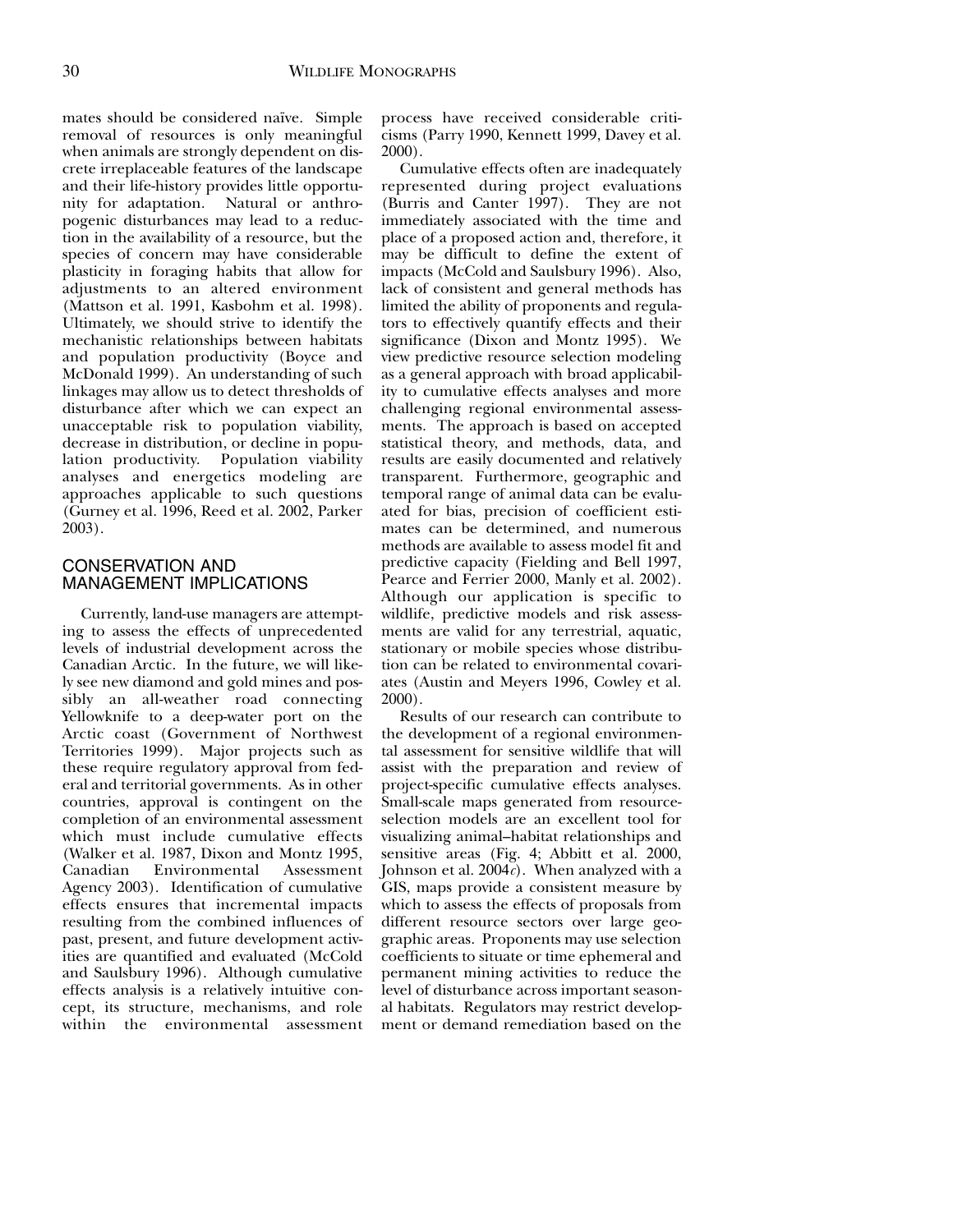total area of impact and associated highquality habitats. Recognizing the uncertainty in predicting the pace of development and the impacts to the environment, RSF models and maps could serve as the foundation for scenarios representing a range of development intensities or variation in disturbance effects (Peterson et al. 2003).

When applying these results, it is important to consider the uncertainty inherent within our models and the limitations of the data upon which they were constructed. As with all spatial modeling exercises of this scope, follow-up monitoring and analysis should be an essential part of the process (Conroy et al. 1995, Mladenoff et al. 1999, Carroll et al. 2001). We recommend further studies to validate and refine the modeled avoidance responses. Monitoring should occur at a number of scales of observation, from the behavior of individual animals in the vicinity of a disturbance (Smith and Cameron 1985, McLellan and Shackleton 1989, Bradshaw et al. 1997) to multi-year changes in the distribution and size of populations (Mahoney and Schaefer 2002, Nellemann et al. 2003). Currently, resource inventory and disturbance data for the Northwest Territories and Nunavut are limited and not readily available. Vegetation maps should be assessed, and, where necessary, improved, and standardized spatial databases of development activities should be constructed and regularly updated; data gathering, review, synthesis, and availability are key outcomes of regional environmental assessments (Davey et al. 2000). A representative regional environmental assessment would incorporate the needs of all potentially sensitive biota. It may be necessary to construct additional models for species that occupy ecological niches that differ from caribou, wolf, grizzly bear, and wolverine.

Of greatest value to understanding ecological relationships and conserving sensitive wildlife is the further development of methods that relate habitat use to population demographics (Franklin et al.  $2000$ ). A mechanistic understanding of that relationship will aid in the definition of critical thresholds of disturbance, permit better evaluation of the significance of effects, and increase the confidence with which regulatory agencies use models to make difficult decisions with considerable economic consequences. In the absence of such understanding, development decisions with inherent ecological risk should be conservative, adaptive, and guided by the best available information integrated to represent a dynamic system with feedbacks, interactions, and scalar effects (Ludwig et al. 1993, Lister 1998).

### LITERATURE CITED

- ABBITT, R. J. F., J. M. SCOTT, AND D. S. WILCOVE. 2000. The geography of vulnerability: incorporating species geography and human development patterns into conservation planning. Biological Conservation 96:169–175.
- ANDERSON, D. R., K. P. BURNHAM, AND W. L. THOMPSON. 2000. Null hypothesis testing: problems, prevalence, and an alternative. Journal of Wildlife Management 64:912–923.
- APPS, C. D., B. N. MCLELLAN, T. A. KINLEY, AND J. P. FLAA. 2001. Scale-dependent habitat selection by mountain caribou, Columbia Mountains, British Columbia. Journal of Wildlife Management 65:65–77.
- ARTHUR, S. M., B. F. J. MANLY, L. L. MCDONALD, AND G. W. GARNER. 1996. Assessing habitat selection when availability changes. Ecology 77:215–227.
- AUSTIN, M. P., AND J. A. MEYERS. 1996. Current approaches to modelling the environmental niche of eucalyptus: implications for management of forest biodiversity. Forest Ecology and Management 85:95–106.
- BALDWIN, E. A., M. N. MARCHAND, AND J. A. LITVAITIS. 2004. Terrestrial habitat use by nesting painted turtles in landscapes with different levels of fragmentation. Northeastern Naturalist 11:41–48.
- BALLARD, W. B., D. J. REED, S. G. FANCY, AND P. R. KRAUSMAN. 1995. Accuracy, precision, and performance of satellite telemetry for monitoring wolf movements. Pages 461–467 *in* L. N. Carbyn, S. H. Fritts, and D. R. Seip, editors. Ecology and conservation of wolves in a changing world. Occasional Publication No. 35, Canadian Circumpolar Institute, University of Alberta, Edmonton, Alberta.
- BEALE, C. M., AND P. MONAGHAN. 2004. Human disturbance: people as predation-free predators? Journal of Applied Ecology 41:335–343.
- BERGERUD, A. T., R. D. JAKIMCHUK, AND D. R. CARRUTHERS. 1984. The buffalo of the north: caribou (*Rangifer tarandus*) and human developments. Arctic 37:7–22.
- BLUMSTEIN, D. T., L. L. ANTHONY, R. HARCOURT, AND G. ROSS. 2003. Testing a key assumption of wildlife buffer zones: is flight initiation distance a speciesspecific trait? Biological Conservation 110:97–100.
- BOYCE, M. S., J. S. MAO, E. H. MERRILL, D. FORTIN, M. G.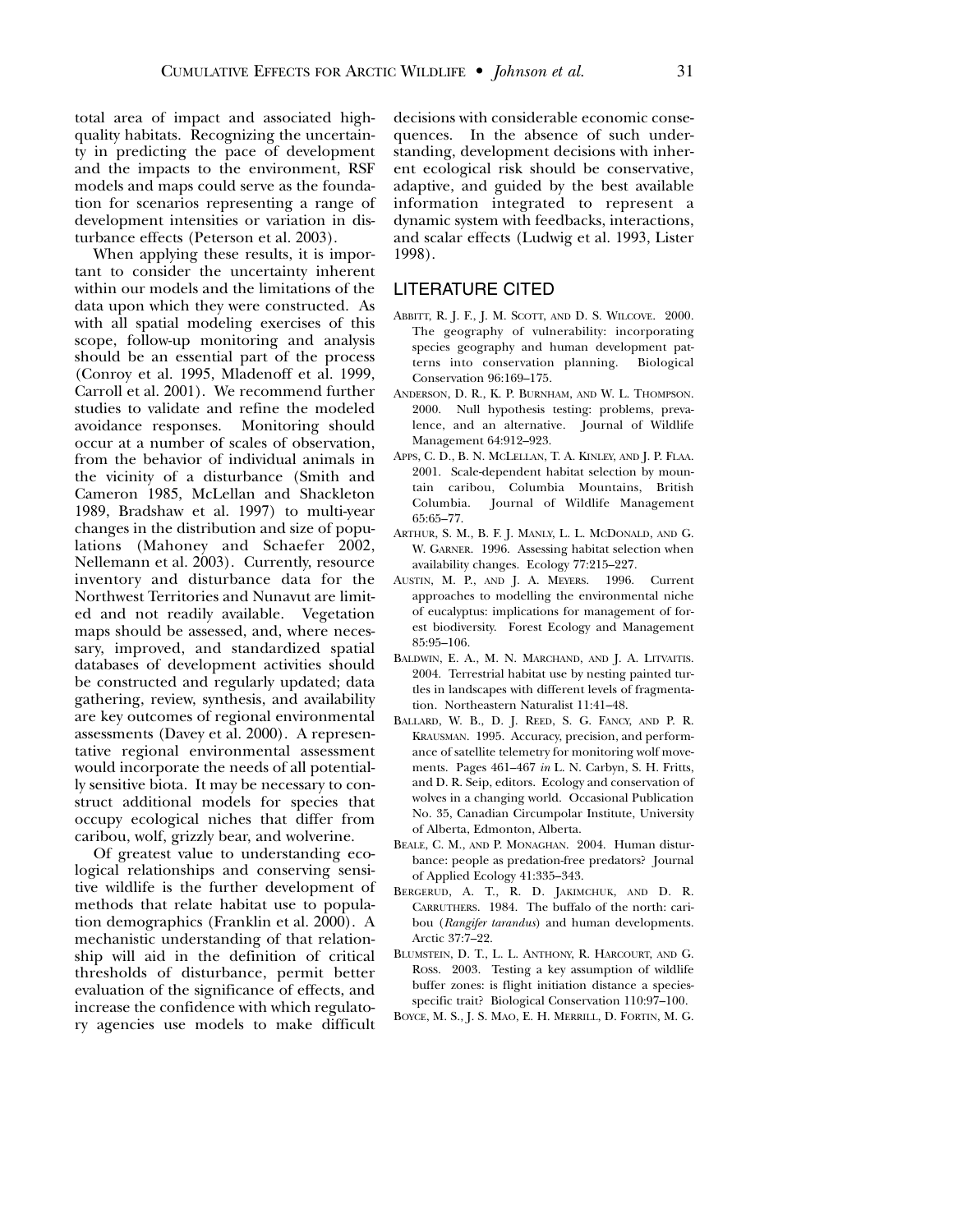TURNER, J. FRYXELL, AND P. TURCHIN. 2003. Scale and heterogeneity in habitat selection by elk in Yellowstone National Park. Ecoscience 10:421–431. ———, AND L. L. MCDONALD. 1999. Relating populations to habitats using resource selection functions. Trends in Ecology and Evolution 14:268–272.

- ———, P. R. VERNIER, S. E. NIELSEN, AND F. K. A. SCHMIEGELOW. 2002. Evaluating resource selection functions. Ecological Modelling 157:281–300.
- , AND J. S. WALLER. 2003. Grizzly bears for the Bitterroot: predicting potential abundance and distribution. Wildlife Society Bulletin 31:670–683.
- BRADSHAW, C. J. A., S. BOUTIN, AND D. M. HEBERT. 1997. Effects of petroleum exploration on woodland caribou in northeastern Alberta. Journal of Wildlife Management 61:1127–1133.
- BURRIS, R. K., AND L. W. CANTER. 1997. Cumulative impacts are not properly addressed in environmental assessments. Environmental Impact Assessment Review 17:5–18.
- CAMERON, R. D., D. J. REED, J. R. DAU, AND W. T. SMITH. 1992. Redistribution of calving caribou in response to oil field development on the Arctic Slope of Alaska. Arctic 45:338–342.
- CANADIAN ENVIRONMENTAL ASSESSMENT AGENCY. 2003. Canadian Environmental Assessment Act – explanation of the amendments to the Act. Canadian Environmental Assessment Agency, Ottawa, Ontario, Canada.
- CARROLL, C., R. F. NOSS, AND P. C. PAQUET. 2001. Carnivores as focal species for conservation planning in the Rocky Mountain region. Ecological Applications 11:961–980.
- CEBALLOS, G., AND P. R. EHRLICH. 2002. Mammal population losses and the extinction crisis. Science 296:904–907.
- COLMAN, J. E., B. WOLLEBEKK JACOBSEN, AND E. REIMERS. 2001. Summer fright behavior response of Svalbard reindeer after disturbance by humans on foot. Wildlife Biology 7:275–283.
- CONROY, M. J., Y. COHEN, F. C. JAMES, Y. G. MATSINOS, AND B. A. MAURER. 1995. Parameter estimation, reliability, and model improvement for spatially explicit models of animal populations. Ecological Applications 5:17–19.
- CONSTANTINE, R., D. H. BRUNTON, AND T. DENNIS. 2004. Dolphin-watching tour boats change bottlenose dolphin (*Tursiops truncates*) behaviour. Biological Conservation 117:299–307.
- COOPER, A. B., AND J. J. MILLSPAUGH. 1999. The application of discrete choice models to wildlife resource selection studies. Ecology 80:566–575.
- CORSI, F., E. DUPRÈ, AND L. BOITANI. 1999. A large-scale model of wolf distribution in Italy for conservation planning. Conservation Biology 13:150–159.
- COWLEY, M. J. R., R. J. WILSON, J. L. LEON-CORTES, D. GUTIERREZ, C. R. BULMAN, AND C. D. THOMAS. 2000. Habitat-based statistical models for predicting the spatial distribution of butterflies and day-flying moths in a fragmented landscape. Journal of

Applied Ecology 37 (1, Suppl.):60–72.

- CRONIN, M. A., W. B. BALLARD, J. D. BRYAN, B. J. PIERSON, AND J. D. MCKENDRICK. 1998. Northern Alaska oil fields and caribou: a commentary. Biological Conservation 83:195–208.
- CZECH, B. 1991. Elk behavior in response to human disturbance at Mt. St. Helens National Volcanic Monument. Applied Animal Behaviour Science 29:269–277.
- DALE, M. R. T. 2000. Lacunarity analysis of spatial pattern: a comparison. Landscape Ecology 15:467–478.
- DAVEY, L., J. L. BARNES, C. L. HORVATH, AND A. GRIFFITHS. 2000. Addressing cumulative environmental effects III. Sectoral and regional environmental assessment. Proceedings of Cumulative Environmental Effects Management, Tools and Approaches. Alberta Society of Professional Biologists, Calgary, Alberta.
- DEL FRATE G. G., AND T. H. SPRAKER. 1991. Moose vehicle interactions and an associated public awareness program on the Kenai Peninsula. Alces 27:1–7.
- DELIBES, M., P. GAONA, AND P. FERRERAS. 2001. Effects of an attractive sink leading into maladaptive habitat selection. American Naturalist 158:277–285.
- DENG, W. H., AND G. M. ZHENG. 2004. Landscape and habitat factors affecting cabot's tragopan *Tragopan caboti* occurrence in habitat fragments. Biological Conservation 117:25–32.
- DEPARTMENT OF INDIAN AFFAIRS AND NORTHERN DEVELOPMENT. 2001. Nunavut mining and exploration overview. Department of Indian Affairs and Northern Development, Nunavut Mineral Resources Section, Iqualuit, Nunavut, Canada.
- DIXON, B. G. 1997. Cumulative effects modelling for grizzly bears in the Greater Yellowstone Ecosystem. Thesis, Montana State University, Bozeman, Montana, USA.
- DIXON, J., AND B. E. MONTZ. 1995. From concept to practice: implementing cumulative impact assessment in New Zealand. Environmental Management 19:445–456.
- DUCHESNE, M., S. D. CÔTÉ, AND C. BARRETTE. 2000. Responses of woodland caribou to winter ecotourism in the Charlevoix Biosphere Reserve, Canada. Biological Conservation 96:311–317.
- DYER, S. J., J. P. O'NEILL, S. M. WASEL, AND S. BOUTIN. 2001. Avoidance of industrial development by woodland caribou. Journal of Wildlife Management 65:531–542.
- ———, ———, ———, AND ———. 2002. Quantifying barrier effects of roads and seismic lines on movements of female woodland caribou in northeastern Alberta. Canadian Journal of Zoology 80:839–845.
- ERICKSON, W. P., T. L. MCDONALD, AND R. SKINNER. 1998. Habitat selection using GIS data: a case study. Journal of Agricultural, Biological, and Environmental Statistics 3:296–310.
- FIELDING, A. H., AND J. F. BELL. 1997. A review of methods for the assessment of prediction errors in conservation presence/absence models.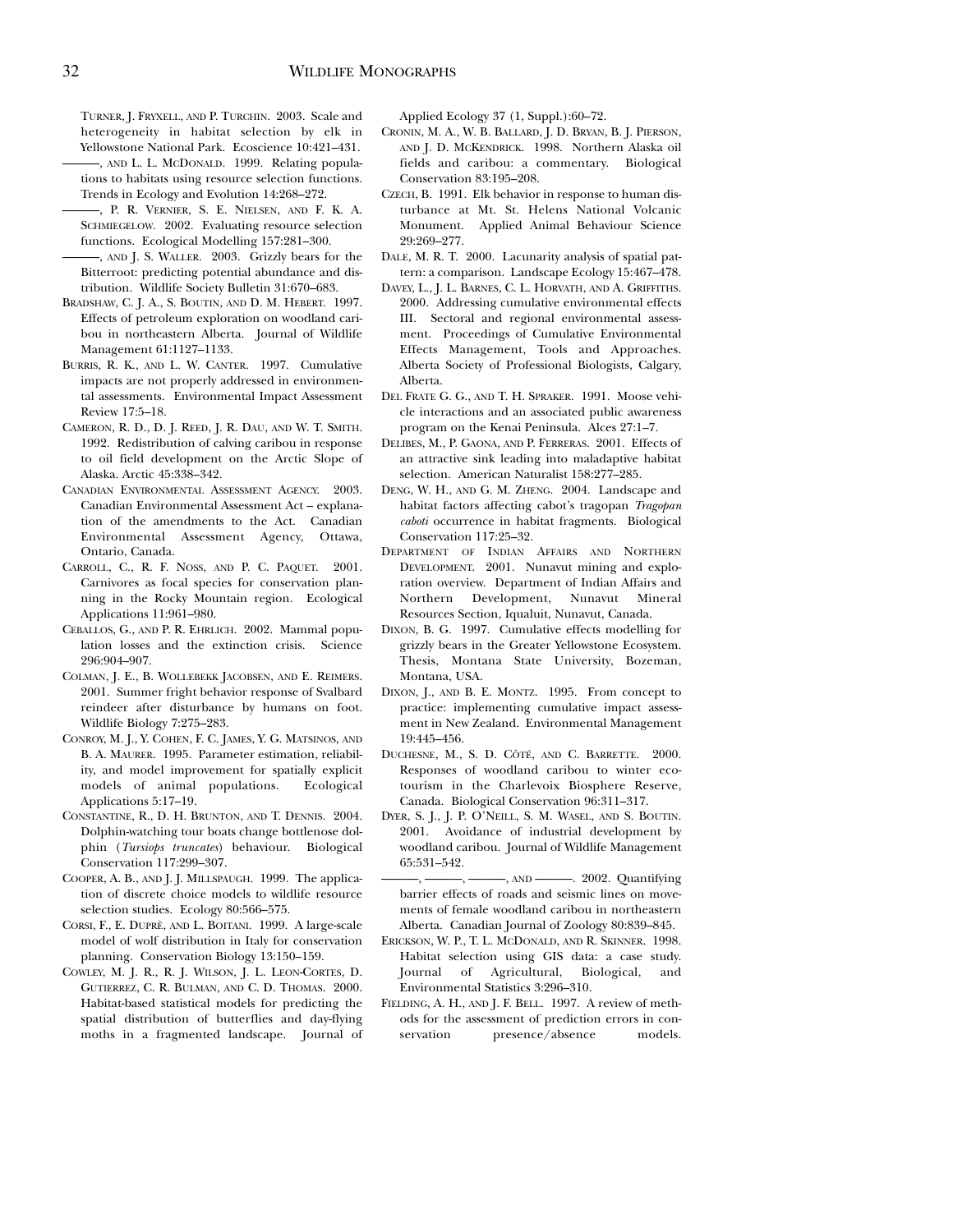Environmental Conservation 24:38–49.

- FOLLMANN, E. H., AND J. L. HECHTEL. 1990. Bears and pipeline construction in Alaska. Arctic 43:103–109.
- FOWLER, G. S. 1999. Behavioral and hormonal responses of Magellanic penguins (*Spheniscus magellanicus*) to tourism and nest site visitation. Biological Conservation 90:143–149.
- FRANKLIN, A. B., D. R. ANDERSON, R. J. GUTIÉRREZ, AND K. P. BURNHAM. 2000. Climate, habitat quality, and fitness in northern spotted owl populations in northern California. Ecological Monographs 70:539–590.
- FRID, A. 2003. Dall's sheep responses to overflights by helicopter and fixed-wing aircraft. Biological Conservation 110:387–399.
- GARSHELIS, D. L. 2000. Delusions in habitat evaluation: measuring use, selection, and importance. Pages 111–164 *in* L. Boitani, and T. K. Fuller, editors. Research techniques in animal ecology: controversies and consequences. Columbia University Press, New York, New York, USA.
- GAU, R. J., R. CASE, D. F. PENNER, AND P. D. MCLOUGHLIN. 2002. Feeding patterns of barren-ground grizzly bears in the central Arctic. Arctic 55:339–344.
- GILL, J. A., K. NORRIS, AND W. J. SUTHERLAND. 2001. Why behavioural responses may not reflect the population consequences of human disturbances. Biological Conservation 97:265–268.
- -, W. J. SUTHERLAND, AND A. R. WATKINSON. 1996. A method to quantify the effects of human disturbance on animal populations. Journal of Applied Ecology 33:786–792.
- GOODRICH, J. M., AND J. BERGER. 1994. Winter recreation and hibernating black bears *Ursus americanus*. Biological Conservation 67:105–110.
- GOVERNMENT OF NORTHWEST TERRITORIES. 1999. Environmental scoping, existing data collection and regulatory requirement identification for a transportation corridor in the Slave Geological Province. Department of Transportation, Yellowknife, Northwest Territories, Canada.
	- ———. 2001. A guide to mineral developments of the Northwest Territories. Department of Resources, Wildlife and Economic Development, Minerals, Oil and Gas Division, Yellowknife, Northwest Territories, Canada.
	- ———. 2002. An overview of mining and exploration activities Northwest Territories. Report produced by Minerals, Oil and Gas Division, Yellowknife, Northwest Territories.
- GRIFFITH, B., A. GUNN, D. RUSSELL, K. KIELLAND, AND S. WOLFE. 1999. Bathurst caribou calving ground studies: influence of nutrition and human activity on calving ground location. West Kitikmeot/Slave Study Society Final Report, Yellowknife, Northwest Territories, Canada.
- GUNN, A., J. DRAGON, AND J. BOULANGER. 2002. Seasonal movements of statellite-collared caribou from the Bathurst herd. West Kitikmeot/Slave Study Society Final Report, Yellowknife, Northwest Territories, Canada.
- $-$ ,  $-$ ,  $\sim$ ,  $\sim$ ,  $\sim$ ,  $\sim$ ,  $\sim$ ,  $\sim$ ,  $\sim$ ,  $\sim$ ,  $\sim$ ,  $\sim$ ,  $\sim$ ,  $\sim$ ,  $\sim$ ,  $\sim$ ,  $\sim$ ,  $\sim$ ,  $\sim$ ,  $\sim$ ,  $\sim$ ,  $\sim$ ,  $\sim$ ,  $\sim$ ,  $\sim$ ,  $\sim$ ,  $\sim$ ,  $\sim$ ,  $\sim$ ,  $\sim$ ,  $\sim$ ,  $\sim$ ,  $\sim$ ,  $\sim$ ,  $\sim$ ,  $\sim$ ,  $\sim$ , ground survey 1996. File Report No. 119, Government of the Northwest Territories Department of Resources, Wildlife and Economic Development, Yellowknife, Northwest Territories, Canada.
- GURNEY, W. S. C., D. A. J. MIDDLETON, R. M. NISBET, E. MCCAULEY, W. W. MURDOCH, AND A. DEROOS. 1996. Individual energetics and the equilibrium demography of structured populations. Theoretical Population Biology 49:344–368.
- HARGROVE, W. W., AND J. PICKERING. 1992. Pseudoreplication: a *sine qua non* for regional ecology. Landscape Ecology 6:251–258.
- HARRINGTON, F. H., AND A. M. VEITCH. 1991. Short-term impacts of low-level jet fighter training on caribou in Labrador. Arctic 44:318–327.
- HEARD, D. C., AND T. M. WILLIAMS. 1992. Distribution of wolf dens on migratory caribou ranges in the Northwest Territories, Canada. Canadian Journal of Zoology 70:1504–1510.
- HOBBS, N. T., AND T. A. HANLEY. 1990. Habitat evaluation: do use/availability data reflect carrying capacity? Journal of Wildlife Management 54:515–522.
- HOSMER, D. W., AND S. LEMESHOW. 2000. Applied logistic regression. John Wiley and Sons, New York, New York, USA.
- JAMES, A. R. C., AND A. K. STUART-SMITH. 2000. Distribution of caribou and wolves in relation to linear corridors. Journal of Wildlife Management 64:154–159.
- JEDRZEJEWSKI W., M. NIEDZIALKOWSKA, S. NOWAK, AND B. JEDRZEJEWSKA. 2004. Habitat variables associated with wolf (*Canis lupus*) distribution and abundance in northern Poland. Diversity and Distributions 10:225–233.
- JOHNSON, C. J., M. S. BOYCE, R. MULDERS, A. GUNN, H. D. CLUFF, AND R. L. CASE. 2004*b*. Quantifying patch distribution at multiple spatial scales: applications to wildlife-habitat models. Landscape Ecology: 19:869–882.
	- -, C. C. SCHWARTZ, AND M. A. HAROLDSON. 2004*a*. Modelling survival: application of the Anderson-Gill model to Yellowstone grizzly bear. Journal of Wildlife Management: 68:966–978.
	- -, K. L. PARKER, D. C. HEARD, AND M. P. GILLINGHAM. 2002*a*. Movement parameters of ungulates and scale-specific responses to the environment. Journal of Animal Ecology 71:225–235.
	- ———, ———, ———, AND ———. 2002*b*. A multiscale behavioral approach to understanding the movements of woodland caribou. Ecological Applications 12:1840–1860.
	- ———, D. R. SEIP, AND M. S. BOYCE. 2004*c*. A quantitative approach to conservation planning: using resource selection functions to map the distribution of mountain caribou at multiple spatial scales. Journal of Applied Ecology 41:238–251.
- JOHNSON, D. R. 1985. Man-caused deaths of mountain caribou in southeastern British Columbia.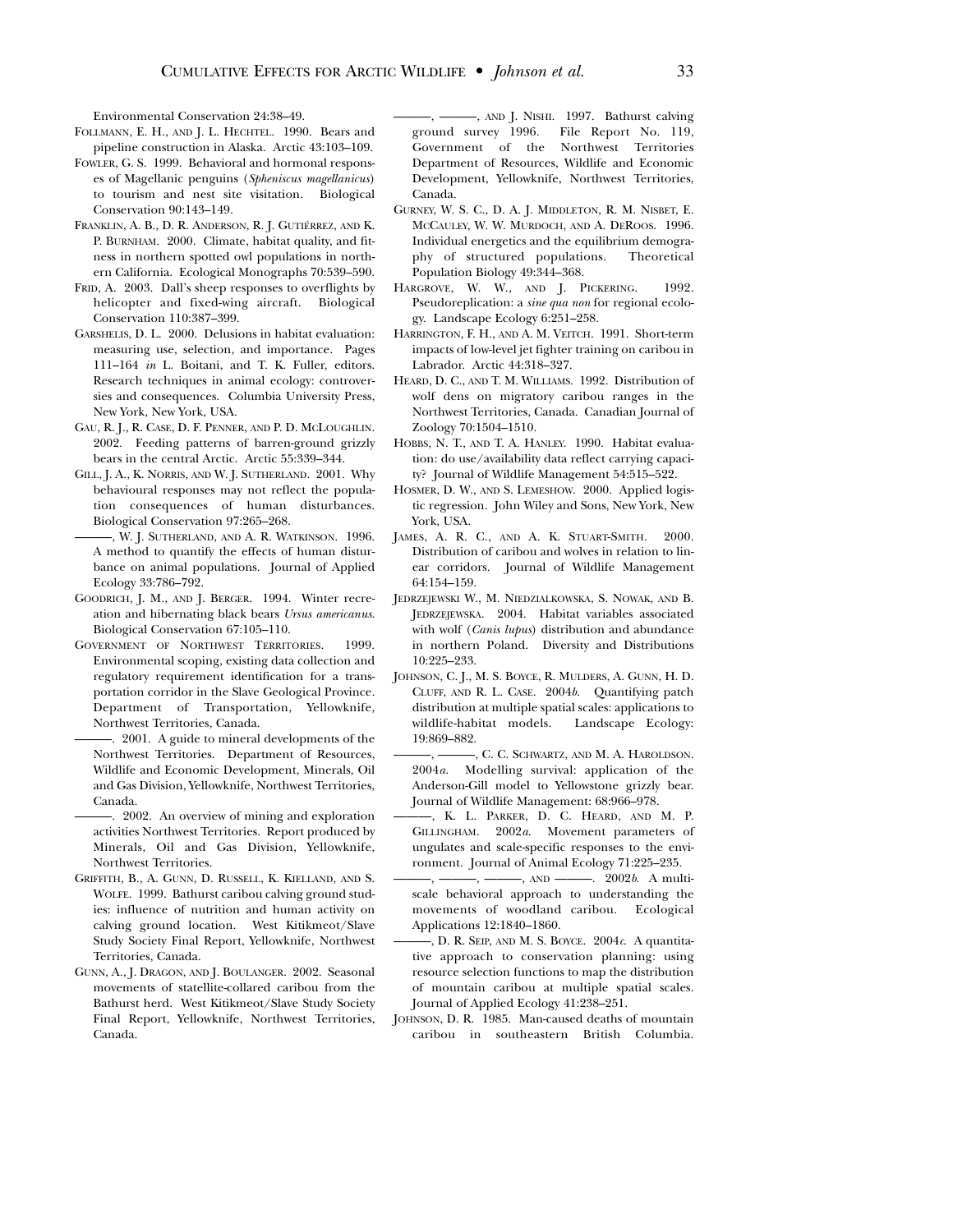Canadian Field-Naturalist 99:542–544.

- -, AND M. C. TODD. 1977. Summer use of a highway crossing by mountain caribou. Canadian Field-Naturalist 91:312–314.
- KASBOHM, J. W., M. R. VAUGHAN, AND J. G. KRAUS. 1998. Black bear home range dynamics and movement patterns during a gypsy moth infestation. Ursus 10:259–267.
- KASWORM W. F., AND T. L. MANLEY. 1990. Road and trail influences on grizzly bears and black bears in northwest Montana. International Conference of Bear Research and Management 8:79–84.
- KENNETT, S. A. 1999. Towards a new paradigm for cumulative effects management. Canadian Institute of Resources Law Occasional Paper #8, University of Calgary, Calgary, Alberta, Canada.
- Kerley, L. L., J. M. Goodrich, D. G. Miquelle, E. N. Smirnov, H. B. Quigley, and M. G. HORNOCKER. 2002. Effects of roads and human disturbance on Amur tigers. Conservation Biology 97–108.
- KING, G., AND L. ZENG. 2001*a*. Logistic regression in rare events data. Political Analysis 9:137–163.
- ———, AND ———. 2001*b*. Explaining rare events in international relations. International Organization 55:693–715.
- KING, J. E. 2003. Running a best-subsets logistic regression: an alternative to stepwise regression. Educational and Psychological Measurement 63:392–403.
- KNICK, S. T., AND D. L. DYER. 1997. Distribution of black-tailed jackrabbit habitat determined by GIS in southwestern Idaho. Journal of Wildlife Management 61:75–85.
- KREBS, J., E. LOFROTH, J. COPELAND, V. BANCI, D. COOLEY, H. GOLDEN, A. MAGOUN, R. MULDERS, AND B. SHULTS. 2004. Survival rates and causes of mortality in North American wolverine. Journal of Wildlife Management: in press.
- LEPTICH, D. J., D. G. BECK, AND D. E. BEAVER. 1994. Aircraft-based LORAN-C and GPS accuracy for wildlife research on inland sites. Wildlife Society Bulletin 22:561–565.
- LINNELL, J. D. C., J. E. SWENSON, R. ANDERSEN, AND B. BARNES. 2000. How vulnerable are denning bears to disturbance? Wildlife Society Bulletin 28:400–413.
- LISTER, N. M. E. 1998. A systems approach to biodiversity conservation planning. Environmental Monitoring and Assessment 49:123–155.
- LUDWIG, D., R. HILBORN, AND C. WALTERS. 1993. Uncertainty, resource exploitation, and conservation: lessons from history. Science 260:17–18.
- MACARTHUR, R. A., R. H. JOHNSTON, AND V. GEIST. 1979. Factors influencing heart rate in free-ranging bighorn sheep: a physiological approach to the study of wildlife harassment. Canadian Journal of Zoology 57:2010–2021.
- MACE R. D., AND J. S. WALLER. 1996. Grizzly bear distribution and human conflicts in Jewel Basin Hiking Area, Swan Mountains, Montana. Wildlife Society Bulletin 24:461–167.
- ———, J. S. WALLER, T. L. MANLEY, K. AKE, AND W. T. WITTINGER. 1999. Landscape evaluation of grizzly bear habitat in western Montana. Conservation Biology 13:367–377.
- MAGOUN, A. J. 1987. Summer and winter diets of wolverines, *Gulo gulo*, in Arctic Alaska. Canadian Field-Naturalist 101:392–397.
- MAHONEY, S. P., AND J. A. SCHAEFER. 2002. Hydroelectric development and the disruption of migration in caribou. Biological Conservation 107:147–153.
- MANLY, B. F. J., L. L. MCDONALD, D. L. THOMAS, T. L. MCDONALD, AND W. P. ERICKSON. 2002. Resource selection by animals. Second edition. Kluwer Academic Publishers, Dordrecht, The Netherlands.
- MARCHAND, M. N., AND J. A. LITVAITIS. 2004. Effects of habitat features and landscape composition on the population structure of a common aquatic turtle in a region undergoing rapid development. Conservation Biology 18:758–767.
- MARZLUFF, J. A., J. J. MILLSPAUGH, P. HURVITZ, AND M. S. HANDCOCK. 2004. Relating resources to a probabilistic measure of space use: forest fragments and Steller's Jays. Ecology 85:1411–1427.
- MATTHEWS, S., H. EPP, AND G. SMITH. 2001. Vegetation classification for the West Kitikmeot/Slave Study region. West Kitikmeot/Slave Study Society Final Report, Yellowknife, Northwest Territories, Canada.
- MATTSON, D. J., B. M. BLANCHARD, AND R. R. KNIGHT. 1991. Food habits of Yellowstone grizzly bears, 1977–1987. Canadian Journal of Zoology 69:1619–1629.
- ———, D. J., AND T. MERRILL. 2002. Extirpations of grizzly bears in the contiguous United States, 1850–2000. Conservation Biology 16:1123–1136.
- MCCOLD, L. N., AND J. W. SAULSBURY. 1996. Including past and present impacts in cumulative impact assessments. Environmental Management 20: 767–776.
- MCDONALD, T. L., AND L. L. MCDONALD. 2002. A new ecological risk assessment procedure using resource selection models and geographic information systems. Wildlife Society Bulletin 30:1015–1021.
- MCDONALD, W. R., AND C. C. ST. CLAIR. 2004. The effects of artificial and natural barriers on the movement of small mammals in Banff National Park, Canada. Oikos 105:397–407.
- McLellan, B. N., F. W. Hovey, R. D. Mace, J. G. Woods, D. W. Carney, M. L. Gibeau, W. L. WAKKINEN, AND W. F. KASWORM. 1999. Rates and causes of grizzly bear mortality in the interior mountains of British Columbia, Alberta, Montana, Washington, and Idaho. Journal of Wildlife Management 63:911–920.
- , AND D. M. SHACKLETON. 1988. Grizzly bears and resource-extraction industries: effects of roads on behaviour, habitat use and demography. Journal of Applied Ecology 25:451–460.
- ———, AND ———. 1989. Immediate reactions of grizzly bears to human activities. Wildlife Society Bulletin 17:269–274.
- MCLOUGHLIN, P. D. 2000. The spatial organization and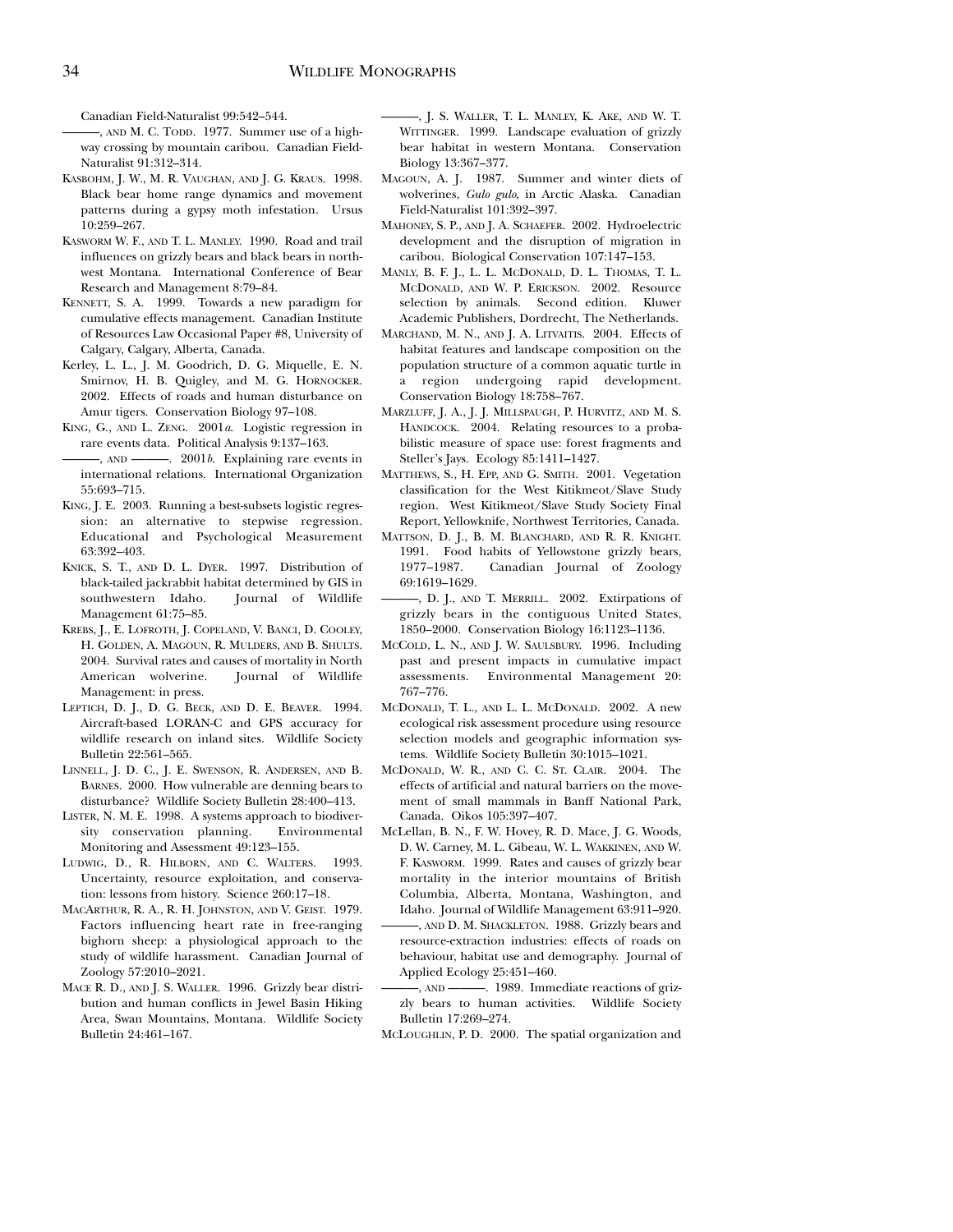habitat selection patterns of barren-ground grizzly bears in the central Arctic. Dissertation, University of Saskatchewan, Saskatoon, Saskatchewan, Canada. ———, R. L. CASE, R. J. GAU, H. D. CLUFF, R. MULDERS, AND F. MESSIER. 2002*a*. Hierarchical habitat selec-

- tion by barren-ground grizzly bears in the central Canadian Arctic. Oecologia 132:102–108. ———, H. D. CLUFF, AND F. MESSIER. 2002*b*. Denning
- ecology of barren-ground grizzly bears in the central Arctic. Journal of Mammalogy 83:188–198.
- ———, M. K. TAYLOR, H. D. CLUFF, R. J. GAU, R. MULDERS, R. L. CASE, AND F. MESSIER. 2003. Population viability of barren-ground grizzly bears in Nunavut and the Northwest Territories. Arctic 56:185–190.
- ———, L. R. WALTON, H. D. CLUFF, P. C. PAQUET, AND M. A RAMSAY. 2004. Hierarchical habitat selection by tundra wolves. Journal of Mammalogy 85:576–580.
- MENARD, S. 2001. Applied logistic regression analysis. Sage University Paper series on Quantitative Applications in the Social Sciences, series no. 07–106. Thousand Oaks, California, USA.
- MERRILL, T., D. J. MATTSON, R. G. WRIGHT, AND H. B. QUIGLEY. 1999. Defining landscapes suitable for restoration of grizzly bears *Ursus arctos* in Idaho. Biological Conservation 87:231–248.
- MLADENOFF, D. J., T. A. SICKLEY, AND A. P. WYDEVEN. 1999. Predicting gray wolf landscape recolonization: logistic regression models vs. new field data. Ecological Applications 9:37–44.
- MULDERS, R. 2000. Wolverine ecology, distribution, and productivity in the Slave Geological Province. West Kitikmeot/Slave Study Society Final Report, Yellowknife, Northwest Territories, Canada.
- MULLNER, A., K. E. LINSENMAIR, AND W. WIKELSKI. 2004. Exposure to ecotourism reduces survival and affects stress response in hoatzin chicks (*Opisthocomus hoazin*). Biological Conservation 118:549–558.
- NELLEMANN C., AND R. D. CAMERON. 1996. Effects of petroleum development on terrain preferences of calving caribou. Arctic 49:23–28.
- ———, AND ———. 1998. Cumulative impacts of an evolving oil-field complex on the distribution of calving caribou. Canadian Journal of Zoology 76:1425–1430.
- ———, I. VISTNES, P. JORDHØY, AND O. STRAND. 2001. Winter distribution of wild reindeer in relation to power lines, roads and resorts. Biological Conservation 101:351–360.
- ———, I. VISTNES, P. JORDHØY, O. STRAND, AND A. NEWTON. 2003. Progressive impact of piecemeal infrastructure development on wild reindeer. Biological Conservation 113:307–317.
- PARKER, K. L. 2003. Advances in the nutritional ecology of cervids at different scales. Ecoscience 10:395–411.
- PARRY, B. 1990. Cumulative habitat loss: cracks in the environmental review process. Natural Areas Journal 10:76–83.
- PEARCE, J., AND S. FERRIER. 2000. Evaluating the predic-

tive performance of habitat models developed using logistic regression. Ecological Modelling 133: 225–245.

- PENDERGAST, J. F., S. J. GANGE, M. A. NEWTON, M. J. LINSTROM, M. PALTA, AND M. R. FISHER. 1996. A survey of methods for analyzing clustered binary response data. International Statistical Review 64:89–118.
- PETERSON, G. D., G. S. CUMMING, AND S. R. CARPENTER. 2003. Scenario planning: a tool for conservation in an uncertain world. Conservation Biology 17:358–366.
- RAUSCH, R. A., AND A. M. PEARSON. 1972. Notes on the wolverine in Alaska and theYukon Territory. Journal of Wildlife Management 36:249–268.
- Reed, J. M., L. S. Mills, J. B. Dunning Jr., E. S. Menges, K. S. McKelvey, R. Frye, S. R. BEISSINGER, M. -C. ANSTETT, AND P. MILLER. 2002. Emerging issues in population viability analysis. Conservation Biology 16:7–19.
- REIMERS, E., S. EFTESTØL, AND J. E. COLMAN. 2003. Behavior responses of wild reindeer towards direct provocation by a snowmobile or skier. Journal of Wildlife Management 67:747–754.
- RICH, A. C., D. S. DOBKIN, AND L. J. NILES. 1994. Defining forest fragmentation by corridor width: the influence of narrow forest-dividing corridors on forest-nesting birds in southern New Jersey. Conservation Biology 8:1109–1121.
- RUSHTON, S. P., S. J. ORMEROD, AND G. KERBY. 2004. New paradigm for modeling species distributions? Journal of Applied Ecology 41:193–200.
- SCHOEN, J. W., R. W. FLYNN, L. H. SURING, K. TITUS, AND L. R. BEIER. 1994. Habitat-capability model for brown bear in Southeast Alaska. International Conference for Bear Research and Management 9:327–337.
- SIMBERLOFF, D. 1998. Flagships, umbrellas, and keystones: is single-species management passé in the landscape era? Biological Conservation 83:247–257.
- SKOGLAND, R., AND B. GRØVAN. 1988. The effects of human disturbance on the activity of wild reindeer in different physical condition. Rangifer 8:11–19.
- SMITH, W. T., AND R. D. CAMERON. 1985. Reactions of large groups of caribou to a pipeline corridor on the Arctic Coastal Plain of Alaska. Arctic 38:53–57.
- STEVENS, M. A., AND D. J. BONESS. 2003. Influences of habitat features and human disturbance on use of breeding sites by a declining population of southern fur seals (*Arctocephalus australis*). Journal of Zoology 260:145–152.
- SURING, L. H., K. R. BARBER, C. C. SCHWARTZ, T. N. BAILEY, W. C. SHUSTER, AND M. D. TETREAU. 1998. Analysis of cumulative effects on brown bears on the Kenai Peninsula, Southcentral Alaska. Ursus 10:107–117.
- THURBER, J. M., R. O. PETERSON, T. D. DRUMMER, AND S. A. THOMASMA. 1994. Gray wolf response to refuge boundaries and roads in Alaska. Wildlife Society Bulletin 22:61–68.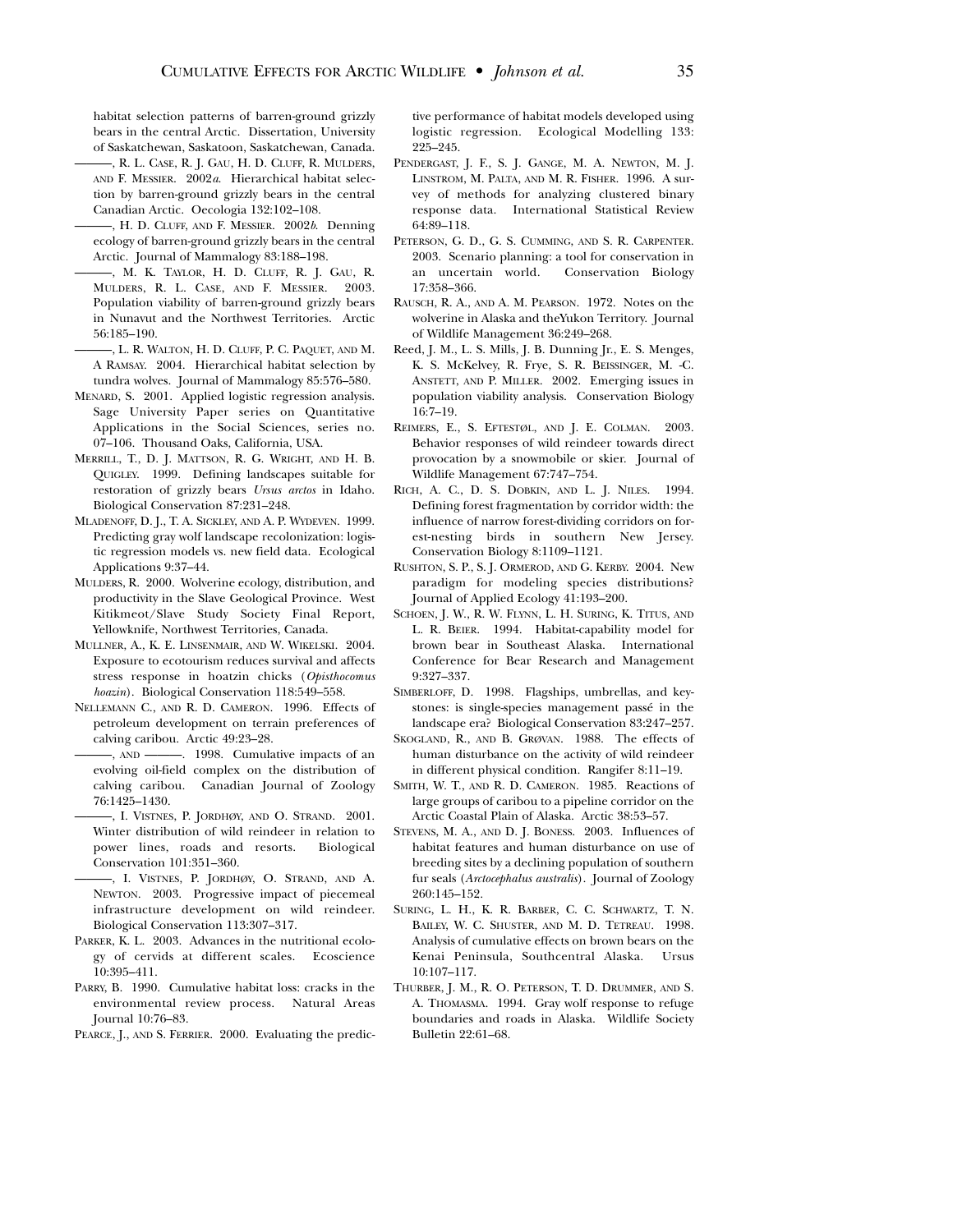- TYLER N. J. C. 1991. Short-term behavioural responses of Svalbard reindeer *Rangifer tarandus platyrhynchus* to direct provocation by a snowmobile. Biological Conservation 56:179–194.
- UNDERHILL, J. E., AND P. G. ANGOLD. 2000. Effects of roads on wildlife in an intensively modified landscape. Environmental Reviews 8:21–39.
- VAN DYKE, F. G., R. H. BROCKE, H. G. SHAW, B. B. ACKERMAN, T. P. HEMKER, AND F. G. LINDZEY. 1986. Reactions of mountain lions to logging and human activity. Journal of Wildlife Management 50:95–102.
- VANGEN, K. M., J. PERSSON, A. LANDA, R. ANDERSEN, AND P. SEGERSTRÖM. 2001. Characteristics of dispersal in wolverine. Canadian Journal of Zoology 79:1641–1649.
- VANHORNE, B. 1983. Density as a misleading indicator of habitat quality. Journal of Wildlife Management 47:893–901.
- VISTNES I., AND C. NELLEMANN. 2001. Avoidance of cabins, roads, and power lines by reindeer during calving. Journal of Wildlife Management 65:915–925.
- VISTNES, I., C. NELLEMANN, P. JORDHØY, AND O. STRAND. 2004. Effects of infrastructure on migration and range use of wild reindeer. Journal of Wildlife Management 68:101–108.
- WALKER, D. A., AND M. D. WALKER. 1991. History and pattern of disturbance in Alaskan Arctic terrestrial

ecosystems: a hierarchical approach to analysing landscape change. Journal of Applied Ecology 28:244–276.

- ———, P. J. Webber, E. F. Binnian, K. R. Everett, N. D. Lederer, E. A. Nordstrand, and M. D. WALKER. 1987. Cumulative impacts of oil fields on northern Alaska landscapes. Science 238:757–761.
- WALTON, L. R., H. D. CLUFF, P. C. PAQUET, AND M. A. RAMSAY. 2001. Movement patterns of barrenground wolves in the central Canadian Arctic. Journal of Mammalogy 82:867–876.
- WEAVER, J. L., P. C. PAQUET, AND L. F. RUGGIERO. 1996. Resilience and conservation of large carnivores in the Rocky Mountains. Conservation Biology 10:964–976.
- WHITE, C. M., AND T. L. THUROW. 1985. Reproduction of ferruginous hawks exposed to controlled disturbance. Condor 87:14–22.
- WILKIE, D., E. SHAW, F. ROTBERG, G. MORELLI, AND P. AUZEL. 2000. Roads, development, and conservation in the Congo basin. Conservation Biology 14:1614–1622.
- WOLFE, S. A., B. GRIFFITH, AND C. A. G. WOLFE. 2000. Response of reindeer and caribou to human activities. Polar Research 19:1–11.
- WORTON, B. J. 1989. Kernel methods for estimating the utilization distribution in home range studies.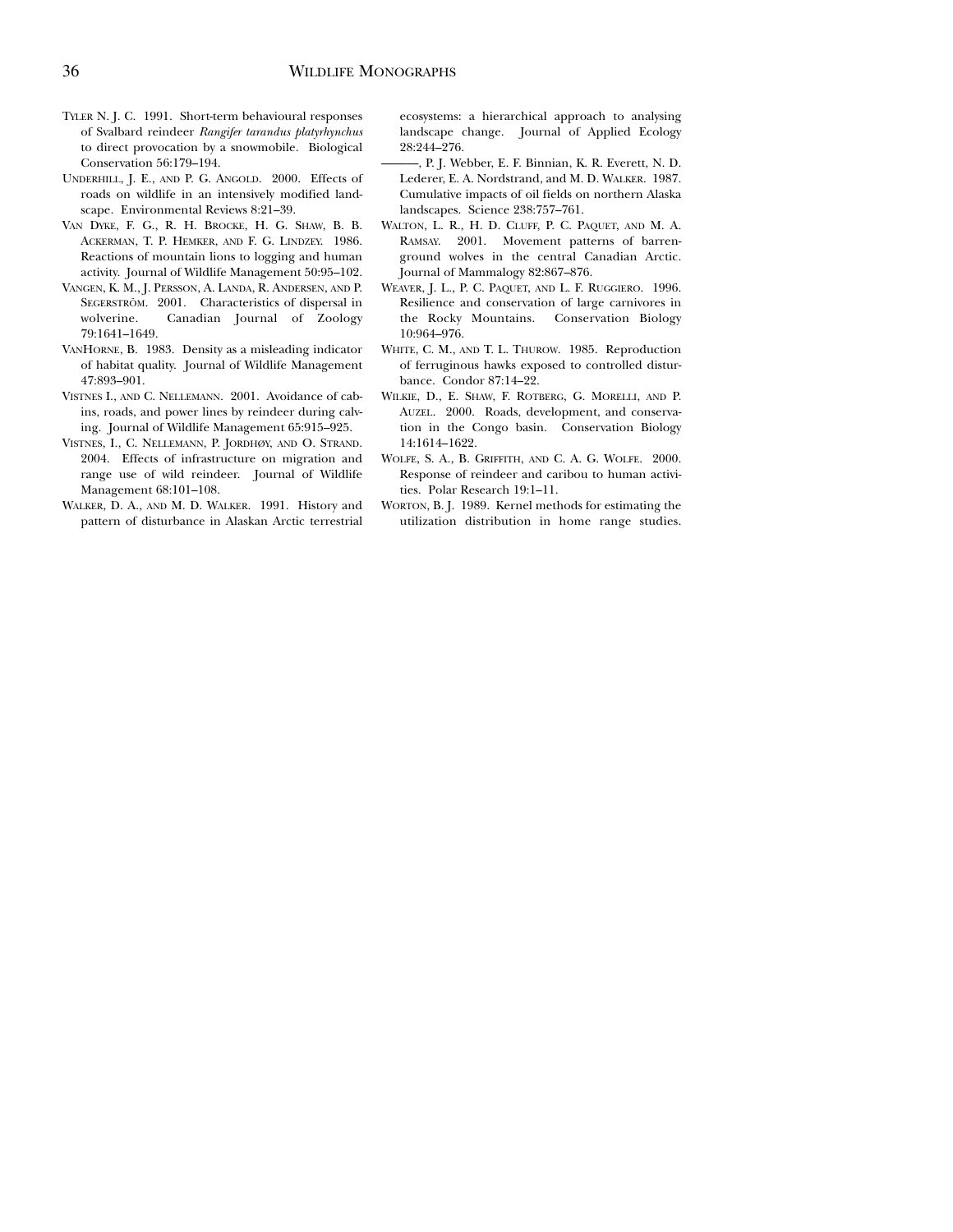Ecology 70:164–168.

*Received: 13 October 2003 Accepted: 17 December 2004*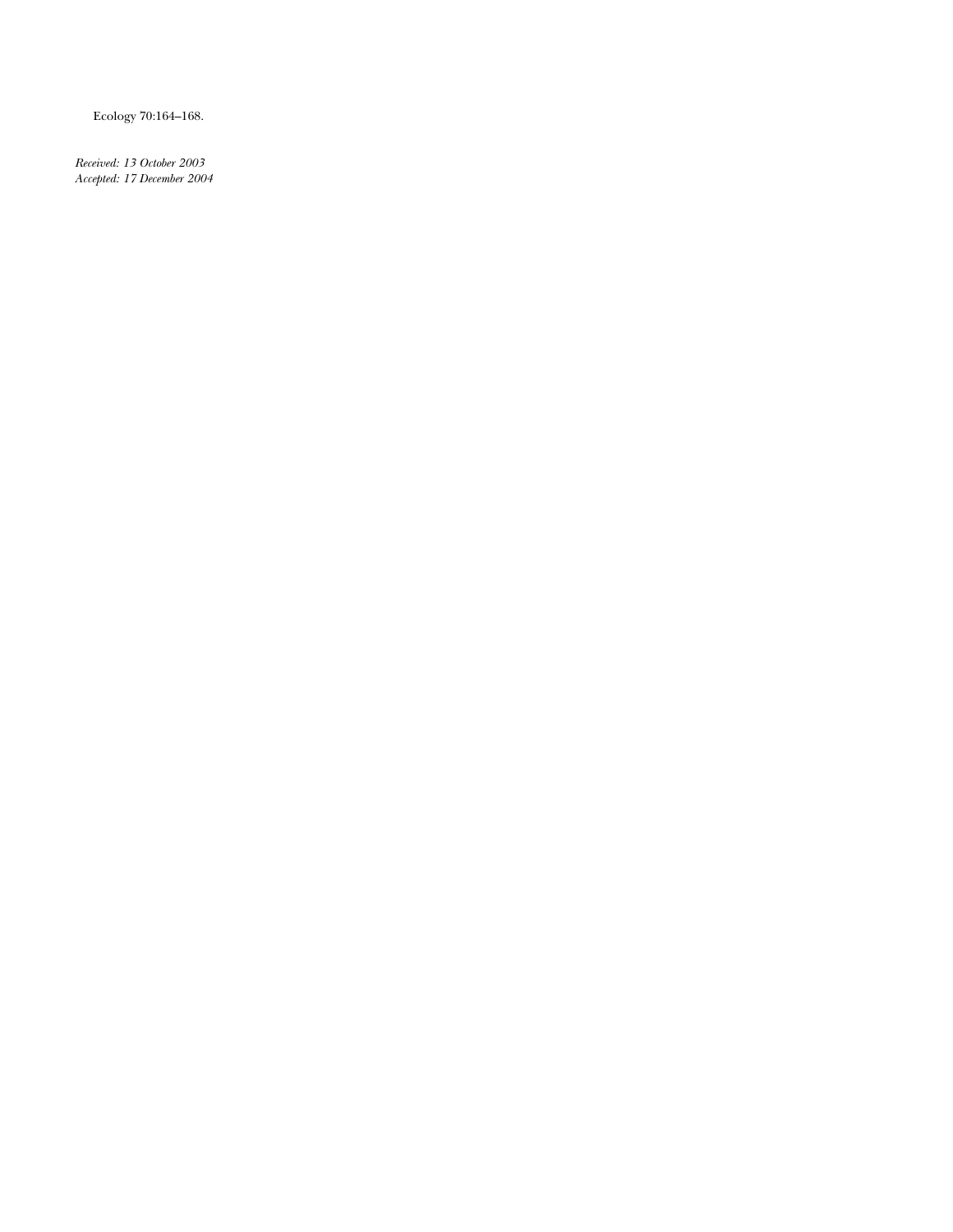Copies of the following WILDLIFE MONOGRAPHS are available from the Executive Director of The Wildlife Society, 5410 Grosvenor Lane, Bethesda, MD 20814. All others are out of print. Maryland residents add 5% sales tax to the price shown for each monograph. To see a complete list of all monographs published, visit The Wildlife Society website, www.wildlife.org, and look under wildlife monographs.

- No. 8. Ecology of the scaled quail in the Oklahoma panhandle. Sanford D. Schemnitz. December 1961. 47 pages. Price \$4.50.
- No. 11. The ecology of a spring stream, Doe Run, Meade County, Kentucky. W. L. Minckley. September 1963. 124 pages. Price \$6.25. Reprint.
- No. 13. Social behavior in confined populations of the cottontail and the swamp rabbit. Halsey M. Marsden and Nicholas R. Holler. April 1964. 39 pages. Price \$4.40. Reprint.
- No. 16. The status and ecology of the Roosevelt elk in California. James A. Harper, Joseph H. Harn, Wallace W. Bentley, and Charles F. Yocom. August 1967. 49 pages. Price \$4.50.
- No. 17. Growth and behavior of the coyote-like canid of northern New England with observations on canid hybrids. Helenette Silver and Walter T. Silver. October 1969. 41 pages. Price \$4.40.
- No. 18. The status, population dynamics, and harvest of the dusky Canada goose. Joseph A. Chapman, Charles J. Henny, and Howard M. Wight. November 1969. 48 pages. Price \$4.50.
- No. 21. An analysis of mountain lion predation upon mule deer and elk in the Idaho Primitive Area. Maurice G. Hornocker. March 1970. 39 pages. Price \$4.40.
- No. 28. A Columbia River Canada goose population. W. C. Hanson and L. L. Eberhardt. December 1971. 61 pages. Price \$4.75.
- No. 30. Ecology of blesbok with special reference to productivity. S. S. du Plessis. August 1972. 70 pages. Price \$5.00.
- No. 31. Adaptation of a free-ranging rhesus monkey group to division and transplantation. John A. Morrison and Emil W. Menzel, Jr. November 1972. 78 pages. Price \$5.25.
- No. 33. Home ranges and activity patterns of nonmigratory elk of the Madison Drainage Herd as determined by biotelemetry. John J. Craighead, Frank C. Craighead, Jr., Robert L. Ruff, and Bart W. O'Gara. August 1973. 50 pages. Price \$4.50. No. 34. Effects of hunting and some other environmental factors on scaled quail in New Mexico. Howard Campbell, Donald K.
- Martin, Paul E. Ferkovich, and Bruce K. Harris. August 1973. 49 pages. Price \$4.50.
- No. 36. Systematic status of the cottontail complex in western Maryland and nearby West Virginia. Joseph A. Chapman and Raymond P. Morgan, II. December 1973. 54 pages. Price \$4.50.
- No. 37. Ecology and management of the Atitlán grebe, Lake Atitlán, Guatemala. Anne La-Bastille. August 1974. 66 pages. Price \$5.00.
- No. 38. Social behavior and ecology of the pronghorn. David W. Kitchen. August 1974. 96 pages. Price \$5.60.
- No. 39. Growth and morphometry of the carcass, selected bones, organs, and glands of mule deer. Allen E. Anderson, Dean E. Medin, and David C. Bowden. October 1974. 122 pages. Price \$6.25.
- No. 40. Demographic analysis of a northern Utah jackrabbit population. Jack E. Gross, L. Charles Stoddart, and Frederic H. Wagner. October 1974. 68 pages. Price \$5.00.
- No. 41. Nesting ecology of the bobwhite in southern Illinois. W. D. Klimstra and John L. Roseberry. February 1975. 37 pages. Price \$4.40.
- No. 42. On the behavior and socialization of pronghorn fawns. Robert E. Autenrieth and Edson Fichter. March 1975. 111 pages. Price \$5.80.
- No. 44. Ungulate–habitat relationships in a South African woodland/savanna ecosystem. Stanley M. Hirst. November 1975. 60 pages. Price \$4.75.
- No. 45. Breeding biology of cackling geese and associated species on the Yukon–Kuskokwim Delta, Alaska. P. G. Mickelson. November 1975. 35 pages. Price \$4.30.
- No. 46. Experimental duck hunting seasons, San Luis Valley, Colorado, 1963–1970. Richard M. Hopper, Aelred D. Geis, Jack R. Grieb, and Lewis Nelson, Jr. November 1975. 68 pages. Price \$5.00.
- No. 47. A field study of the short-eared owl *Asio flammeus* (Pontoppidan) in North America. Richard J. Clark. November 1975. 67 pages. Price \$5.00.
- No. 48. Moose habitat selection and relationships to forest management in northeastern Minnesota. James M. Peek, David L. Urich, and Richard J. Mackie. April 1976. 65 pages. Price \$4.75.
- No. 49. Morphology, reproduction, dispersal, and mortality of midwestern red fox populations. Gerald L. Storm, Ronald D. Andrews, Robert L. Phillips, Richard A. Bishop, Donald B. Siniff, and John R. Tester. April 1976. 82 pages. Price \$5.25.
- No. 50. The potential and realized influences of temperature on the distribution of fishes in the New River, Glen Lyn, Virginia. Jay R. Stauffer, Jr., Kenneth L. Dickson, John Cairns, Jr., and Donald S. Cherry. October 1976. 40 pages. Price \$4.40.
- No. 51. Crippling effects of lead, steel, and copper shot on experimental mallards. Robert L. Cochrane. Effects of lead and steel shot on shooting of flighted mallards. Ronald H. Nicklaus. November 1976. 29 pages. Price \$4.30.
- No. 52. The biology of the mountain duck on Rottnest Island, Western Australia. Thomas L. Riggert. January 1977. 67 pages. Price \$5.00.
- No. 53. Social behavior of white-tailed deer in relation to habitat. David H. Hirth. April 1977. 55 pages. Price \$4.50.
- No. 54. Ecology and factors limiting roan and sable antelope populations in South Africa. David E. Wilson and Stanley M. Hirst. April 1977. 111 pages. Price \$5.80.
- No. 56. Reproductive and physiological cycles in the cottontail complex in western Maryland and nearby West Virginia. Joseph A. Chapman, Amy L. Harman, and David E. Samuel. July 1977. 73 pages. Price \$5.00.
- No. 57. Ecology of the emperor goose in Alaska. David I. Eisenhauer and Charles M. Kirkpatrick. October 1977. 62 pages. Price \$4.75.
- No. 58. A demographic analysis of the snowshoe hare cycle. Lloyd B. Keith and Lamar A. Windberg. April 1978. 70 pages. Price \$5.00.
- No. 60. Disease and physiologic characteristics of two cottontail populations in Virginia. Harry A. Jacobson, Roy L. Kirkpatrick, and Burd S. McGinnes. July 1978. 53 pages. Price \$4.50.
- No. 61. The history and breeding biology of the Canada geese of Marshy Point, Manitoba. James A. Cooper. July 1978. 87 pages. Price \$5.40.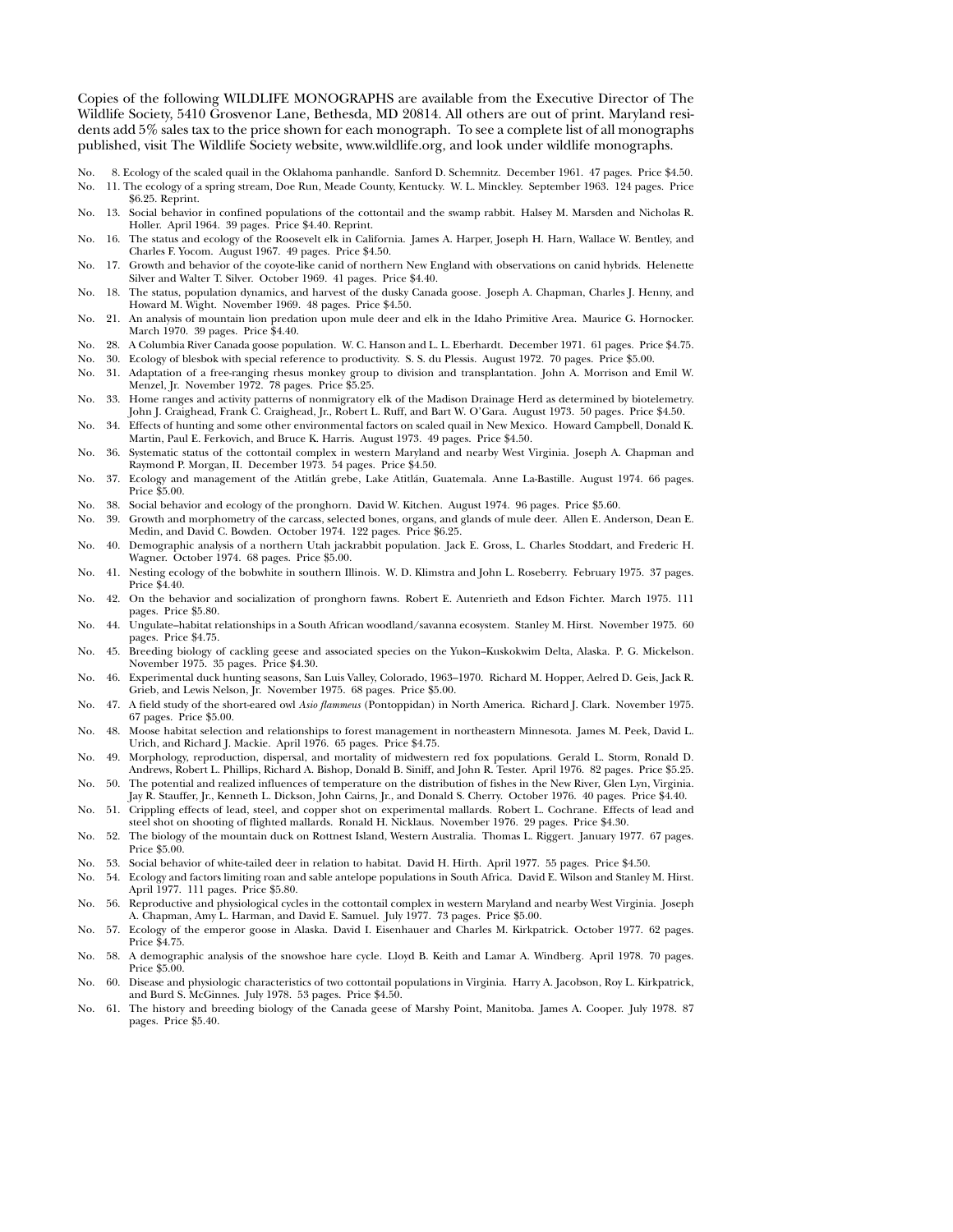- No. 63. A review of marine mammal census methods. L. L. Eberhardt, D. G. Chapman, and J. R. Gilbert. January 1979. 46 pages. Price \$4.50.
- No. 64. The biology of the white-crowned pigeon. James W. Wiley and Beth Nethery Wiley. January 1979. 54 pages. Price \$4.50. No. 65. Reproduction, physiological responses, food habits, and abundance of nutria on Maryland marshes. Gale R. Willner,
- Joseph A. Chapman, and Duane Pursley. April 1979. 43 pages. Price \$4.40. No. 66. Desert bighorn sheep of the River Mountains, Nevada. David M. Leslie, Jr. and Charles L. Douglas. April 1979. 56 pages. Price \$4.75.
- No. 67. Population dynamics of a captive white-tailed deer herd with emphasis on reproduction and mortality. Alan Woolf and John D. Harder. July 1979. 53 pages. Price \$4.50.
- No. 68. Modeling the dynamics of a Colorado mule deer population. Dean E. Medin and Allen E. Anderson. July 1979. 77 pages. Price \$5.25.
- No. 69. Effects of a forest application of DDT on nontarget organisms. Steven G. Herman and John B. Bulger. October 1979. 62 pages. Price \$4.75.
- No. 70. Development of behavior in the golden eagle. David H. Ellis. October 1979. 94 pages. Price \$5.40.
- No. 71. Family and other social groups in snow geese. J. P. Prevett and C. D. MacInnes. January 1980. 46 pages. Price \$4.50.
- No. 73. The ecology of the long-billed curlew in southeastern Washington. Julia N. Allen. October 1980. 67 pages. Price \$5.00.
- No. 74. Ecology of the Hungarian partridge in north-central Montana. John P. Weigand. October 1980. 106 pages. Price \$5.80.
- No. 75. A field study of the Kaibab squirrel in Grand Canyon National Park. Joseph G. Hall. January 1981. 54 pages. Price \$4.50.
- No. 76. Ecology of the badger in southwestern Idaho. John P. Messick and Maurice G. Hornocker. January 1981. 53 pages. Price \$4.50.
- No. 79. Response of the common loon to recreational pressure in the Boundary Waters Canoe Area, northeastern Minnesota. James R. Titus and Larry W. VanDruff. October 1981. 59 pages. Price \$4.75.
- No. 81. The ecology of urban mallards. William K. Figley and Larry W. VanDruff. January 1982. 40 pages. Price \$4.40.
- No. 82. Avian habitat suitability along a transmission-line corridor in an oak-hickory forest region. Gregory G. Chasko and J. Edward Gates. October 1982. 41 pages. Price \$4.40.
- No. 83. Ecology of river otters in west central Idaho. Wayne E. Melquist and Maurice G. Hornocker. April 1983. 60 pages. Price \$4.75.
- No. 84. Interrelationships of wolves, prey, and man in interior Alaska. William C. Gasaway, Robert O. Stephenson, James L. Davis, Peter E. K. Shepherd, and Oliver E. Burris. July 1983. 50 pages. Price \$4.50.
- No. 85. Hawaiian seabird feeding ecology. Craig S. Harrison, Thomas S. Hida, and Michael P. Seki. October 1983. 71 pages. Price \$5.00.
- No. 86. Use of snags by cavity-nesting birds in the Sierra Nevada. Martin G. Raphael and Marshall White. January 1984. 66 pages. Price \$5.00.
- No. 87. Distribution and biology of the spotted owl in Oregon. Eric D. Forsman, E. Charles Meslow, and Howard M. Wight. April 1984. 64 pages. Price \$4.75.
- No. 88. Wolves of the Kenai Peninsula, Alaska. Rolf O. Peterson, James D. Woolington, and Theodore N. Bailey. April 1984. 52 pages. Price \$4.50.
- No. 89. Red fox predation on breeding ducks in midcontinent North America. Alan B. Sargeant, Stephen H. Allen, and Robert T. Eberhardt. July 1984. 41 pages. Price \$4.40.
- No. 90. Demography and ecology of a declining snowshoe hare population. Lloyd B. Keith, John R. Cary, Orrin J. Rongstad, and Margaret C. Brittingham. July 1984. 43 pages. Price \$4.40.
- No. 91. Population characteristics, spatial organization, and natural mortality in the Columbian white-tailed deer. Thomas A. Gavin, Lowell H. Suring, Paul A. Vohs, Jr., and E. Charles Meslow. October 1984. 41 pages. Price \$4.40.
- No. 92. Mallard recruitment in the agricultural environment of North Dakota. Lewis M. Cowardin, David S. Gilmer, and Charles W. Shaiffer. January 1985. 37 pages. Price \$4.40.
- No. 93. Ecology, bioenergetics, and agricultural impacts of a winter-roosting population of blackbirds and starlings. Stephen B. White, Richard A. Dolbeer, and Theodore A. Bookhout. April 1985. 42 pages. Price \$4.40.
- No. 94. Behavioral ecology of coyotes in South Texas. William F. Andelt. October 1985. 45 pages. Price \$4.40.
- No. 95. Ecology of bald eagles in the Greater Yellowstone Ecosystem. Jon E. Swenson, Kurt L. Alt, and Robert L. Eng. April 1986. 46 pages. Price \$4.50.
- No. 96. Behavior, energetics, and management of refuging waterfowl: a simulation model. Robert B. Frederick, William R. Clark, and Erwin E. Klaas. January 1987. 35 pages. Price \$4.30.
- No. 97. Effects of food supply and kinship on social behavior, movements, and population growth of black bears in north~eastern Minnesota. Lynn L. Rogers. April 1987. 72 pages. Price \$5.00.
- No. 98. Ecology of an exploited wolf population in south-central Alaska. Warren B. Ballard, Jackson S. Whitman, and Craig L. Gardner. July 1987. 54 pages. Price \$4.50.
- No. 99. Social organization of sandhill cranes from midcontinental North America. Thomas C. Tacha. October 1988. 37 pages. Price \$4.40.
- No. 100. Determinants of breeding distributions of ducks. Douglas H. Johnson and James W. Grier. October 1988. 37 pages. Price \$4.40.
- No. 101. Linking energy balance to survival in mule deer: development and test of a simulation model. N. Thompson Hobbs. April 1989. 39 pages. Price \$4.40.
- No. 102. Relationships between desert bighorn sheep and habitat in western Arizona. Paul R. Krausman, Bruce D. Leopold, Rick F. Seegmiller, and Steven G. Torres. July 1989. 66 pages. Price \$5.00.
- No. 103. Habitat area requirements of breeding forest birds of the Middle Atlantic States. Chandler S. Robbins, Deanna K. Dawson, and Barbara A. Dowell. July 1989. 34 pages. Price \$4.30.
- No. 104. Population ecology of white-tailed deer along the lower Yellowstone River. Gary L. Dusek, Richard J. Mackie, James D. Herriges, Jr., and Bradley B. Compton. October 1989. 68 pages. Price \$5.00.
- No. 105. Population dynamics of wolves in north-central Minnesota. Todd K. Fuller. October 1989. 41 pages. Price \$4.40.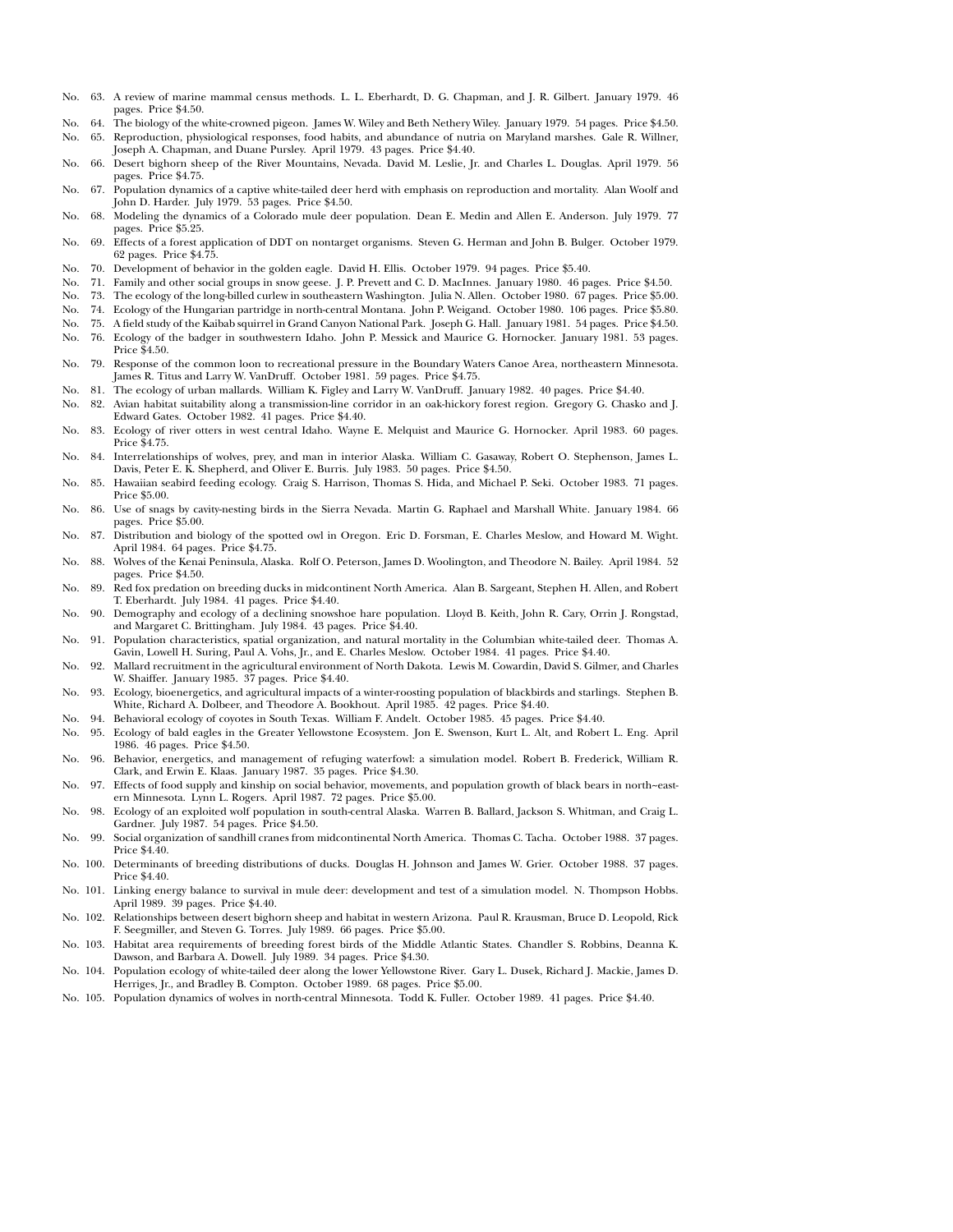- No. 106. Homing and reproductive habits of mallards, gadwalls, and blue-winged teal. John T. Lokemoen, Harold F. Duebbert, and David E. Sharp. January 1990. 28 pages. Price \$4.30.
- No. 108. Ecology of bobcats relative to exploitation and a prey decline in southeastern Idaho. Steven T. Knick. April 1990. 42 pages. Price \$4.40.
- No. 109. Factors influencing white-tailed deer activity patterns and habitat use. Paul Beier and Dale R. McCullough. April 1990. 51 pages. Price \$4.50.
- No. 110. Dynamics of a declining white-tailed deer population in north-central Minnesota. Todd K. Fuller. July 1990. 37 pages. Price \$4.40.
- No. 111. Setting priorities for the conservation of fish and wildlife species in Florida. Brian A. Millsap, Jeffery A. Gore, Douglas E. Runde, and Susan I. Cerulean. July 1990. 57 pages. Price \$4.75.
- No. 112. Linked sex harvest strategy for big game management with a test case on black-tailed deer. Dale R. McCullough, Don S. Pine, Dale L. Whitmore, Terry M. Mansfield, and Robert H. Decker. October 1990. 41 pages. Price \$4.40.
- No. 113. Interrelationship of black bears to moose and forest succession in the northern coniferous forest. Charles C. Schwartz and Albert W. Franzmann. January 1991. 58 pages. Price \$4.75.
- No. 114. Population dynamics of moose in south-central Alaska. Warren B. Ballard, Jackson S. Whitman, and Daniel J. Reed. January 1991. 49 pages. Price \$4.50.
- No. 115. Interactions of humans and bald eagles on the Columbia River estuary. Kevin McGarigal, Robert G. Anthony, and Frank B. Isaacs. April 1991. 47 pages. Price \$4.50.
- No. 116. Fire and woodland caribou in southeastern Manitoba. James A. Schaefer and William O. Pruitt, Jr. April 1991. 39 pages. Price \$4.40.
- No. 117. A comparative evaluation of techniques for analyzing white-tailed deer harvest data. John L. Roseberry and Alan Woolf. July 1991. 59 pages. Price \$4.75.
- No. 118. Ecology of white-tailed deer in an intensively farmed region of Illinois. Charles M. Nixon, Lonnie P. Hansen, Paul A. Brewer, and James E. Chelsvig. July 1991. 77 pages. Price \$5.25.
- No. 119. Ecology of the hog deer in Royal Chitwan National Park, Nepal. Sanat K. Dhungel and Bart W. O'Gara. October 1991. 40 pages. Price \$4.40.
- No. 120. The role of predation in limiting moose at low densities in Alaska and Yukon and implications for conservation. William C. Gasaway, Rodney D. Boertje, Daniel V. Grangaard, David G. Kelleyhouse, Robert O. Stephenson, and Douglas G. Larsen. January 1992. 59 pages. Price \$4.75.
- No. 121. Compensatory mortality in a Colorado mule deer population. Richard M. Bartmann, Gary C. White, and Len H. Carpenter. January 1992. 39 pages. Price \$4.40.
- No. 122. Sexual segregation in Alaskan moose. Dale G. Miquelle, James M. Peek, and Victor Van Ballenberghe. July 1992. 57 pages. Price \$4.75
- No. 123. Gap analysis: a geographic approach to protection of biological diversity. J. Michael Scott, Frank Davis, Blair Csuti, Reed Noss, Bart Butterfield, Craig Groves, Hal Anderson, Steve Caicco, Frank D'Erchia, Thomas C. Edwards, Jr., Joe Ulliman, and R. Gerald Wright. January 1993. 41 pages. Price \$4.40.
- No. 124. Ecology of boreal owls in the northern Rocky Mountains, U.S.A. Gregory D. Hayward, Patricia H. Hayward, and Edward O. Garton. October 1993. 59 pages. Price \$4.75.
- No. 125. Migration ecology of bald eagles from autumn concentrations in Glacier National Park, Montana. B. Riley McClelland, Leonard S. Young, Patricia T. McClelland, John G. Crenshaw, Harriet L. Allen, and David S. Shea. January 1994. 61 pages. Price \$4.75.
- No. 126. Nesting and brood-rearing ecology of Mississippi Valley population Canada geese. John G. Bruggink, Thomas C. Tacha, J. Chris Davies, and Kenneth F. Abraham. January 1994. 39 pages. Price \$4.40.
- No. 127. Illegal waterfowl hunting in the Mississippi Flyway and recommendations for alleviation. Brian T. Gray and Richard M. Kaminski. July 1994. 60 pages. Price \$4.75.
- No. 128. Factors associated with duck nest success in the Prairie Pothole Region of Canada. Raymond J. Greenwood, Alan B. Sargeant, Douglas H. Johnson, Lewis M. Cowardin, and Terry L. Shaffer. January 1995. 57 pages. Price \$4.75.
- No. 129. Bioenergetics of white-winged dove reproduction in the lower Rio Grande Valley of Texas. Steven J. Schacht, Thomas C. Tacha, and Gary L. Waggerman. July 1995. 31 pages. Price \$4.30.
- No. 130. Population ecology of the eastern wild turkey in northern Missouri. Larry D. Vangilder and Eric W. Kurzejeski. October 1995. 50 pages. Price \$4.50.
- No. 131. Response of nesting ducks to habitat and management on the Monte Vista National Wildlife Refuge, Colorado. David W. Gilbert, David R. Anderson, James K. Ringelman, and Michael R. Szymczak. January 1996. 44 pages. Price \$4.40.
- No. 132. Habitat selection and productivity of least terns on the lower Platte River, Nebraska. Eileen M. Kirsch. January 1996. 48 pages. Price \$4.50.
- No. 133. Brown and black bear density estimation in Alaska using radiotelemetry and replicated mark–resight techniques. Sterling D. Miller, Gary C. White, Richard A. Sellers, Harry V. Reynolds, John W. Schoen, Kimberly Titus, Victor G. Barnes, Jr., Roger B. Smith, Robert R. Nelson, Warren B. Ballard, and Charles C. Schwartz. January 1997. 55 pages. Price \$4.50.
- No. 134. Sexual segregation in mountain sheep: resources or predation? Vernon C. Bleich, R. Terry Bowyer, and John D. Wehausen. January 1997. 50 pages. Price \$4.50.
- No. 135. Ecology of wolves in relation to a migratory caribou herd in northwest Alaska. Warren B. Ballard, Lee Anne Ayres, Paul R. Krausman, Daniel J. Reed, and Steven G. Fancy. April 1997. 47 pages. Price \$4.50.
- No. 136. Habitat relationships of moose on the Copper River Delta in coastal south-central Alaska. James G. MacCracken, Victor Van Ballenberghe, and James M. Peek. October 1997. 52 pages. Price \$4.50.
- No. 137. Effects of recreational activity on wintering bald eagles. Mark V. Stalmaster and James L. Kaiser. April 1998. 46 pages. Price \$4.50.
- No. 138. Forage site selection by lesser snow geese during autumn staging on the Arctic National Wildlife Refuge, Alaska. Jerry W. Hupp and Donna G. Robertson. July 1998. 40 pages. Price \$4.40.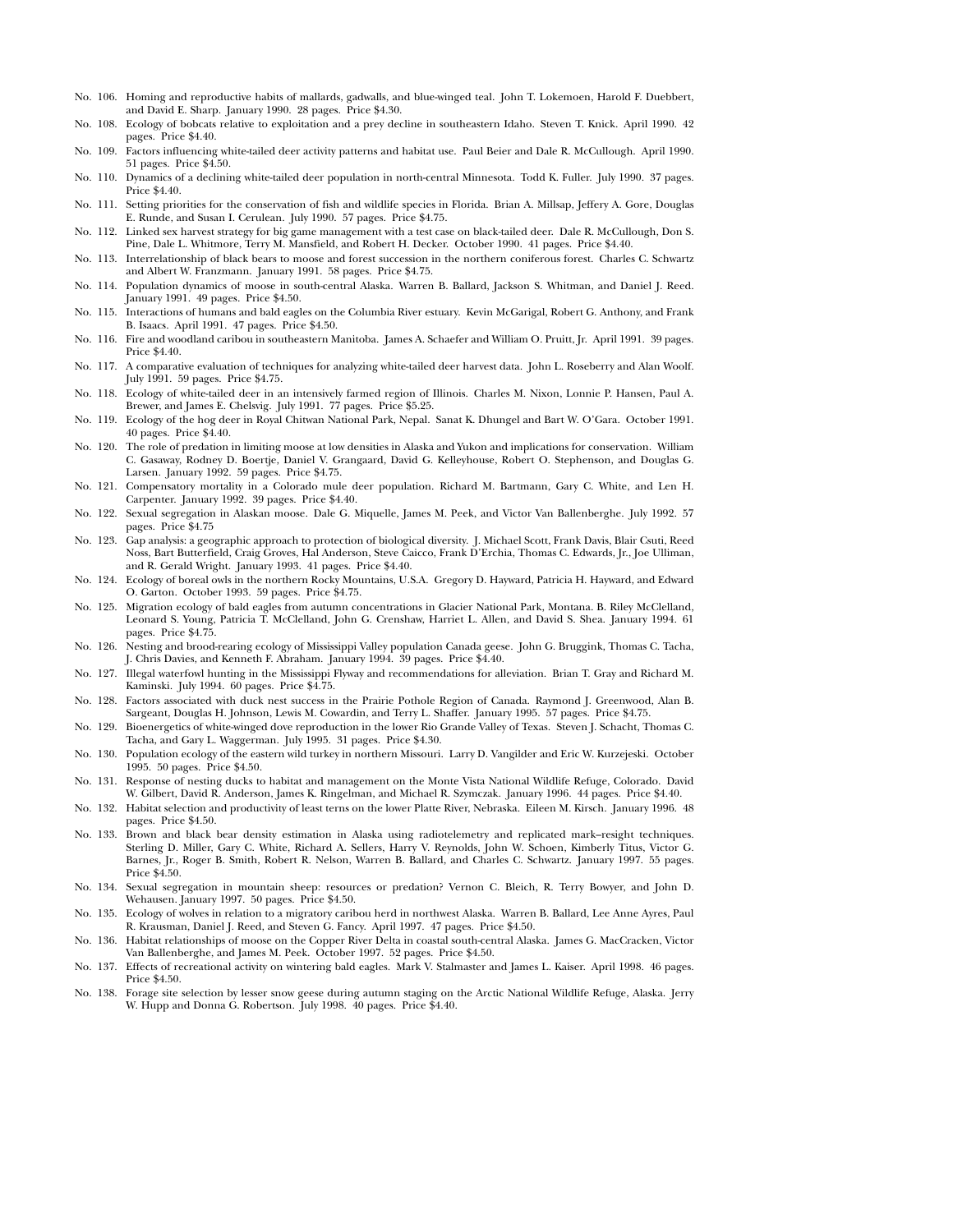- No. 139. Influence of habitat abundance and fragmentation on northern spotted owls in western Oregon. Joseph S. Meyer, Larry L. Irwin, and Mark S. Boyce. July 1998. 51 pages. Price \$4.50.
- No. 140. Ecology and management of migrant shorebirds in the Playa Lakes Region of Texas. Craig A. Davis and Loren M. Smith. October 1998. 45 pages. Price \$4.40.
- No. 141. Relations of forest cover and condition of elk: a test of the thermal cover hypothesis in summer and winter. John G. Cook, Larry L. Irwin, Larry D. Bryant, Robert A. Riggs, and Jack Ward Thomas. October 1998. 61 pages. Price \$4.75.
- No. 142. Ecological scale and forest development: squirrels, dietary fungi, and vascular plants in managed and unmanaged forests. Andrew B. Carey, Janet Kershner, Brian Biswell, and Laura Dominguez de Toledo. January 1999. 71 pages. Price \$5.00. No. 143. Energy and protein balance of free-ranging black-tailed deer in a natural forest environment. Katherine L. Parker, Michael P. Gillingham, Thomas A. Hanley, and Charles T. Robbins. January 1999. 48 pages. Price \$4.50.
- No. 144. Population biology of the Indo-Pacific hump-backed dolphin in Hong Kong waters. Thomas A. Jefferson. October 2000. 65 pages. Price \$5.00.
- No. 145. Population dynamics of San Joaquin kit foxes at the Naval Petroleum Reserves in California. Brian L. Cypher, Gregory D. Warrick, Mark R. M. Otten, Thomas P. O'Farrell, William H. Berry, Charles E. Harris, Thomas T. Kato, Patrick M. McCue, Jerry H. Schrivner, and Bruce W. Zoellick. October 2000. 52 pages. Price \$4.50.
- No. 146. Bioenergetics and nutrition of Mississippi Valley population Canada geese during winter and migration. Robert J. Gates, David F. Laithamer, William E. Moritz, and Thomas L. Tacha. January 2001. 65 pages. Price \$5.00.
- No. 147. Winter nutritional restriction and simulated body condition of Yellowstone elk and bison before and after the fires of 1988. Glenn D. Delgiudice, Ron A. Moen, Francis J. Sinfer, and Michael R. Riggs. October 2001, 62 pages. Price \$5.00.
- No. 148. Spatial ecology of Iberian lynx and abundance of European rabbits in southwestern Spain. Francisco Palomares, Miguel Delibes, Eloy Revilla, Javier Calzada, and Jose María Fedriani. October 2001, 36 pages. Price \$4.40.
- No. 149. Natal and breeding disperal of northern spotted owls. Eric D. Forsman, Robert G. Anthony, Janice A. Reid, Peter J. Loschl, Stan G. Sovern, Margaret Taylor, Brian L. Biswell, Amy Ellingson, E. Charles Meslow, Gary S. Miller, Keith A. Swindle, James A. Thrailkill, Frank F. Wagner, and D. Erran Seaman. October 2002. 36 pages. Price \$4.40.
- No. 150. Identification and synthetic modeling of factors affecting American black duck populations. Michael J. Conroy, Mark W. Miller, and James E. Hines. October 2002. 64 pages. Price \$5.00.
- No. 151. Seasonal movements, migratory behavior, and site fidelity of West Indian manatees along the Atlantic coast of the United States. Charles J. Deutsch, James P. Reid, Robert K. Bonde, Dean E. Easton, Howard I. Kochman, and Thomas J. O'Shea. January 2003. 77 pages. Price \$5.50.
- No. 152. Experimental reduction of wolves in the Yukon: ungulate responses and management implications. Robert D. Hayes, Richard Farnell, Richard M. P. Ward, Jean Carey, Michael Dehn, Gerald W. Kuzyk, Alan M. Baer, Craig L. Gardner, and Mark O'Donoghue. July 2003. 35 pages. Price \$4.30.
- No. 153. Effects of the *Exxon Valdez* oil spill on river otters: injury and recovery of a sentinel species. R. Terry Bowyer, Gail M. Blundell, Merav Ben-David, Stephen C. Jewett, Thomas A. Dean, and Lawrence K. Duffy. July 2003. 53 pages. Price \$5.00.
- No. 154. Spatially explicit influences on northern goshawk nesting habitat in the interior Pacific Northwest. Michael T. McGrath, Stephen DeStefano, Robert A. Riggs, Larry L. Irwin, and Gary J. Roloff. October 2003. 63 pages. Price \$5.00.
- No. 155. Effects of summer-autumn nutrition and parturation date on reproduction and survival of elk. John. G. Cook, Bruce K. Johnson, Rachel C. Cook, Robert A. Riggs, Tim Delcurto, Larry D. Bryant, and Larry L. Irwin. January 2004. 61 pages. Price \$5.00.
- No. 156. Survival, movements, and harvest of Eastern Prairie Population Canada geese. Susan E. Shaeffer, Donald H. Rusch, Dale D. Humburg, Jeffery S. Lawrence, Guy G. Zenner, Murray M. Gillespie, F. Dale Caswell, Steve Wilds, and Scott C. Yaich. April 2004. 54 pages. Price \$5.00.
- No. 157. Effects of military operations on behavior and hearing of endangered Sonoran pronghorn. Paul R. Krausman, Lisa K. Harris, Cathy L. Blasch, Kiana K. G. Koenen, and Jon Francine. July 2004. 41 pages. Price \$4.50.
- No. 158. Ecology of Florida Black Bears in the Okefenokee-Osceola Ecosystem. Steven Dobey, Darrin V. Masters, Brian K. Scheick, Joseph D. Clark, Michael R. Pelton, and Melvin E. Sunquist. January 2005. 41 pages. Price \$5.00.
- No. 159. Aspects of the Thermal Ecology of Bobwhites in North Texas. Fred S. Guthery, Alexandr R. Rybak, Samuel D. Fuhlendorf, Tim L. Hiller, Steven G. Smith, William H. Puckett, Jr., and Robert A. Baker. April 2005. 36 pages. Price \$5.00.
- No. 160. Cumulative effects of human developments on arctic wildlife. Chris J. Johnson, Mark S. Boyce, Ray L. Case, H. Dean Cluff, Robert J. Gau, Anne Gunn, and Robert Mulders. July 2005. 36 pages. Price \$5.00.